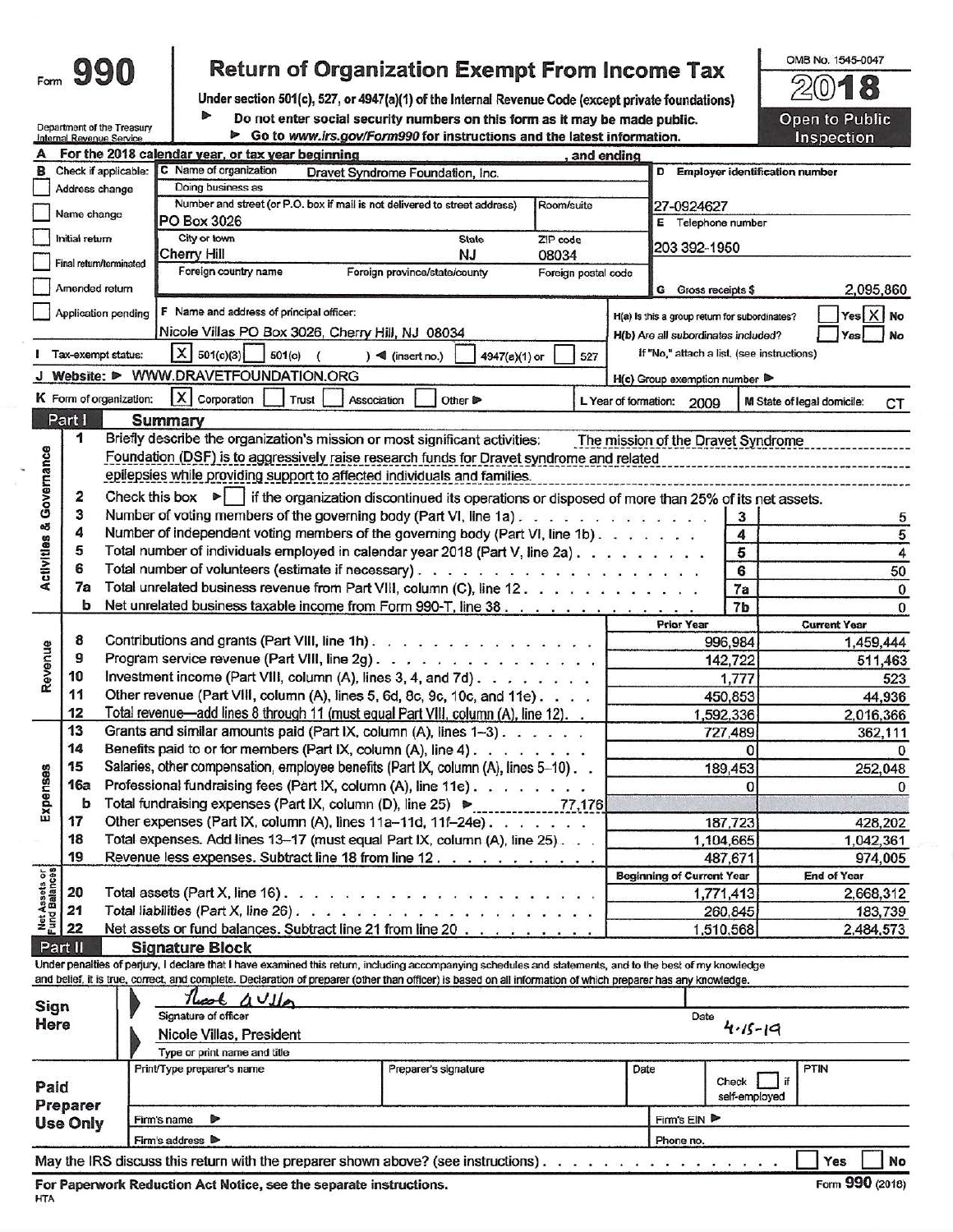|    | Form 990 (2018) | Dravet Syndrome Foundation, Inc.                                                                                                                                                                                                                             | 27-0924627 | Page $2$     |
|----|-----------------|--------------------------------------------------------------------------------------------------------------------------------------------------------------------------------------------------------------------------------------------------------------|------------|--------------|
|    | Part III        | <b>Statement of Program Service Accomplishments</b>                                                                                                                                                                                                          |            |              |
|    |                 | Check if Schedule O contains a response or note to any line in this Part III                                                                                                                                                                                 |            | $\mathbf{x}$ |
|    |                 | Briefly describe the organization's mission:                                                                                                                                                                                                                 |            |              |
|    |                 | The mission of DSF is to aggressively raise research funds for Dravet syndrome and related                                                                                                                                                                   |            |              |
|    |                 | epilepsies; to increase awareness of these catastrophic conditions; and to provide support                                                                                                                                                                   |            |              |
|    |                 | to affected individuals and families. We understand the need to fund innovative research;<br>contract the individuals and families. We understand the need to fund innovative research;                                                                      |            |              |
|    |                 | the urgency in finding better treatments; the motiviation of our donors to                                                                                                                                                                                   |            |              |
|    |                 | Did the organization undertake any significant program services during the year which were not listed on                                                                                                                                                     |            |              |
|    |                 |                                                                                                                                                                                                                                                              | <b>Yes</b> | $ X $ No     |
|    |                 | If "Yes," describe these new services on Schedule O.                                                                                                                                                                                                         |            |              |
|    |                 | Did the organization cease conducting, or make significant changes in how it conducts, any program                                                                                                                                                           |            |              |
|    |                 |                                                                                                                                                                                                                                                              | <b>Yes</b> | $ X $ No     |
|    |                 | If "Yes," describe these changes on Schedule O.                                                                                                                                                                                                              |            |              |
|    |                 | Describe the organization's program service accomplishments for each of its three largest program services, as measured by<br>expenses. Section 501(c)(3) and 501(c)(4) organizations are required to report the amount of grants and allocations to others, |            |              |
|    |                 | the total expenses, and revenue, if any, for each program service reported.                                                                                                                                                                                  |            |              |
|    |                 |                                                                                                                                                                                                                                                              |            |              |
| 4a | (Code:          | ) (Expenses \$ 426,512 including grants of \$ 422,607 ) (Revenue \$                                                                                                                                                                                          |            | 124,109      |
|    |                 | DSF funds research for better treatments and a cure for Dravet syndrome and related epilepsies by                                                                                                                                                            |            |              |
|    |                 | awarding research grants to qualified scientists and clinicians. These grants fund initial                                                                                                                                                                   |            |              |
|    |                 | research hypotheses that have not been fully explored. The results extracted from this type of<br>research hypotheses that have not been fully explored. The results extracted from this type of                                                             |            |              |
|    |                 | research will help bring untested research to the point that it can qualify for larger                                                                                                                                                                       |            |              |
|    |                 | governmental funding. Since 2009, DSF has awarded over \$4.1 million to 38 research endeavors.                                                                                                                                                               |            |              |
|    |                 |                                                                                                                                                                                                                                                              |            |              |
|    |                 | epidemiology and neuronal networks.                                                                                                                                                                                                                          |            |              |
|    |                 |                                                                                                                                                                                                                                                              |            |              |
|    |                 |                                                                                                                                                                                                                                                              |            |              |
|    |                 |                                                                                                                                                                                                                                                              |            |              |
|    |                 |                                                                                                                                                                                                                                                              |            |              |
|    |                 |                                                                                                                                                                                                                                                              |            |              |
| 4b |                 | (Code: (263,616 including grants of \$ 1,458 ) (Revenue \$ 1,49,354 ) (Revenue \$ 1,458 ) (Revenue \$ 1,49,354 )                                                                                                                                             |            |              |
|    |                 | unanswered questions. DSF produces a biennial professional and family conference designed to unite                                                                                                                                                           |            |              |
|    |                 | community stakeholders to address these questions - families, caregivers, clinicians, researchers, executions, and an execution of                                                                                                                           |            |              |
|    |                 | and other professionals. Our 2018 conference welcomed almost 400 parents, children and                                                                                                                                                                       |            |              |
|    |                 | professionals. The 3-day event featured over 30 speakers who presented on current research,                                                                                                                                                                  |            |              |
|    |                 | co-morbidities, best care practices, and daily living challenges. In 2017 the DSF Family Network                                                                                                                                                             |            |              |
|    |                 | was established to provide regional support to families. As part of this initiative, 5 educational                                                                                                                                                           |            |              |
|    |                 | workshops are held across the country each year. In addition to these conferences and workshops,                                                                                                                                                             |            |              |
|    |                 | DSF has established an international patient assistance grant program to help patients receive                                                                                                                                                               |            |              |
|    |                 | medical equipment, therapy devices, and education aides associated with these conditions that are                                                                                                                                                            |            |              |
|    |                 | not covered through private or other assistance programs. Since 2009, DSF has awarded over \$142K                                                                                                                                                            |            |              |
|    |                 | in assistance to families.                                                                                                                                                                                                                                   |            |              |
| 4с | (Code:          | 75,850 including grants of \$<br>) (Expenses \$<br>) (Revenue \$                                                                                                                                                                                             |            | 38,000       |
|    |                 | DSF produces an annual research roundtable meeting to provide opportunity for researchers and                                                                                                                                                                |            |              |
|    |                 | clinicians to collaborate and discuss better treatment options and a roadmap toward a cure and how                                                                                                                                                           |            |              |
|    |                 | to best facilitate both. This meeting started in 2010 as a brainstorming session for the few                                                                                                                                                                 |            |              |
|    |                 | researchers working on Dravet syndrome and in its 9th year has grown to include over 150                                                                                                                                                                     |            |              |
|    | attendees.      |                                                                                                                                                                                                                                                              |            |              |
|    |                 |                                                                                                                                                                                                                                                              |            |              |
|    |                 |                                                                                                                                                                                                                                                              |            |              |
|    |                 |                                                                                                                                                                                                                                                              |            |              |
|    |                 |                                                                                                                                                                                                                                                              |            |              |
|    |                 |                                                                                                                                                                                                                                                              |            |              |
|    |                 |                                                                                                                                                                                                                                                              |            |              |
|    |                 | Other program services. (Describe in Schedule O.)                                                                                                                                                                                                            |            |              |
| 4d | (Expenses \$    | 0 including grants of \$<br>$0$ ) (Revenue \$                                                                                                                                                                                                                | 0)         |              |
| 4e |                 | Total program service expenses<br>765,978                                                                                                                                                                                                                    |            |              |
|    |                 |                                                                                                                                                                                                                                                              |            |              |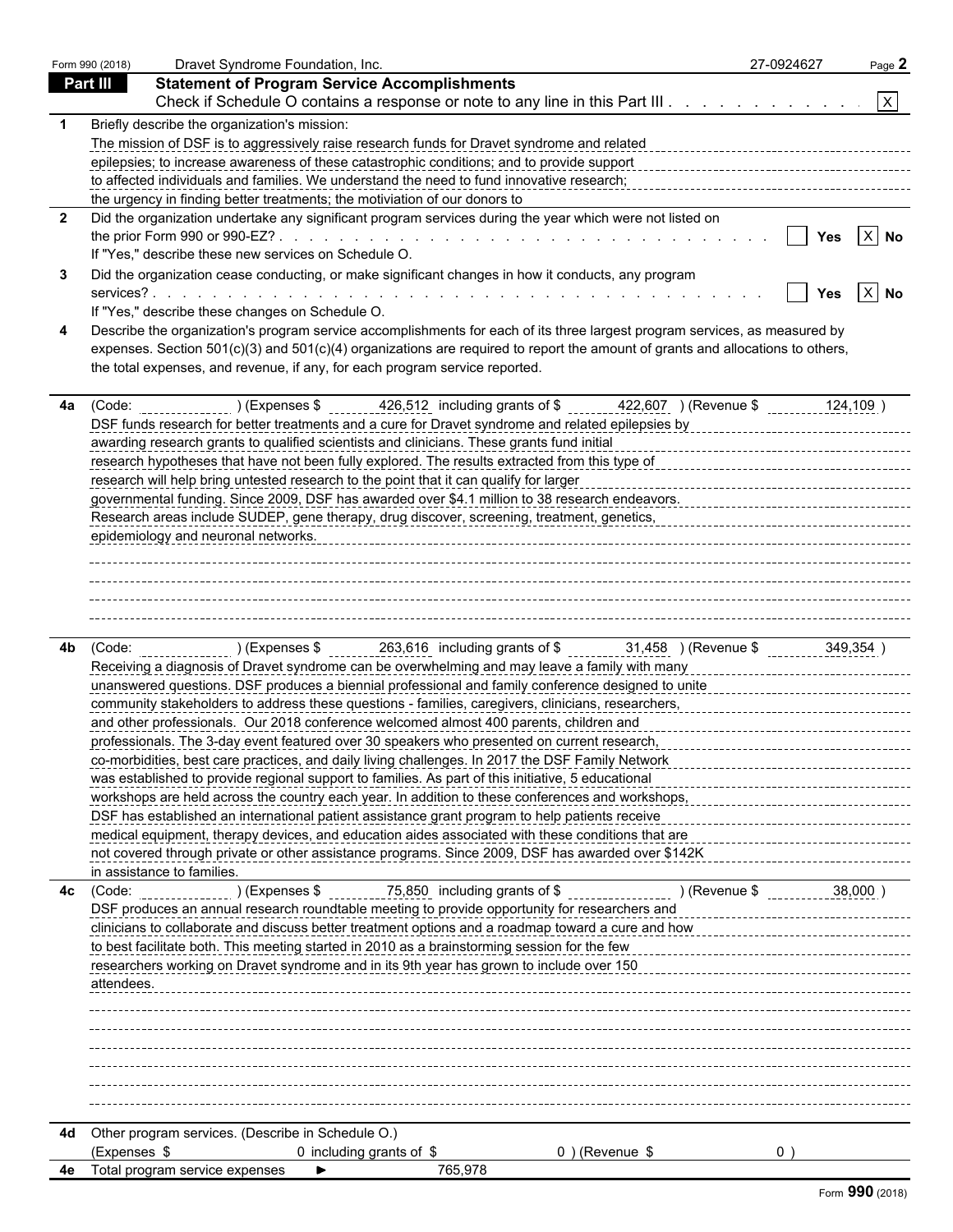Form 990 (2018) Dravet Syndrome Foundation, Inc. 27-0924627 Page **3**

| <b>Part IV</b> | <b>Checklist of Required Schedules</b>                                                                                                                                                                                                                |                         |                              |              |
|----------------|-------------------------------------------------------------------------------------------------------------------------------------------------------------------------------------------------------------------------------------------------------|-------------------------|------------------------------|--------------|
|                |                                                                                                                                                                                                                                                       |                         |                              | Yes No       |
|                | Is the organization described in section $501(c)(3)$ or $4947(a)(1)$ (other than a private foundation)? If "Yes,"                                                                                                                                     | $\overline{\mathbf{1}}$ | $\boldsymbol{\mathsf{X}}$    |              |
| $\mathbf{2}$   | Is the organization required to complete Schedule B, Schedule of Contributors (see instructions)?                                                                                                                                                     | $\overline{2}$          | $\overline{X}$               |              |
| 3              | Did the organization engage in direct or indirect political campaign activities on behalf of or in opposition to                                                                                                                                      | $\mathbf{3}$            |                              | $\mathsf{X}$ |
|                |                                                                                                                                                                                                                                                       |                         |                              |              |
| 4              | Section 501(c)(3) organizations. Did the organization engage in lobbying activities, or have a section 501(h)                                                                                                                                         | $\overline{\mathbf{4}}$ |                              | $\mathsf{X}$ |
|                | 5 Is the organization a section $501(c)(4)$ , $501(c)(5)$ , or $501(c)(6)$ organization that receives membership dues,                                                                                                                                |                         |                              |              |
|                | assessments, or similar amounts as defined in Revenue Procedure 98-19? If "Yes," complete Schedule C, Part III                                                                                                                                        | 5 <sup>5</sup>          |                              | $\mathsf{X}$ |
| 6.             | Did the organization maintain any donor advised funds or any similar funds or accounts for which donors<br>have the right to provide advice on the distribution or investment of amounts in such funds or accounts? If                                | $6\overline{6}$         |                              | $\mathsf{X}$ |
|                | Did the organization receive or hold a conservation easement, including easements to preserve open space,                                                                                                                                             |                         |                              |              |
|                | the environment, historic land areas, or historic structures? If "Yes," complete Schedule D, Part II.                                                                                                                                                 | $\overline{7}$          |                              | $\mathsf{X}$ |
|                | 8 Did the organization maintain collections of works of art, historical treasures, or other similar assets? If "Yes,"                                                                                                                                 | 8                       |                              | $\mathsf{X}$ |
| 9              | Did the organization report an amount in Part X, line 21, for escrow or custodial account liability, serve as a                                                                                                                                       |                         |                              |              |
|                | custodian for amounts not listed in Part X; or provide credit counseling, debt management, credit repair, or debt                                                                                                                                     | 9                       |                              | $\mathsf{X}$ |
|                |                                                                                                                                                                                                                                                       |                         |                              |              |
| 10             | Did the organization, directly or through a related organization, hold assets in temporarily restricted<br>endowments, permanent endowments, or quasi-endowments? If "Yes," complete Schedule D, Part V.                                              |                         | $10$ $\overline{)}$ $\times$ |              |
|                | 11 If the organization's answer to any of the following questions is "Yes," then complete Schedule D, Parts VI,<br>VII, VIII, IX, or X as applicable.                                                                                                 |                         |                              |              |
|                | a Did the organization report an amount for land, buildings, and equipment in Part X, line 10? If "Yes," complete                                                                                                                                     | l 11a                   |                              | $\mathsf{X}$ |
|                | <b>b</b> Did the organization report an amount for investments—other securities in Part X, line 12 that is 5% or more<br>of its total assets reported in Part X, line 16? If "Yes," complete Schedule D, Part VII.                                    | 11b                     |                              | $\mathsf{X}$ |
|                | c Did the organization report an amount for investments—program related in Part X, line 13 that is 5% or more                                                                                                                                         |                         |                              |              |
|                | of its total assets reported in Part X, line 16? If "Yes," complete Schedule D, Part VIII.                                                                                                                                                            | 11c                     |                              | $\mathsf{X}$ |
|                | d Did the organization report an amount for other assets in Part X, line 15 that is 5% or more of its total assets                                                                                                                                    | 11d                     |                              | $\mathsf{X}$ |
|                | e Did the organization report an amount for other liabilities in Part X, line 25? If "Yes," complete Schedule D, Part X.<br>f Did the organization's separate or consolidated financial statements for the tax year include a footnote that addresses | $11e$ X                 |                              |              |
|                | the organization's liability for uncertain tax positions under FIN 48 (ASC 740)? If "Yes," complete Schedule D, Part X.                                                                                                                               | 11 $f \mid X$           |                              |              |
|                | 12a Did the organization obtain separate, independent audited financial statements for the tax year? If "Yes," complete                                                                                                                               |                         | $12a \mid X$                 |              |
|                | <b>b</b> Was the organization included in consolidated, independent audited financial statements for the tax year? If "Yes,"<br>and if the organization answered "No" to line 12a, then completing Schedule D, Parts XI and XII is optional           | 12 <sub>b</sub>         |                              | X            |
| 13             | Is the organization a school described in section $170(b)(1)(A)(ii)?$ If "Yes," complete Schedule E.                                                                                                                                                  | 13                      |                              | $\mathsf X$  |
|                | 14a Did the organization maintain an office, employees, or agents outside of the United States?                                                                                                                                                       | 14a                     |                              | $\mathsf X$  |
|                | <b>b</b> Did the organization have aggregate revenues or expenses of more than \$10,000 from grantmaking,                                                                                                                                             |                         |                              |              |
|                | fundraising, business, investment, and program service activities outside the United States, or aggregate<br>foreign investments valued at \$100,000 or more? If "Yes," complete Schedule F, Parts I and IV.                                          | $14b \times$            |                              |              |
| 15             | Did the organization report on Part IX, column (A), line 3, more than \$5,000 of grants or other assistance to or                                                                                                                                     |                         |                              |              |
| 16             | Did the organization report on Part IX, column (A), line 3, more than \$5,000 of aggregate grants or other                                                                                                                                            | 15 <sup>1</sup>         | $\mathsf{X}$                 |              |
| 17             | assistance to or for foreign individuals? If "Yes," complete Schedule F, Parts III and IV.<br>Did the organization report a total of more than \$15,000 of expenses for professional fundraising services                                             | 16                      |                              | $\mathsf{X}$ |
| 18             | on Part IX, column (A), lines 6 and 11e? If "Yes," complete Schedule G, Part I (see instructions).<br>Did the organization report more than \$15,000 total of fundraising event gross income and contributions on                                     | 17                      |                              | $\mathsf{X}$ |
|                |                                                                                                                                                                                                                                                       | 18                      | $\boldsymbol{\mathsf{X}}$    |              |
| 19             | Did the organization report more than \$15,000 of gross income from gaming activities on Part VIII, line 9a?                                                                                                                                          | 19                      |                              | Χ            |
|                | 20a Did the organization operate one or more hospital facilities? If "Yes," complete Schedule H.                                                                                                                                                      | 20a                     |                              | $\mathsf{X}$ |
|                | <b>b</b> If "Yes" to line 20a, did the organization attach a copy of its audited financial statements to this return?                                                                                                                                 | 20b                     |                              |              |
| 21             | Did the organization report more than \$5,000 of grants or other assistance to any domestic organization or<br>domestic government on Part IX, column (A), line 1? If "Yes," complete Schedule I, Parts I and II.                                     | 21                      |                              |              |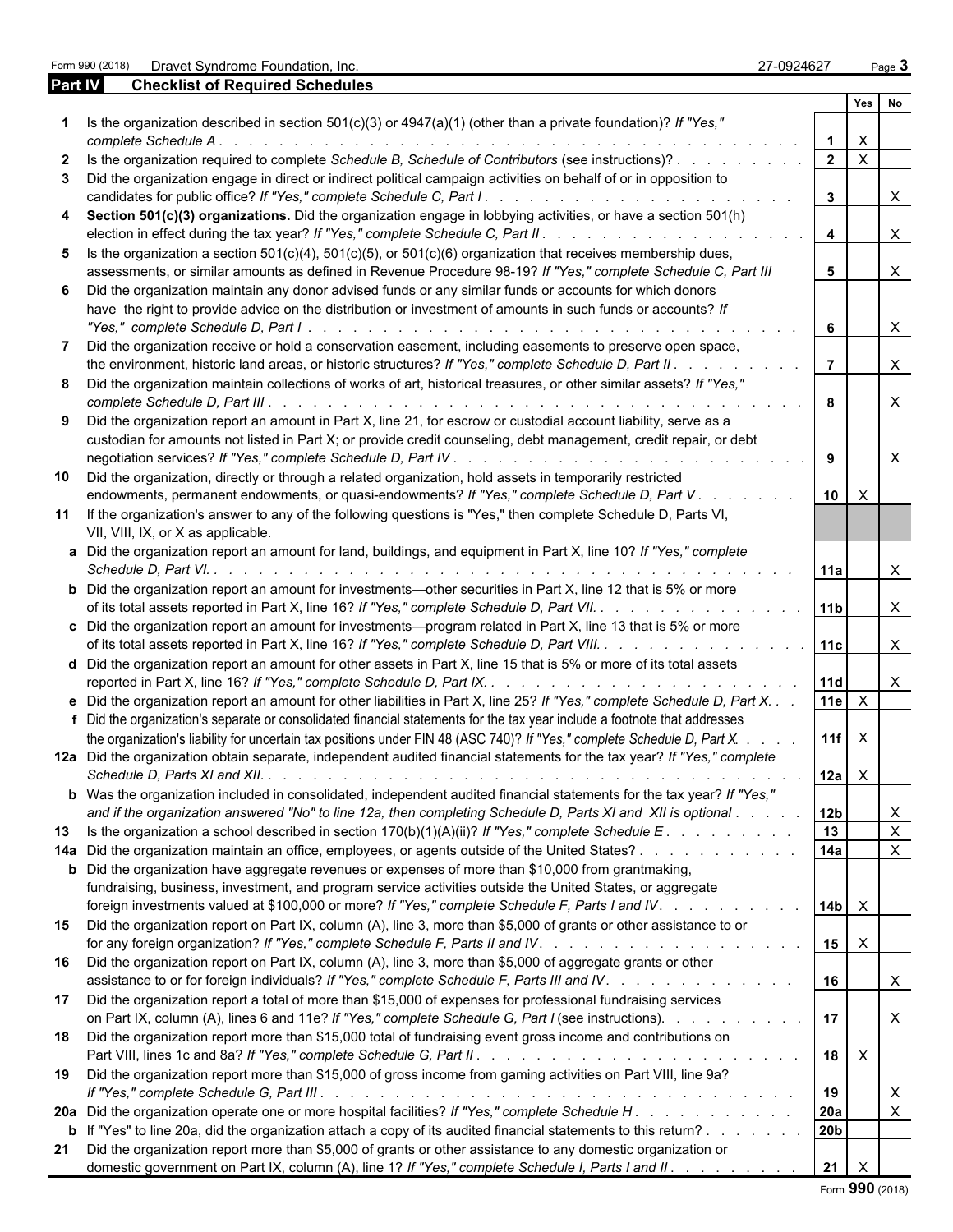|    | Part IV<br><b>Checklist of Required Schedules (continued)</b>                                                                                                                                                                                                                                           |                 |                           |                           |  |
|----|---------------------------------------------------------------------------------------------------------------------------------------------------------------------------------------------------------------------------------------------------------------------------------------------------------|-----------------|---------------------------|---------------------------|--|
|    |                                                                                                                                                                                                                                                                                                         |                 | Yes                       | No                        |  |
|    | 22 Did the organization report more than \$5,000 of grants or other assistance to or for domestic individuals on                                                                                                                                                                                        |                 |                           |                           |  |
|    |                                                                                                                                                                                                                                                                                                         | 22              | $\mathsf{X}$              |                           |  |
| 23 | Did the organization answer "Yes" to Part VII, Section A, line 3, 4, or 5 about compensation of the                                                                                                                                                                                                     |                 |                           |                           |  |
|    | organization's current and former officers, directors, trustees, key employees, and highest compensated                                                                                                                                                                                                 |                 |                           |                           |  |
|    | employees? If "Yes," complete Schedule J<br>the contract of the contract of the contract of the contract of the contract of the contract of the contract of the contract of the contract of the contract of the contract of the contract of the contract of the contract o                              | 23              |                           | $\times$                  |  |
|    | 24a Did the organization have a tax-exempt bond issue with an outstanding principal amount of more than                                                                                                                                                                                                 |                 |                           |                           |  |
|    | \$100,000 as of the last day of the year, that was issued after December 31, 2002? If "Yes," answer lines                                                                                                                                                                                               |                 |                           |                           |  |
|    |                                                                                                                                                                                                                                                                                                         | 24a             |                           | X                         |  |
|    | <b>b</b> Did the organization invest any proceeds of tax-exempt bonds beyond a temporary period exception?                                                                                                                                                                                              | 24b             |                           |                           |  |
|    | c Did the organization maintain an escrow account other than a refunding escrow at any time during the year                                                                                                                                                                                             |                 |                           |                           |  |
|    | to defease any tax-exempt bonds?<br>de la caractería de la caractería de la caractería de la                                                                                                                                                                                                            | 24c             |                           |                           |  |
|    | d Did the organization act as an "on behalf of" issuer for bonds outstanding at any time during the year?.                                                                                                                                                                                              | <b>24d</b>      |                           |                           |  |
|    | 25a Section 501(c)(3), 501(c)(4), and 501(c)(29) organizations. Did the organization engage in an excess benefit                                                                                                                                                                                        |                 |                           |                           |  |
|    | transaction with a disqualified person during the year? If "Yes," complete Schedule L, Part I.                                                                                                                                                                                                          | 25a             |                           | X                         |  |
|    | <b>b</b> Is the organization aware that it engaged in an excess benefit transaction with a disqualified person in a                                                                                                                                                                                     |                 |                           |                           |  |
|    |                                                                                                                                                                                                                                                                                                         |                 |                           |                           |  |
|    | prior year, and that the transaction has not been reported on any of the organization's prior Forms 990 or                                                                                                                                                                                              |                 |                           |                           |  |
|    | 990-EZ? If "Yes," complete Schedule L, Part I                                                                                                                                                                                                                                                           | 25b             |                           | X                         |  |
| 26 | Did the organization report any amount on Part X, line 5, 6, or 22 for receivables from or payables to any                                                                                                                                                                                              |                 |                           |                           |  |
|    | current or former officers, directors, trustees, key employees, highest compensated employees, or                                                                                                                                                                                                       |                 |                           |                           |  |
|    | disqualified persons? If "Yes," complete Schedule L, Part II. .<br><u>in the series of the series of the series of the series of the series of the series of the series of the series of the series of the series of the series of the series of the series of the series of the series of the seri</u> | 26              |                           | X                         |  |
| 27 | Did the organization provide a grant or other assistance to an officer, director, trustee, key employee,                                                                                                                                                                                                |                 |                           |                           |  |
|    | substantial contributor or employee thereof, a grant selection committee member, or to a 35% controlled                                                                                                                                                                                                 |                 |                           |                           |  |
|    | entity or family member of any of these persons? If "Yes," complete Schedule L, Part III.                                                                                                                                                                                                               | 27              |                           |                           |  |
|    | 28 Was the organization a party to a business transaction with one of the following parties (see Schedule L,                                                                                                                                                                                            |                 |                           |                           |  |
|    | Part IV instructions for applicable filing thresholds, conditions, and exceptions):                                                                                                                                                                                                                     |                 |                           |                           |  |
|    | a A current or former officer, director, trustee, or key employee? If "Yes," complete Schedule L, Part IV.                                                                                                                                                                                              | 28a             |                           | $\times$                  |  |
|    | <b>b</b> A family member of a current or former officer, director, trustee, or key employee? If "Yes," complete                                                                                                                                                                                         |                 |                           |                           |  |
|    | Schedule L, Part IV.                                                                                                                                                                                                                                                                                    | 28b             |                           | $\mathsf{X}$              |  |
|    | c An entity of which a current or former officer, director, trustee, or key employee (or a family member thereof)                                                                                                                                                                                       |                 |                           |                           |  |
|    | was an officer, director, trustee, or direct or indirect owner? If "Yes," complete Schedule L, Part IV.                                                                                                                                                                                                 | 28c             |                           | X                         |  |
|    | Did the organization receive more than \$25,000 in non-cash contributions? If "Yes," complete Schedule M.                                                                                                                                                                                               | 29              |                           | $\mathsf{x}$              |  |
| 29 |                                                                                                                                                                                                                                                                                                         |                 |                           |                           |  |
| 30 | Did the organization receive contributions of art, historical treasures, or other similar assets, or qualified                                                                                                                                                                                          |                 |                           |                           |  |
|    | conservation contributions? If "Yes," complete Schedule M.                                                                                                                                                                                                                                              | 30              | $\times$                  |                           |  |
| 31 | Did the organization liquidate, terminate, or dissolve and cease operations? If "Yes," complete Schedule N, Part I                                                                                                                                                                                      | 31              |                           | $\mathsf{X}$              |  |
| 32 | Did the organization sell, exchange, dispose of, or transfer more than 25% of its net assets?                                                                                                                                                                                                           |                 |                           |                           |  |
|    |                                                                                                                                                                                                                                                                                                         |                 |                           | $\mathbf{X}$              |  |
| 33 | Did the organization own 100% of an entity disregarded as separate from the organization under Regulations                                                                                                                                                                                              |                 |                           |                           |  |
|    |                                                                                                                                                                                                                                                                                                         | 33              |                           | $\times$                  |  |
|    | 34 Was the organization related to any tax-exempt or taxable entity? If "Yes," complete Schedule R, Part II,                                                                                                                                                                                            |                 |                           |                           |  |
|    |                                                                                                                                                                                                                                                                                                         | 34              |                           | X                         |  |
|    | 35a Did the organization have a controlled entity within the meaning of section 512(b)(13)?                                                                                                                                                                                                             | 35a             |                           | $\boldsymbol{\mathsf{X}}$ |  |
|    | <b>b</b> If "Yes" to line 35a, did the organization receive any payment from or engage in any transaction with a controlled                                                                                                                                                                             |                 |                           |                           |  |
|    | entity within the meaning of section 512(b)(13)? If "Yes," complete Schedule R, Part V, line 2.                                                                                                                                                                                                         | 35 <sub>b</sub> |                           |                           |  |
|    |                                                                                                                                                                                                                                                                                                         |                 |                           |                           |  |
|    | 36 Section 501(c)(3) organizations. Did the organization make any transfers to an exempt non-charitable related                                                                                                                                                                                         |                 |                           |                           |  |
|    |                                                                                                                                                                                                                                                                                                         | 36              |                           | X                         |  |
| 37 | Did the organization conduct more than 5% of its activities through an entity that is not a related organization                                                                                                                                                                                        |                 |                           |                           |  |
|    | and that is treated as a partnership for federal income tax purposes? If "Yes," complete Schedule R, Part VI.                                                                                                                                                                                           | 37              |                           | X                         |  |
| 38 | Did the organization complete Schedule O and provide explanations in Schedule O for Part VI, lines 11b and                                                                                                                                                                                              |                 |                           |                           |  |
|    |                                                                                                                                                                                                                                                                                                         | 38              | $\boldsymbol{\mathsf{X}}$ |                           |  |
|    | <b>Statements Regarding Other IRS Filings and Tax Compliance</b><br><b>Part V</b>                                                                                                                                                                                                                       |                 |                           |                           |  |
|    | Check if Schedule O contains a response or note to any line in this Part V                                                                                                                                                                                                                              |                 |                           |                           |  |
|    |                                                                                                                                                                                                                                                                                                         |                 | Yes No                    |                           |  |
|    |                                                                                                                                                                                                                                                                                                         |                 |                           |                           |  |
| 1a | Enter the number reported in Box 3 of Form 1096. Enter -0- if not applicable<br>1а<br>35 <b>I</b>                                                                                                                                                                                                       |                 |                           |                           |  |
| b  | $\Omega$<br>1 <sub>b</sub><br>Enter the number of Forms W-2G included in line 1a. Enter -0- if not applicable                                                                                                                                                                                           |                 |                           |                           |  |
| C  | Did the organization comply with backup withholding rules for reportable payments to vendors and reportable                                                                                                                                                                                             | 1c              |                           |                           |  |
|    |                                                                                                                                                                                                                                                                                                         |                 | $\times$                  |                           |  |

Form **990** (2018)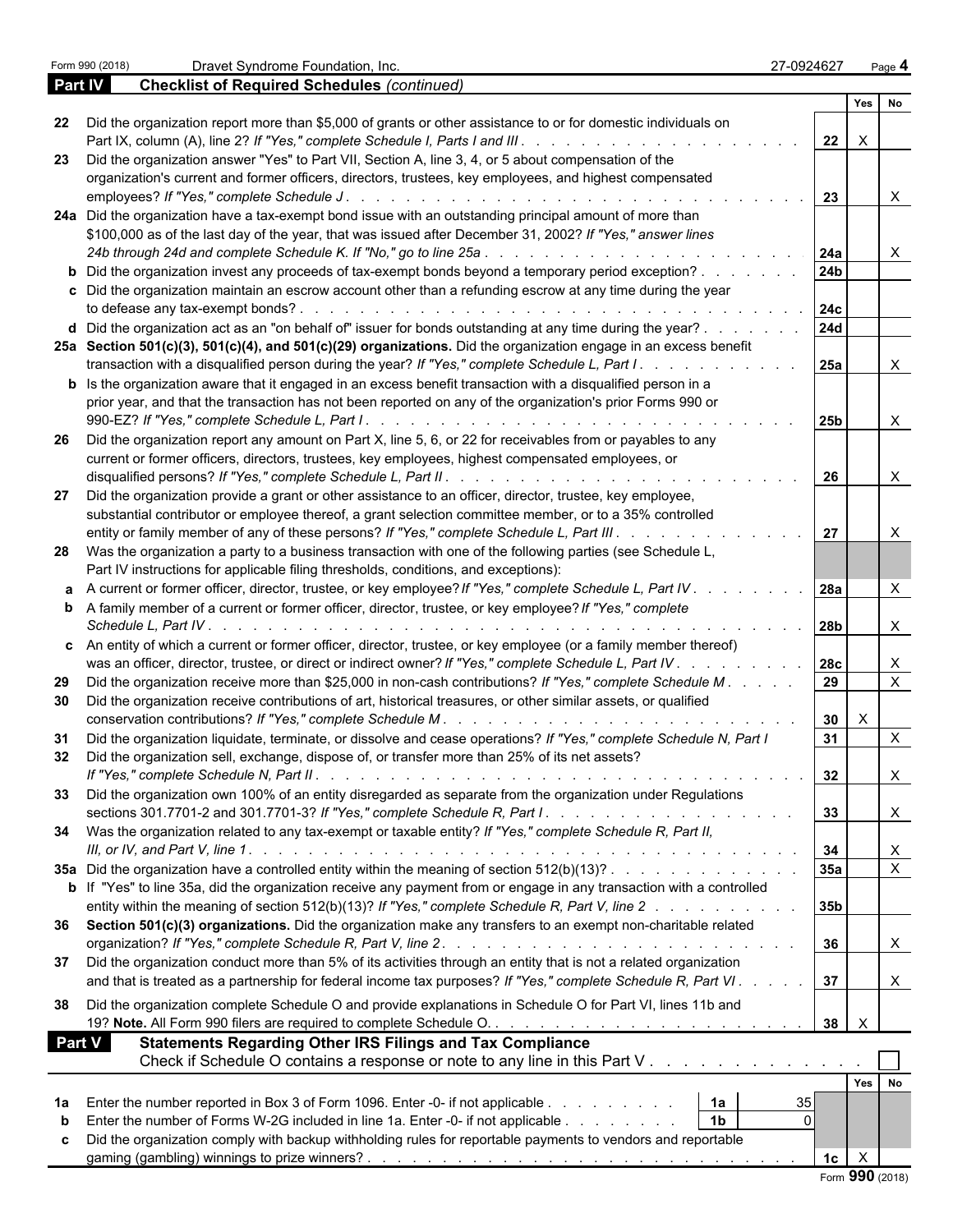|             | Form 990 (2018) | Dravet Syndrome Foundation, Inc.                                                                                                                                                                                                     | 27-0924627           | Page $5$       |  |  |
|-------------|-----------------|--------------------------------------------------------------------------------------------------------------------------------------------------------------------------------------------------------------------------------------|----------------------|----------------|--|--|
| Part V      |                 | Statements Regarding Other IRS Filings and Tax Compliance (continued)                                                                                                                                                                |                      |                |  |  |
|             |                 |                                                                                                                                                                                                                                      |                      | Yes  <br>No    |  |  |
|             |                 | 2a Enter the number of employees reported on Form W-3, Transmittal of Wage and Tax                                                                                                                                                   |                      |                |  |  |
|             |                 | Statements, filed for the calendar year ending with or within the year covered by this return.<br>2а                                                                                                                                 |                      |                |  |  |
|             |                 | b If at least one is reported on line 2a, did the organization file all required federal employment tax returns?.                                                                                                                    | 2 <sub>b</sub>       | $\mathsf{X}$   |  |  |
|             |                 | Note. If the sum of lines 1a and 2a is greater than 250, you may be required to e-file. (see instructions)                                                                                                                           |                      |                |  |  |
| За          |                 | Did the organization have unrelated business gross income of \$1,000 or more during the year?.                                                                                                                                       | 3a                   | Χ              |  |  |
|             |                 | If "Yes," has it filed a Form 990-T for this year? If "No" to line 3b, provide an explanation in Schedule O.                                                                                                                         | 3 <sub>b</sub>       |                |  |  |
|             |                 | 4a At any time during the calendar year, did the organization have an interest in, or a signature or other authority over,                                                                                                           |                      |                |  |  |
|             |                 | a financial account in a foreign country (such as a bank account, securities account, or other financial account)?                                                                                                                   | 4a                   |                |  |  |
|             |                 | <b>b</b> If "Yes," enter the name of the foreign country: $\blacktriangleright$                                                                                                                                                      |                      |                |  |  |
|             |                 | See instructions for filing requirements for FinCEN Form 114, Report of Foreign Bank and Financial Accounts (FBAR).                                                                                                                  |                      |                |  |  |
| 5а          |                 | Was the organization a party to a prohibited tax shelter transaction at any time during the tax year?.                                                                                                                               | 5a<br>5 <sub>b</sub> | X              |  |  |
|             |                 | Did any taxable party notify the organization that it was or is a party to a prohibited tax shelter transaction?.                                                                                                                    |                      | X              |  |  |
|             |                 | If "Yes" to line 5a or 5b, did the organization file Form 8886-T?                                                                                                                                                                    | 5 <sub>c</sub>       |                |  |  |
|             |                 | 6a Does the organization have annual gross receipts that are normally greater than \$100,000, and did the<br>organization solicit any contributions that were not tax deductible as charitable contributions?.                       | 6a                   | $\mathsf{X}$   |  |  |
|             |                 | <b>b</b> If "Yes," did the organization include with every solicitation an express statement that such contributions or                                                                                                              |                      |                |  |  |
|             |                 | gifts were not tax deductible?                                                                                                                                                                                                       | 6b                   |                |  |  |
|             |                 | Organizations that may receive deductible contributions under section 170(c).                                                                                                                                                        |                      |                |  |  |
|             |                 | Did the organization receive a payment in excess of \$75 made partly as a contribution and partly for goods                                                                                                                          |                      |                |  |  |
|             |                 | and services provided to the payor?.                                                                                                                                                                                                 | 7a                   | $\mathsf{X}$   |  |  |
|             |                 | If "Yes," did the organization notify the donor of the value of the goods or services provided?                                                                                                                                      | 7 <sub>b</sub>       | $\overline{X}$ |  |  |
|             |                 | c Did the organization sell, exchange, or otherwise dispose of tangible personal property for which it was                                                                                                                           |                      |                |  |  |
|             |                 |                                                                                                                                                                                                                                      | 7c                   | $\times$       |  |  |
|             |                 | 7d <br>d If "Yes," indicate the number of Forms 8282 filed during the year                                                                                                                                                           |                      |                |  |  |
|             |                 | Did the organization receive any funds, directly or indirectly, to pay premiums on a personal benefit contract?.                                                                                                                     | 7e                   | X              |  |  |
|             |                 | Did the organization, during the year, pay premiums, directly or indirectly, on a personal benefit contract? .                                                                                                                       | $\overline{7f}$      | X              |  |  |
|             |                 | If the organization received a contribution of qualified intellectual property, did the organization file Form 8899 as required?.                                                                                                    | 7g                   |                |  |  |
|             |                 | If the organization received a contribution of cars, boats, airplanes, or other vehicles, did the organization file a Form 1098-C?.                                                                                                  | 7h                   |                |  |  |
| 8           |                 | Sponsoring organizations maintaining donor advised funds. Did a donor advised fund maintained by the                                                                                                                                 |                      |                |  |  |
|             |                 | sponsoring organization have excess business holdings at any time during the year?                                                                                                                                                   | 8                    |                |  |  |
| 9           |                 | Sponsoring organizations maintaining donor advised funds.                                                                                                                                                                            |                      |                |  |  |
|             |                 | Did the sponsoring organization make any taxable distributions under section 4966?.<br>$\frac{1}{2}$ , $\frac{1}{2}$ , $\frac{1}{2}$ , $\frac{1}{2}$ , $\frac{1}{2}$ , $\frac{1}{2}$ , $\frac{1}{2}$ , $\frac{1}{2}$ , $\frac{1}{2}$ | 9a                   |                |  |  |
|             |                 | Did the sponsoring organization make a distribution to a donor, donor advisor, or related person?                                                                                                                                    | 9 <sub>b</sub>       |                |  |  |
|             |                 | Section 501(c)(7) organizations. Enter:                                                                                                                                                                                              |                      |                |  |  |
|             |                 | 10a<br>Initiation fees and capital contributions included on Part VIII, line 12.                                                                                                                                                     |                      |                |  |  |
| b           |                 | 10 <sub>b</sub><br>Gross receipts, included on Form 990, Part VIII, line 12, for public use of club facilities                                                                                                                       |                      |                |  |  |
| 11          |                 | Section 501(c)(12) organizations. Enter:                                                                                                                                                                                             |                      |                |  |  |
|             |                 | 11a<br>Gross income from members or shareholders                                                                                                                                                                                     |                      |                |  |  |
|             |                 | Gross income from other sources (Do not net amounts due or paid to other sources                                                                                                                                                     |                      |                |  |  |
|             |                 | 11 <sub>b</sub>                                                                                                                                                                                                                      |                      |                |  |  |
|             |                 | 12a Section 4947(a)(1) non-exempt charitable trusts. Is the organization filing Form 990 in lieu of Form 1041?.<br>12 <sub>b</sub>                                                                                                   | 12a                  |                |  |  |
| b<br>13     |                 | If "Yes," enter the amount of tax-exempt interest received or accrued during the year<br>Section 501(c)(29) qualified nonprofit health insurance issuers.                                                                            |                      |                |  |  |
|             |                 | <b>a</b> Is the organization licensed to issue qualified health plans in more than one state?                                                                                                                                        | 13a                  |                |  |  |
|             |                 | Note. See the instructions for additional information the organization must report on Schedule O.                                                                                                                                    |                      |                |  |  |
|             |                 | <b>b</b> Enter the amount of reserves the organization is required to maintain by the states in which                                                                                                                                |                      |                |  |  |
|             |                 |                                                                                                                                                                                                                                      |                      |                |  |  |
|             |                 | 13 <sub>c</sub>                                                                                                                                                                                                                      |                      |                |  |  |
| 14a         |                 | Did the organization receive any payments for indoor tanning services during the tax year?.<br>the contract of the contract of the                                                                                                   | 14a                  | $\mathsf{X}$   |  |  |
| $\mathbf b$ |                 | If "Yes," has it filed a Form 720 to report these payments? If "No," provide an explanation in Schedule O.                                                                                                                           | 14 <sub>b</sub>      |                |  |  |
| 15          |                 | Is the organization subject to the section 4960 tax on payment(s) of more than \$1,000,000 in remuneration or                                                                                                                        |                      |                |  |  |
|             |                 |                                                                                                                                                                                                                                      | 15                   | X              |  |  |
|             |                 | If "Yes," see instructions and file Form 4720, Schedule N.                                                                                                                                                                           |                      |                |  |  |
|             |                 |                                                                                                                                                                                                                                      | 16                   |                |  |  |
| 16          |                 | Is the organization an educational institution subject to the section 4968 excise tax on net investment income?                                                                                                                      |                      |                |  |  |
|             |                 | If "Yes," complete Form 4720, Schedule O.                                                                                                                                                                                            |                      |                |  |  |

|  |  | Form 990 (2018) |
|--|--|-----------------|
|--|--|-----------------|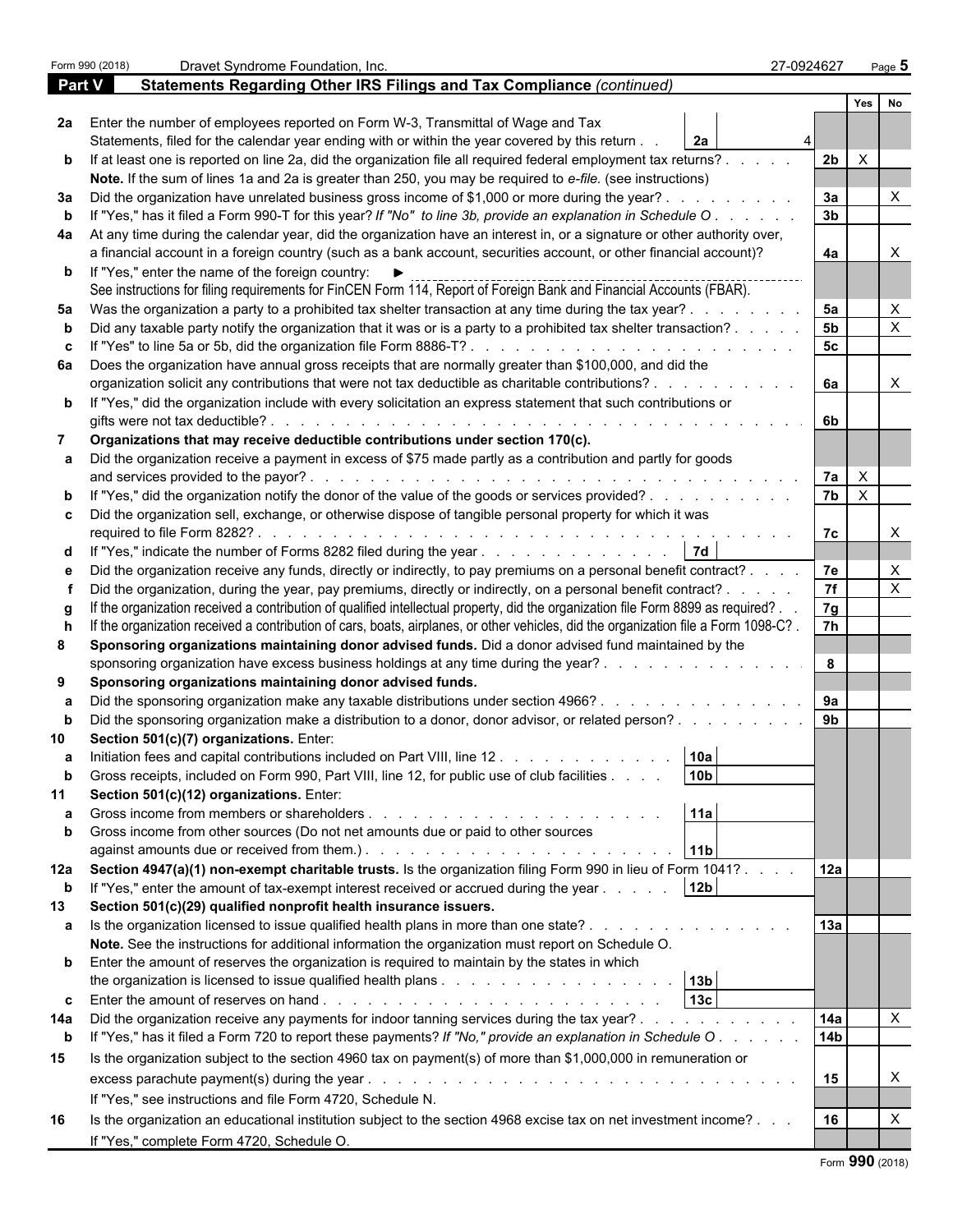|                | Form 990 (2018)              | Dravet Syndrome Foundation, Inc.                                                                                                                                                                                                                                                          | 27-0924627 |                                 | Page 6                    |  |
|----------------|------------------------------|-------------------------------------------------------------------------------------------------------------------------------------------------------------------------------------------------------------------------------------------------------------------------------------------|------------|---------------------------------|---------------------------|--|
| <b>Part VI</b> |                              | Governance, Management, and Disclosure For each "Yes" response to lines 2 through 7b below, and for a "No"                                                                                                                                                                                |            |                                 |                           |  |
|                |                              | response to line 8a, 8b, or 10b below, describe the circumstances, processes, or changes in Schedule O. See instructions.                                                                                                                                                                 |            |                                 |                           |  |
|                |                              | Check if Schedule O contains a response or note to any line in this Part VI. $ X $                                                                                                                                                                                                        |            |                                 |                           |  |
|                |                              | <b>Section A. Governing Body and Management</b>                                                                                                                                                                                                                                           |            |                                 |                           |  |
|                |                              |                                                                                                                                                                                                                                                                                           |            | Yes                             | No                        |  |
|                |                              | 1a Enter the number of voting members of the governing body at the end of the tax year.<br>1a                                                                                                                                                                                             |            |                                 |                           |  |
|                |                              | If there are material differences in voting rights among members of the governing body, or                                                                                                                                                                                                |            |                                 |                           |  |
|                |                              | if the governing body delegated broad authority to an executive committee or similar                                                                                                                                                                                                      |            |                                 |                           |  |
|                |                              | committee, explain in Schedule O.                                                                                                                                                                                                                                                         |            |                                 |                           |  |
|                |                              | <b>b</b> Enter the number of voting members included in line 1a, above, who are independent.<br>1b                                                                                                                                                                                        |            |                                 |                           |  |
| $\mathbf{2}$   |                              | Did any officer, director, trustee, or key employee have a family relationship or a business relationship with                                                                                                                                                                            |            |                                 |                           |  |
|                |                              | any other officer, director, trustee, or key employee?.<br>and a straight and a straight and                                                                                                                                                                                              |            | $\overline{2}$                  | $\boldsymbol{\mathsf{X}}$ |  |
|                |                              | Did the organization delegate control over management duties customarily performed by or under the direct                                                                                                                                                                                 |            |                                 |                           |  |
|                |                              | supervision of officers, directors, or trustees, or key employees to a management company or other person?.                                                                                                                                                                               |            | $\mathbf{3}$                    | $\boldsymbol{\mathsf{X}}$ |  |
|                |                              | Did the organization make any significant changes to its governing documents since the prior Form 990 was filed? .                                                                                                                                                                        |            | $\overline{\mathbf{4}}$         | $\mathsf X$               |  |
|                |                              | Did the organization become aware during the year of a significant diversion of the organization's assets?.                                                                                                                                                                               |            | 5 <sub>5</sub>                  | $\mathsf X$               |  |
|                |                              | Did the organization have members or stockholders?.                                                                                                                                                                                                                                       |            | 6                               | $\boldsymbol{\mathsf{X}}$ |  |
|                |                              | 7a Did the organization have members, stockholders, or other persons who had the power to elect or appoint                                                                                                                                                                                |            |                                 |                           |  |
|                |                              | one or more members of the governing body?.                                                                                                                                                                                                                                               |            | 7a                              | $\boldsymbol{\mathsf{X}}$ |  |
|                |                              | <b>b</b> Are any governance decisions of the organization reserved to (or subject to approval by) members,                                                                                                                                                                                |            |                                 |                           |  |
|                |                              | stockholders, or persons other than the governing body?.<br>and a construction of the construction of the construction of the construction of the construction of the construction of the construction of the construction of the construction of the construction of the construction of |            | 7b                              | $\mathsf{X}$              |  |
|                |                              | Did the organization contemporaneously document the meetings held or written actions undertaken during                                                                                                                                                                                    |            |                                 |                           |  |
|                |                              | the year by the following:                                                                                                                                                                                                                                                                |            |                                 |                           |  |
|                |                              |                                                                                                                                                                                                                                                                                           |            | <b>8a</b><br>$\mathsf{X}$       |                           |  |
|                |                              |                                                                                                                                                                                                                                                                                           |            | 8 <sub>b</sub><br>$\mathsf{X}$  |                           |  |
| 9              |                              | Is there any officer, director, trustee, or key employee listed in Part VII, Section A, who cannot be reached                                                                                                                                                                             |            |                                 |                           |  |
|                |                              | at the organization's mailing address? If "Yes," provide the names and addresses in Schedule O.                                                                                                                                                                                           |            | 9                               | $\mathsf{X}$              |  |
|                |                              | Section B. Policies (This Section B requests information about policies not required by the Internal Revenue Code.)                                                                                                                                                                       |            |                                 |                           |  |
|                |                              |                                                                                                                                                                                                                                                                                           |            | Yes                             | No                        |  |
|                |                              |                                                                                                                                                                                                                                                                                           |            | 10a                             | $\boldsymbol{\mathsf{X}}$ |  |
|                |                              | <b>b</b> If "Yes," did the organization have written policies and procedures governing the activities of such chapters,                                                                                                                                                                   |            |                                 |                           |  |
|                |                              | affiliates, and branches to ensure their operations are consistent with the organization's exempt purposes?.                                                                                                                                                                              |            | 10 <sub>b</sub>                 |                           |  |
|                |                              | 11a Has the organization provided a complete copy of this Form 990 to all members of its governing body before filing the form?.                                                                                                                                                          |            | 11a<br>$\mathsf{X}$             |                           |  |
|                |                              | <b>b</b> Describe in Schedule O the process, if any, used by the organization to review this Form 990.                                                                                                                                                                                    |            |                                 |                           |  |
|                |                              | 12a Did the organization have a written conflict of interest policy? If "No," go to line 13.                                                                                                                                                                                              |            | 12a<br>$\mathsf{X}$             |                           |  |
|                |                              | <b>b</b> Were officers, directors, or trustees, and key employees required to disclose annually interests that could give rise to conflicts?                                                                                                                                              |            | 12 <sub>b</sub><br>$\mathsf{X}$ |                           |  |
|                |                              | Did the organization regularly and consistently monitor and enforce compliance with the policy? If "Yes."                                                                                                                                                                                 |            |                                 |                           |  |
|                |                              |                                                                                                                                                                                                                                                                                           |            | 12c<br>$\mathsf{X}$             |                           |  |
|                |                              |                                                                                                                                                                                                                                                                                           |            | 13<br>$\overline{X}$            |                           |  |
| 14             |                              | Did the organization have a written document retention and destruction policy?                                                                                                                                                                                                            |            | 14<br>$\overline{X}$            |                           |  |
|                |                              | 15 Did the process for determining compensation of the following persons include a review and approval by                                                                                                                                                                                 |            |                                 |                           |  |
|                |                              | independent persons, comparability data, and contemporaneous substantiation of the deliberation and decision?                                                                                                                                                                             |            |                                 |                           |  |
|                |                              |                                                                                                                                                                                                                                                                                           |            | 15a                             | X                         |  |
|                |                              |                                                                                                                                                                                                                                                                                           |            | 15 <sub>b</sub>                 | $\mathsf{X}$              |  |
|                |                              | If "Yes" to line 15a or 15b, describe the process in Schedule O (see instructions).                                                                                                                                                                                                       |            |                                 |                           |  |
|                |                              | 16a Did the organization invest in, contribute assets to, or participate in a joint venture or similar arrangement                                                                                                                                                                        |            |                                 |                           |  |
|                |                              |                                                                                                                                                                                                                                                                                           |            | 16a                             | $\mathsf{X}$              |  |
|                |                              | <b>b</b> If "Yes," did the organization follow a written policy or procedure requiring the organization to evaluate its                                                                                                                                                                   |            |                                 |                           |  |
|                |                              | participation in joint venture arrangements under applicable federal tax law, and take steps to safeguard                                                                                                                                                                                 |            |                                 |                           |  |
|                |                              |                                                                                                                                                                                                                                                                                           |            | 16 <sub>b</sub>                 |                           |  |
|                | <b>Section C. Disclosure</b> |                                                                                                                                                                                                                                                                                           |            |                                 |                           |  |
| 17             |                              | List the states with which a copy of this Form 990 is required to be filed<br>See Attached Statement                                                                                                                                                                                      |            |                                 |                           |  |
| 18             |                              | Section 6104 requires an organization to make its Forms 1023 (1024 or 1024-A if applicable), 990, and 990-T (Section 501(c)                                                                                                                                                               |            |                                 |                           |  |
|                |                              | (3) sonly) available for public inspection. Indicate how you made these available. Check all that apply.                                                                                                                                                                                  |            |                                 |                           |  |
|                | X Own website                | $X$ Another's website<br>$X$ Upon request<br>Other (explain in Schedule O)                                                                                                                                                                                                                |            |                                 |                           |  |
|                |                              | Describe in Schedule O whether (and if so, how) the organization made its governing documents, conflict of interest policy, and                                                                                                                                                           |            |                                 |                           |  |
| 19             |                              |                                                                                                                                                                                                                                                                                           |            |                                 |                           |  |
|                |                              | financial statements available to the public during the tax year.                                                                                                                                                                                                                         |            |                                 |                           |  |
| 20             |                              | State the name, address, and telephone number of the person who possesses the organization's books and records:<br>Jamie Cohen                                                                                                                                                            |            |                                 |                           |  |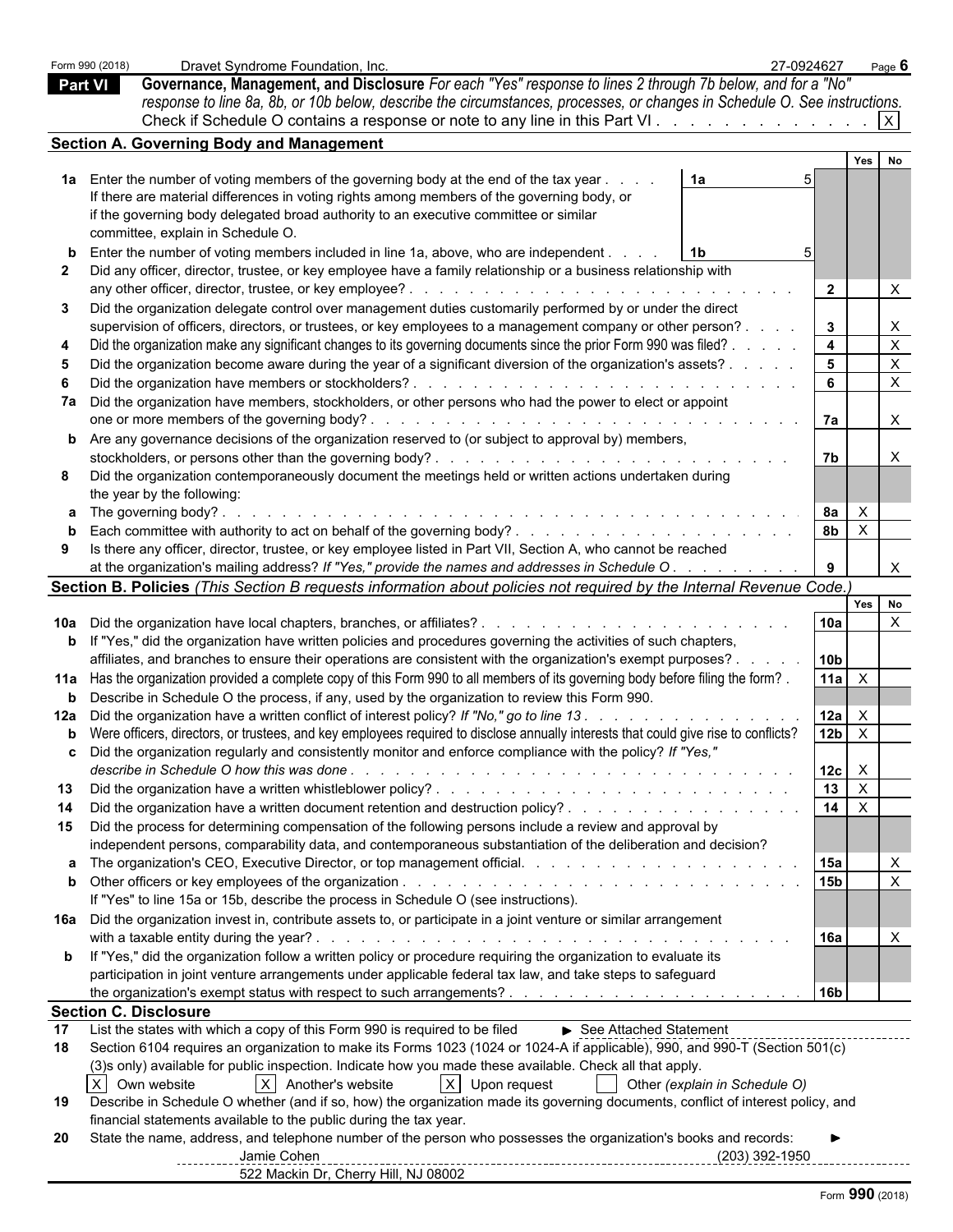| Form 990 (2018)   | Dravet Syndrome Foundation, Inc.                                                                                                  | 27-0924627 | Page |
|-------------------|-----------------------------------------------------------------------------------------------------------------------------------|------------|------|
| <b>Part VII</b>   | <b>Compensation of Officers, Directors, Trustees, Key Employees, Highest Compensated</b>                                          |            |      |
|                   | <b>Employees, and Independent Contractors</b><br>Check if Schedule O contains a response or note to any line in this Part VII.    |            |      |
| <b>Section A.</b> | Officers, Directors, Trustees, Key Employees, and Highest Compensated Employees                                                   |            |      |
|                   | 1a Complete this table for all persons required to be listed. Report compensation for the calendar year ending with or within the |            |      |

organization's tax year. List all of the organization's **current** officers, directors, trustees (whether individuals or organizations), regardless of amount

- of compensation. Enter -0- in columns (D), (E), and (F) if no compensation was paid.
	- List all of the organization's **current** key employees, if any. See instructions for definition of "key employee."

List the organization's five **current** highest compensated employees (other than an officer, director, trustee, or key employee) who received reportable compensation (Box 5 of Form W-2 and/or Box 7 of Form 1099-MISC) of more than \$100,000 from the organization and any related organizations.

List all of the organization's **former** officers, key employees, and highest compensated employees who received more than \$100,000 of reportable compensation from the organization and any related organizations.

List all of the organization's **former directors or trustees** that received, in the capacity as a former director or trustee of the organization, more than \$10,000 of reportable compensation from the organization and any related organizations.

List persons in the following order: individual trustees or directors; institutional trustees; officers; key employees; highest compensated employees; and former such persons.

X Check this box if neither the organization nor any related organization compensated any current officer, director, or trustee.

|                                                         |                                                                |                                   |                       | Position | (C) |                                                              |               |                                        |                                  |                                                                          |
|---------------------------------------------------------|----------------------------------------------------------------|-----------------------------------|-----------------------|----------|-----|--------------------------------------------------------------|---------------|----------------------------------------|----------------------------------|--------------------------------------------------------------------------|
| (A)<br>Name and Title                                   | (B)<br>Average                                                 |                                   |                       |          |     | (do not check more than one<br>box, unless person is both an |               | (D)<br>Reportable                      | (E)<br>Reportable                | (F)<br>Estimated                                                         |
|                                                         | hours per<br>week (list any                                    |                                   |                       |          |     | officer and a director/trustee)                              |               | compensation<br>from                   | compensation<br>from related     | amount of<br>other                                                       |
|                                                         | hours for<br>related<br>organizations<br>below dotted<br>line) | or director<br>Individual trustee | Institutional trustee | Officer  |     | i<br>  Highest compensated<br> <br>  Key employee            | <b>Former</b> | the<br>organization<br>(W-2/1099-MISC) | organizations<br>(W-2/1099-MISC) | compensation<br>from the<br>organization<br>and related<br>organizations |
| (1)<br>Nicole Villas                                    | 1.00                                                           |                                   |                       |          |     |                                                              |               |                                        |                                  |                                                                          |
| President                                               | 0.00                                                           | X                                 |                       | X        |     |                                                              |               |                                        |                                  |                                                                          |
| (2)<br>Kate Hintz                                       | 1.00                                                           |                                   |                       |          |     |                                                              |               |                                        |                                  |                                                                          |
| Secretary                                               | 0.00                                                           | X                                 |                       | X        |     |                                                              |               |                                        |                                  |                                                                          |
| (3) Tim Wood                                            | 1.00                                                           |                                   |                       |          |     |                                                              |               |                                        |                                  |                                                                          |
| Treasurer                                               | 0.00                                                           | Χ                                 |                       | X        |     |                                                              |               |                                        |                                  |                                                                          |
| (4)<br>Jenny Tischer<br>------------------------------- | 1.00                                                           |                                   |                       |          |     |                                                              |               |                                        |                                  |                                                                          |
| Trustee                                                 | 0.00                                                           | Χ                                 |                       |          |     |                                                              |               |                                        |                                  |                                                                          |
| (5)<br>Nichelle Dominguez                               | 1.00                                                           |                                   |                       |          |     |                                                              |               |                                        |                                  |                                                                          |
| Trustee<br>(6) Ted Odlaug                               | 0.00<br>1.00                                                   | X                                 |                       |          |     |                                                              |               |                                        |                                  |                                                                          |
| Trustee                                                 | 0.00                                                           | X                                 |                       |          |     |                                                              |               |                                        |                                  |                                                                          |
| (7) Mary Anne Meskis                                    | 40.00                                                          |                                   |                       |          |     |                                                              |               |                                        |                                  |                                                                          |
| <b>Executive Director</b>                               | 0.00                                                           |                                   |                       |          |     | X                                                            |               | 117,493                                |                                  |                                                                          |
|                                                         |                                                                |                                   |                       |          |     |                                                              |               |                                        |                                  |                                                                          |
| (9)                                                     |                                                                |                                   |                       |          |     |                                                              |               |                                        |                                  |                                                                          |
| (10)                                                    |                                                                |                                   |                       |          |     |                                                              |               |                                        |                                  |                                                                          |
| (11)                                                    |                                                                |                                   |                       |          |     |                                                              |               |                                        |                                  |                                                                          |
| (12)                                                    |                                                                |                                   |                       |          |     |                                                              |               |                                        |                                  |                                                                          |
| (13)                                                    |                                                                |                                   |                       |          |     |                                                              |               |                                        |                                  |                                                                          |
| (14)                                                    |                                                                |                                   |                       |          |     |                                                              |               |                                        |                                  |                                                                          |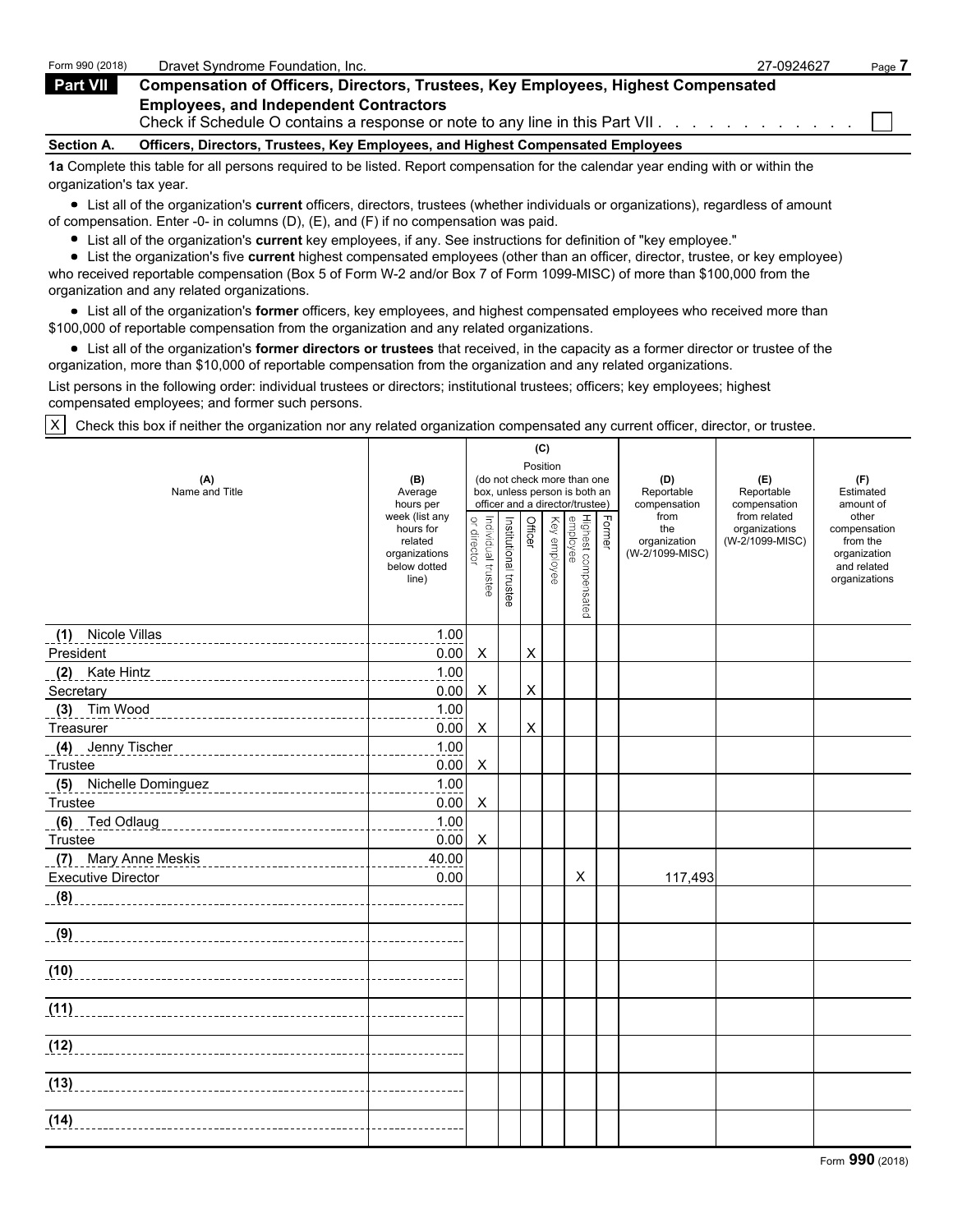| <b>Part VII</b><br>Section A. Officers, Directors, Trustees, Key Employees, and Highest Compensated Employees (continued)<br>(C)<br>Position<br>(A)<br>(do not check more than one<br>(D)<br>(F)<br>(B)<br>(E)<br>Name and title<br>box, unless person is both an<br>Reportable<br>Reportable<br>Estimated<br>Average<br>officer and a director/trustee)<br>hours per<br>compensation<br>compensation<br>amount of<br>from<br>from related<br>week (list any<br>other<br>Former<br>Key employee<br>Highest compensated<br>employee<br>Officer<br>Institutional trustee<br>Individual trustee<br>hours for<br>organizations<br>the<br>compensation<br>director<br>related<br>organization<br>(W-2/1099-MISC)<br>from the<br>(W-2/1099-MISC)<br>organizations<br>organization<br>and related<br>below dotted<br>organizations<br>line)<br>(15)<br>(16)<br>(17)<br>(18)<br>(19)<br>(20)<br>(21)<br>(22)<br>(23)<br>(24)<br>(25)<br>$\Omega$<br>117,493<br>$\mathbf{0}$<br>1b<br>$\Omega$<br>$\Omega$<br>0<br>Total from continuation sheets to Part VII, Section A. ▶<br>$\Omega$<br>117,493<br>$\mathbf{0}$<br>2 Total number of individuals (including but not limited to those listed above) who received more than \$100,000 of<br>reportable compensation from the organization<br>▶<br>Yes No<br>Did the organization list any former officer, director, or trustee, key employee, or highest compensated<br>3<br>employee on line 1a? If "Yes," complete Schedule J for such individual<br>3<br>X<br>For any individual listed on line 1a, is the sum of reportable compensation and other compensation from<br>4<br>the organization and related organizations greater than \$150,000? If "Yes," complete Schedule J for such<br>4<br>X<br>Did any person listed on line 1a receive or accrue compensation from any unrelated organization or individual<br>5<br>for services rendered to the organization? If "Yes," complete Schedule J for such person.<br>X<br>5<br><b>Section B. Independent Contractors</b><br>Complete this table for your five highest compensated independent contractors that received more than \$100,000 of<br>$\mathbf 1$<br>compensation from the organization. Report compensation for the calendar year ending with or within the organization's tax<br>year.<br>(B)<br>(A)<br>(C)<br>Name and business address<br>Description of services<br>Compensation<br><b>NONE</b><br>0<br>0<br>0<br>0<br>0<br>Total number of independent contractors (including but not limited to those listed above) who received<br>more than \$100,000 of compensation from the organization<br>0<br>► | Form 990 (2018) | Dravet Syndrome Foundation, Inc. |  |  |  |  | 27-0924627<br>Page 8 |
|--------------------------------------------------------------------------------------------------------------------------------------------------------------------------------------------------------------------------------------------------------------------------------------------------------------------------------------------------------------------------------------------------------------------------------------------------------------------------------------------------------------------------------------------------------------------------------------------------------------------------------------------------------------------------------------------------------------------------------------------------------------------------------------------------------------------------------------------------------------------------------------------------------------------------------------------------------------------------------------------------------------------------------------------------------------------------------------------------------------------------------------------------------------------------------------------------------------------------------------------------------------------------------------------------------------------------------------------------------------------------------------------------------------------------------------------------------------------------------------------------------------------------------------------------------------------------------------------------------------------------------------------------------------------------------------------------------------------------------------------------------------------------------------------------------------------------------------------------------------------------------------------------------------------------------------------------------------------------------------------------------------------------------------------------------------------------------------------------------------------------------------------------------------------------------------------------------------------------------------------------------------------------------------------------------------------------------------------------------------------------------------------------------------------------------------------------------------------------------------------------------------------------------------------------------------------------------------------------------------------------|-----------------|----------------------------------|--|--|--|--|----------------------|
|                                                                                                                                                                                                                                                                                                                                                                                                                                                                                                                                                                                                                                                                                                                                                                                                                                                                                                                                                                                                                                                                                                                                                                                                                                                                                                                                                                                                                                                                                                                                                                                                                                                                                                                                                                                                                                                                                                                                                                                                                                                                                                                                                                                                                                                                                                                                                                                                                                                                                                                                                                                                                          |                 |                                  |  |  |  |  |                      |
|                                                                                                                                                                                                                                                                                                                                                                                                                                                                                                                                                                                                                                                                                                                                                                                                                                                                                                                                                                                                                                                                                                                                                                                                                                                                                                                                                                                                                                                                                                                                                                                                                                                                                                                                                                                                                                                                                                                                                                                                                                                                                                                                                                                                                                                                                                                                                                                                                                                                                                                                                                                                                          |                 |                                  |  |  |  |  |                      |
|                                                                                                                                                                                                                                                                                                                                                                                                                                                                                                                                                                                                                                                                                                                                                                                                                                                                                                                                                                                                                                                                                                                                                                                                                                                                                                                                                                                                                                                                                                                                                                                                                                                                                                                                                                                                                                                                                                                                                                                                                                                                                                                                                                                                                                                                                                                                                                                                                                                                                                                                                                                                                          |                 |                                  |  |  |  |  |                      |
|                                                                                                                                                                                                                                                                                                                                                                                                                                                                                                                                                                                                                                                                                                                                                                                                                                                                                                                                                                                                                                                                                                                                                                                                                                                                                                                                                                                                                                                                                                                                                                                                                                                                                                                                                                                                                                                                                                                                                                                                                                                                                                                                                                                                                                                                                                                                                                                                                                                                                                                                                                                                                          |                 |                                  |  |  |  |  |                      |
|                                                                                                                                                                                                                                                                                                                                                                                                                                                                                                                                                                                                                                                                                                                                                                                                                                                                                                                                                                                                                                                                                                                                                                                                                                                                                                                                                                                                                                                                                                                                                                                                                                                                                                                                                                                                                                                                                                                                                                                                                                                                                                                                                                                                                                                                                                                                                                                                                                                                                                                                                                                                                          |                 |                                  |  |  |  |  |                      |
|                                                                                                                                                                                                                                                                                                                                                                                                                                                                                                                                                                                                                                                                                                                                                                                                                                                                                                                                                                                                                                                                                                                                                                                                                                                                                                                                                                                                                                                                                                                                                                                                                                                                                                                                                                                                                                                                                                                                                                                                                                                                                                                                                                                                                                                                                                                                                                                                                                                                                                                                                                                                                          |                 |                                  |  |  |  |  |                      |
|                                                                                                                                                                                                                                                                                                                                                                                                                                                                                                                                                                                                                                                                                                                                                                                                                                                                                                                                                                                                                                                                                                                                                                                                                                                                                                                                                                                                                                                                                                                                                                                                                                                                                                                                                                                                                                                                                                                                                                                                                                                                                                                                                                                                                                                                                                                                                                                                                                                                                                                                                                                                                          |                 |                                  |  |  |  |  |                      |
|                                                                                                                                                                                                                                                                                                                                                                                                                                                                                                                                                                                                                                                                                                                                                                                                                                                                                                                                                                                                                                                                                                                                                                                                                                                                                                                                                                                                                                                                                                                                                                                                                                                                                                                                                                                                                                                                                                                                                                                                                                                                                                                                                                                                                                                                                                                                                                                                                                                                                                                                                                                                                          |                 |                                  |  |  |  |  |                      |
|                                                                                                                                                                                                                                                                                                                                                                                                                                                                                                                                                                                                                                                                                                                                                                                                                                                                                                                                                                                                                                                                                                                                                                                                                                                                                                                                                                                                                                                                                                                                                                                                                                                                                                                                                                                                                                                                                                                                                                                                                                                                                                                                                                                                                                                                                                                                                                                                                                                                                                                                                                                                                          |                 |                                  |  |  |  |  |                      |
|                                                                                                                                                                                                                                                                                                                                                                                                                                                                                                                                                                                                                                                                                                                                                                                                                                                                                                                                                                                                                                                                                                                                                                                                                                                                                                                                                                                                                                                                                                                                                                                                                                                                                                                                                                                                                                                                                                                                                                                                                                                                                                                                                                                                                                                                                                                                                                                                                                                                                                                                                                                                                          |                 |                                  |  |  |  |  |                      |
|                                                                                                                                                                                                                                                                                                                                                                                                                                                                                                                                                                                                                                                                                                                                                                                                                                                                                                                                                                                                                                                                                                                                                                                                                                                                                                                                                                                                                                                                                                                                                                                                                                                                                                                                                                                                                                                                                                                                                                                                                                                                                                                                                                                                                                                                                                                                                                                                                                                                                                                                                                                                                          |                 |                                  |  |  |  |  |                      |
|                                                                                                                                                                                                                                                                                                                                                                                                                                                                                                                                                                                                                                                                                                                                                                                                                                                                                                                                                                                                                                                                                                                                                                                                                                                                                                                                                                                                                                                                                                                                                                                                                                                                                                                                                                                                                                                                                                                                                                                                                                                                                                                                                                                                                                                                                                                                                                                                                                                                                                                                                                                                                          |                 |                                  |  |  |  |  |                      |
|                                                                                                                                                                                                                                                                                                                                                                                                                                                                                                                                                                                                                                                                                                                                                                                                                                                                                                                                                                                                                                                                                                                                                                                                                                                                                                                                                                                                                                                                                                                                                                                                                                                                                                                                                                                                                                                                                                                                                                                                                                                                                                                                                                                                                                                                                                                                                                                                                                                                                                                                                                                                                          |                 |                                  |  |  |  |  |                      |
|                                                                                                                                                                                                                                                                                                                                                                                                                                                                                                                                                                                                                                                                                                                                                                                                                                                                                                                                                                                                                                                                                                                                                                                                                                                                                                                                                                                                                                                                                                                                                                                                                                                                                                                                                                                                                                                                                                                                                                                                                                                                                                                                                                                                                                                                                                                                                                                                                                                                                                                                                                                                                          |                 |                                  |  |  |  |  |                      |
|                                                                                                                                                                                                                                                                                                                                                                                                                                                                                                                                                                                                                                                                                                                                                                                                                                                                                                                                                                                                                                                                                                                                                                                                                                                                                                                                                                                                                                                                                                                                                                                                                                                                                                                                                                                                                                                                                                                                                                                                                                                                                                                                                                                                                                                                                                                                                                                                                                                                                                                                                                                                                          |                 |                                  |  |  |  |  |                      |
|                                                                                                                                                                                                                                                                                                                                                                                                                                                                                                                                                                                                                                                                                                                                                                                                                                                                                                                                                                                                                                                                                                                                                                                                                                                                                                                                                                                                                                                                                                                                                                                                                                                                                                                                                                                                                                                                                                                                                                                                                                                                                                                                                                                                                                                                                                                                                                                                                                                                                                                                                                                                                          |                 |                                  |  |  |  |  |                      |
|                                                                                                                                                                                                                                                                                                                                                                                                                                                                                                                                                                                                                                                                                                                                                                                                                                                                                                                                                                                                                                                                                                                                                                                                                                                                                                                                                                                                                                                                                                                                                                                                                                                                                                                                                                                                                                                                                                                                                                                                                                                                                                                                                                                                                                                                                                                                                                                                                                                                                                                                                                                                                          |                 |                                  |  |  |  |  |                      |
|                                                                                                                                                                                                                                                                                                                                                                                                                                                                                                                                                                                                                                                                                                                                                                                                                                                                                                                                                                                                                                                                                                                                                                                                                                                                                                                                                                                                                                                                                                                                                                                                                                                                                                                                                                                                                                                                                                                                                                                                                                                                                                                                                                                                                                                                                                                                                                                                                                                                                                                                                                                                                          |                 |                                  |  |  |  |  |                      |
|                                                                                                                                                                                                                                                                                                                                                                                                                                                                                                                                                                                                                                                                                                                                                                                                                                                                                                                                                                                                                                                                                                                                                                                                                                                                                                                                                                                                                                                                                                                                                                                                                                                                                                                                                                                                                                                                                                                                                                                                                                                                                                                                                                                                                                                                                                                                                                                                                                                                                                                                                                                                                          |                 |                                  |  |  |  |  |                      |
|                                                                                                                                                                                                                                                                                                                                                                                                                                                                                                                                                                                                                                                                                                                                                                                                                                                                                                                                                                                                                                                                                                                                                                                                                                                                                                                                                                                                                                                                                                                                                                                                                                                                                                                                                                                                                                                                                                                                                                                                                                                                                                                                                                                                                                                                                                                                                                                                                                                                                                                                                                                                                          |                 |                                  |  |  |  |  |                      |
|                                                                                                                                                                                                                                                                                                                                                                                                                                                                                                                                                                                                                                                                                                                                                                                                                                                                                                                                                                                                                                                                                                                                                                                                                                                                                                                                                                                                                                                                                                                                                                                                                                                                                                                                                                                                                                                                                                                                                                                                                                                                                                                                                                                                                                                                                                                                                                                                                                                                                                                                                                                                                          |                 |                                  |  |  |  |  |                      |
|                                                                                                                                                                                                                                                                                                                                                                                                                                                                                                                                                                                                                                                                                                                                                                                                                                                                                                                                                                                                                                                                                                                                                                                                                                                                                                                                                                                                                                                                                                                                                                                                                                                                                                                                                                                                                                                                                                                                                                                                                                                                                                                                                                                                                                                                                                                                                                                                                                                                                                                                                                                                                          |                 |                                  |  |  |  |  |                      |
|                                                                                                                                                                                                                                                                                                                                                                                                                                                                                                                                                                                                                                                                                                                                                                                                                                                                                                                                                                                                                                                                                                                                                                                                                                                                                                                                                                                                                                                                                                                                                                                                                                                                                                                                                                                                                                                                                                                                                                                                                                                                                                                                                                                                                                                                                                                                                                                                                                                                                                                                                                                                                          |                 |                                  |  |  |  |  |                      |
|                                                                                                                                                                                                                                                                                                                                                                                                                                                                                                                                                                                                                                                                                                                                                                                                                                                                                                                                                                                                                                                                                                                                                                                                                                                                                                                                                                                                                                                                                                                                                                                                                                                                                                                                                                                                                                                                                                                                                                                                                                                                                                                                                                                                                                                                                                                                                                                                                                                                                                                                                                                                                          |                 |                                  |  |  |  |  |                      |
|                                                                                                                                                                                                                                                                                                                                                                                                                                                                                                                                                                                                                                                                                                                                                                                                                                                                                                                                                                                                                                                                                                                                                                                                                                                                                                                                                                                                                                                                                                                                                                                                                                                                                                                                                                                                                                                                                                                                                                                                                                                                                                                                                                                                                                                                                                                                                                                                                                                                                                                                                                                                                          |                 |                                  |  |  |  |  |                      |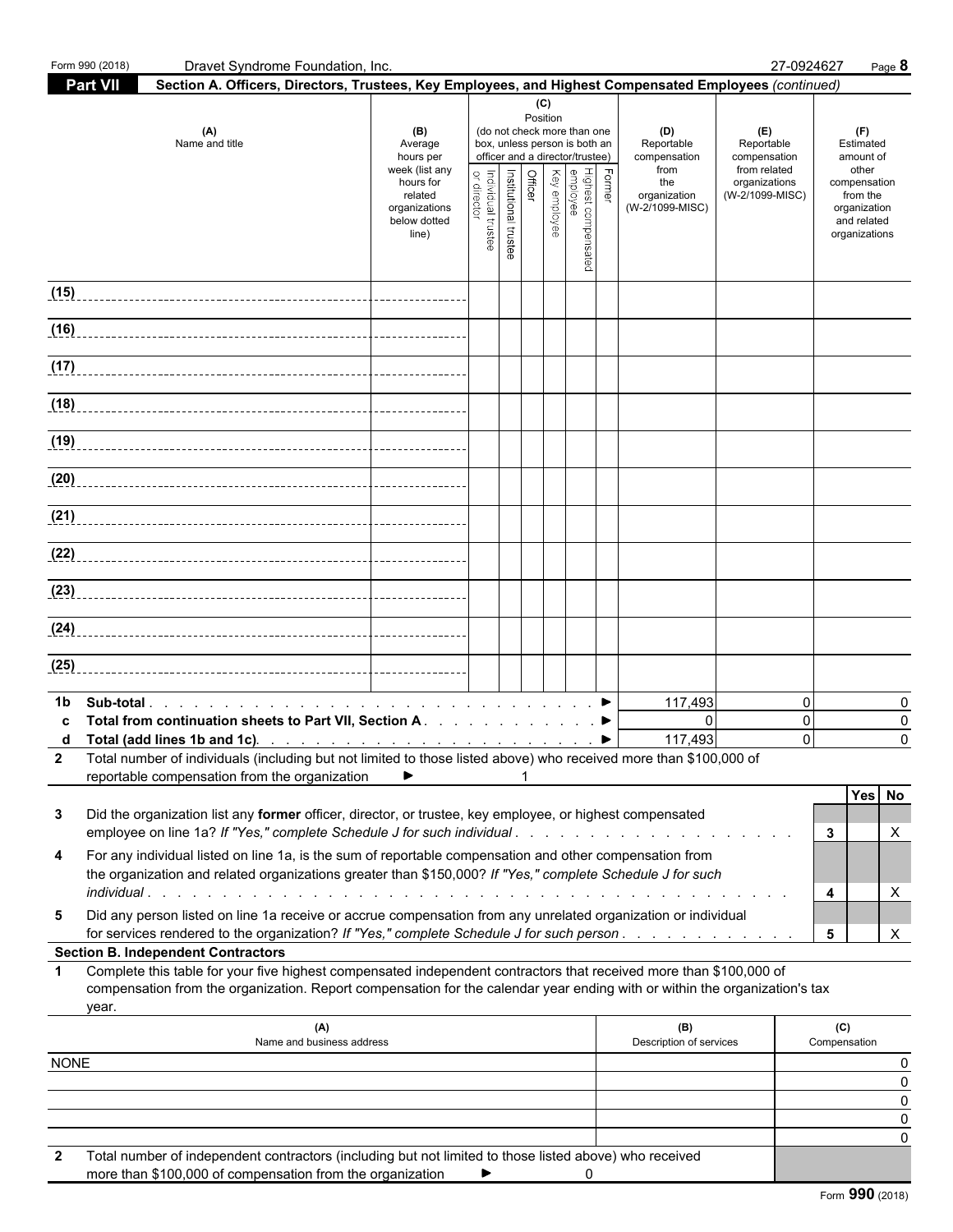|                                                                  | Form 990 (2018)  | Dravet Syndrome Foundation, Inc.                                                                                                                                                                                                                                                                     |                                                              |                                                                     |                      |                                                    | 27-0924627                              | Page 9                                                           |
|------------------------------------------------------------------|------------------|------------------------------------------------------------------------------------------------------------------------------------------------------------------------------------------------------------------------------------------------------------------------------------------------------|--------------------------------------------------------------|---------------------------------------------------------------------|----------------------|----------------------------------------------------|-----------------------------------------|------------------------------------------------------------------|
|                                                                  | <b>Part VIII</b> | <b>Statement of Revenue</b>                                                                                                                                                                                                                                                                          |                                                              |                                                                     |                      |                                                    |                                         |                                                                  |
|                                                                  |                  |                                                                                                                                                                                                                                                                                                      |                                                              |                                                                     | (A)<br>Total revenue | (B)<br>Related or<br>exempt<br>function<br>revenue | (C)<br>Unrelated<br>business<br>revenue | (D)<br>Revenue<br>excluded from<br>tax under sections<br>512-514 |
| Contributions, Gifts, Grants<br>Similar Amounts<br>Other:<br>and | 1a<br>C<br>h     | Federated campaigns<br>Membership dues<br>Fundraising events<br>Related organizations<br>Government grants (contributions)<br>All other contributions, gifts, grants, and<br>similar amounts not included above<br>Noncash contributions included in lines 1a-1f:<br>Total. Add lines 1a-1f <u>.</u> | 1a <br>1 <sub>b</sub><br> 1c <br><b>1d</b><br>1e<br>1f<br>\$ | $\Omega$<br>802,203<br>657,241<br>$\Omega$<br>$\blacktriangleright$ | 1,459,444            |                                                    |                                         |                                                                  |
|                                                                  |                  |                                                                                                                                                                                                                                                                                                      |                                                              | <b>Business Code</b>                                                |                      |                                                    |                                         |                                                                  |
| Program Service Revenue                                          | 2a               | Professional Education & Meetings                                                                                                                                                                                                                                                                    |                                                              | 900099                                                              | 38,000               | 38,000                                             |                                         |                                                                  |
|                                                                  |                  | Research Grants<br>____________________________                                                                                                                                                                                                                                                      |                                                              | 900099                                                              | 124,109              | 124,109                                            |                                         |                                                                  |
|                                                                  |                  | Patient & Family Services                                                                                                                                                                                                                                                                            |                                                              | 900099                                                              | 349,354              | 349,354                                            |                                         |                                                                  |
|                                                                  |                  |                                                                                                                                                                                                                                                                                                      |                                                              |                                                                     |                      |                                                    |                                         |                                                                  |
|                                                                  |                  | All other program service revenue                                                                                                                                                                                                                                                                    |                                                              |                                                                     |                      |                                                    |                                         |                                                                  |
|                                                                  |                  | Total. Add lines 2a-2f.                                                                                                                                                                                                                                                                              |                                                              | $\blacktriangleright$                                               | 511,463              |                                                    |                                         |                                                                  |
|                                                                  | 3                | Investment income (including dividends, interest, and                                                                                                                                                                                                                                                |                                                              |                                                                     |                      |                                                    |                                         |                                                                  |
|                                                                  |                  | other similar amounts). $\ldots$ $\ldots$ $\ldots$ $\ldots$ $\ldots$ $\ldots$                                                                                                                                                                                                                        |                                                              |                                                                     | 523                  |                                                    |                                         | 523                                                              |
|                                                                  | 4                | Income from investment of tax-exempt bond proceeds ▶                                                                                                                                                                                                                                                 |                                                              |                                                                     | $\Omega$             |                                                    |                                         |                                                                  |
|                                                                  | 5                |                                                                                                                                                                                                                                                                                                      | (i) Real                                                     | (ii) Personal                                                       |                      |                                                    |                                         |                                                                  |
|                                                                  | 6a               | Gross rents                                                                                                                                                                                                                                                                                          |                                                              |                                                                     |                      |                                                    |                                         |                                                                  |
|                                                                  |                  | Less: rental expenses                                                                                                                                                                                                                                                                                |                                                              |                                                                     |                      |                                                    |                                         |                                                                  |
|                                                                  |                  | Rental income or (loss)                                                                                                                                                                                                                                                                              | $\circ$                                                      | $\Omega$                                                            |                      |                                                    |                                         |                                                                  |
|                                                                  |                  | Net rental income or (loss) <u>.</u>                                                                                                                                                                                                                                                                 |                                                              |                                                                     | $\Omega$             |                                                    |                                         |                                                                  |
|                                                                  | 7a               | Gross amount from sales of                                                                                                                                                                                                                                                                           | (i) Securities                                               | (ii) Other                                                          |                      |                                                    |                                         |                                                                  |
|                                                                  |                  | assets other than inventory                                                                                                                                                                                                                                                                          | $\overline{0}$                                               |                                                                     |                      |                                                    |                                         |                                                                  |
|                                                                  |                  | Less: cost or other basis                                                                                                                                                                                                                                                                            |                                                              |                                                                     |                      |                                                    |                                         |                                                                  |
|                                                                  |                  | and sales expenses<br><b>c</b> Gain or (loss) $\ldots$ $\ldots$ $\ldots$                                                                                                                                                                                                                             | $\overline{0}$<br>ΩI                                         | 0                                                                   |                      |                                                    |                                         |                                                                  |
|                                                                  |                  |                                                                                                                                                                                                                                                                                                      | <u>ັບ</u>                                                    |                                                                     |                      |                                                    |                                         |                                                                  |
|                                                                  | 8а               | Gross income from fundraising                                                                                                                                                                                                                                                                        |                                                              |                                                                     |                      |                                                    |                                         |                                                                  |
| Other Revenue                                                    |                  | events (not including \$ __________802,203<br>of contributions reported on line 1c).<br>See Part IV, line 18. a                                                                                                                                                                                      |                                                              | 121,293                                                             |                      |                                                    |                                         |                                                                  |
|                                                                  |                  | Less: direct expenses                                                                                                                                                                                                                                                                                | $\mathbf b$                                                  | 79,494                                                              |                      |                                                    |                                         |                                                                  |
|                                                                  |                  | Net income or (loss) from fundraising events ▶                                                                                                                                                                                                                                                       |                                                              |                                                                     | 41,799               |                                                    |                                         |                                                                  |
|                                                                  |                  | 9a Gross income from gaming activities.                                                                                                                                                                                                                                                              |                                                              |                                                                     |                      |                                                    |                                         |                                                                  |
|                                                                  |                  | See Part IV, line 19. $\ldots$ $\ldots$ $\ldots$ <b>a</b>                                                                                                                                                                                                                                            |                                                              |                                                                     |                      |                                                    |                                         |                                                                  |
|                                                                  |                  | Less: direct expenses                                                                                                                                                                                                                                                                                | $\mathbf{b}$                                                 | $\Omega$                                                            |                      |                                                    |                                         |                                                                  |
|                                                                  |                  | Net income or (loss) from gaming activities ▶<br>10a Gross sales of inventory, less<br>returns and allowances $\mathbf{a}$                                                                                                                                                                           |                                                              |                                                                     | $\Omega$             |                                                    |                                         |                                                                  |
|                                                                  |                  | <b>b</b> Less: $\cosh$ of goods $\sinh$                                                                                                                                                                                                                                                              | $\mathbf b$                                                  | $\Omega$                                                            |                      |                                                    |                                         |                                                                  |
|                                                                  |                  | c Net income or (loss) from sales of inventory                                                                                                                                                                                                                                                       |                                                              |                                                                     | $\Omega$             |                                                    |                                         |                                                                  |
|                                                                  |                  | Miscellaneous Revenue                                                                                                                                                                                                                                                                                |                                                              | <b>Business Code</b>                                                |                      |                                                    |                                         |                                                                  |
|                                                                  |                  |                                                                                                                                                                                                                                                                                                      |                                                              | 900099                                                              | 3,137                | 3,137                                              |                                         |                                                                  |
|                                                                  |                  |                                                                                                                                                                                                                                                                                                      |                                                              |                                                                     | $\Omega$             |                                                    |                                         |                                                                  |
|                                                                  |                  |                                                                                                                                                                                                                                                                                                      |                                                              |                                                                     | $\Omega$             |                                                    |                                         |                                                                  |
|                                                                  |                  | All other revenue                                                                                                                                                                                                                                                                                    |                                                              |                                                                     | $\Omega$             |                                                    |                                         |                                                                  |
|                                                                  |                  | Total. Add lines 11a–11d ▶                                                                                                                                                                                                                                                                           |                                                              |                                                                     | 3,137                |                                                    |                                         |                                                                  |
|                                                                  | 12               | Total revenue. See instructions. ▶                                                                                                                                                                                                                                                                   |                                                              |                                                                     | 2,016,366            | 514,600                                            | $\overline{0}$                          | 523<br><b>000</b>                                                |

Form **990** (2018)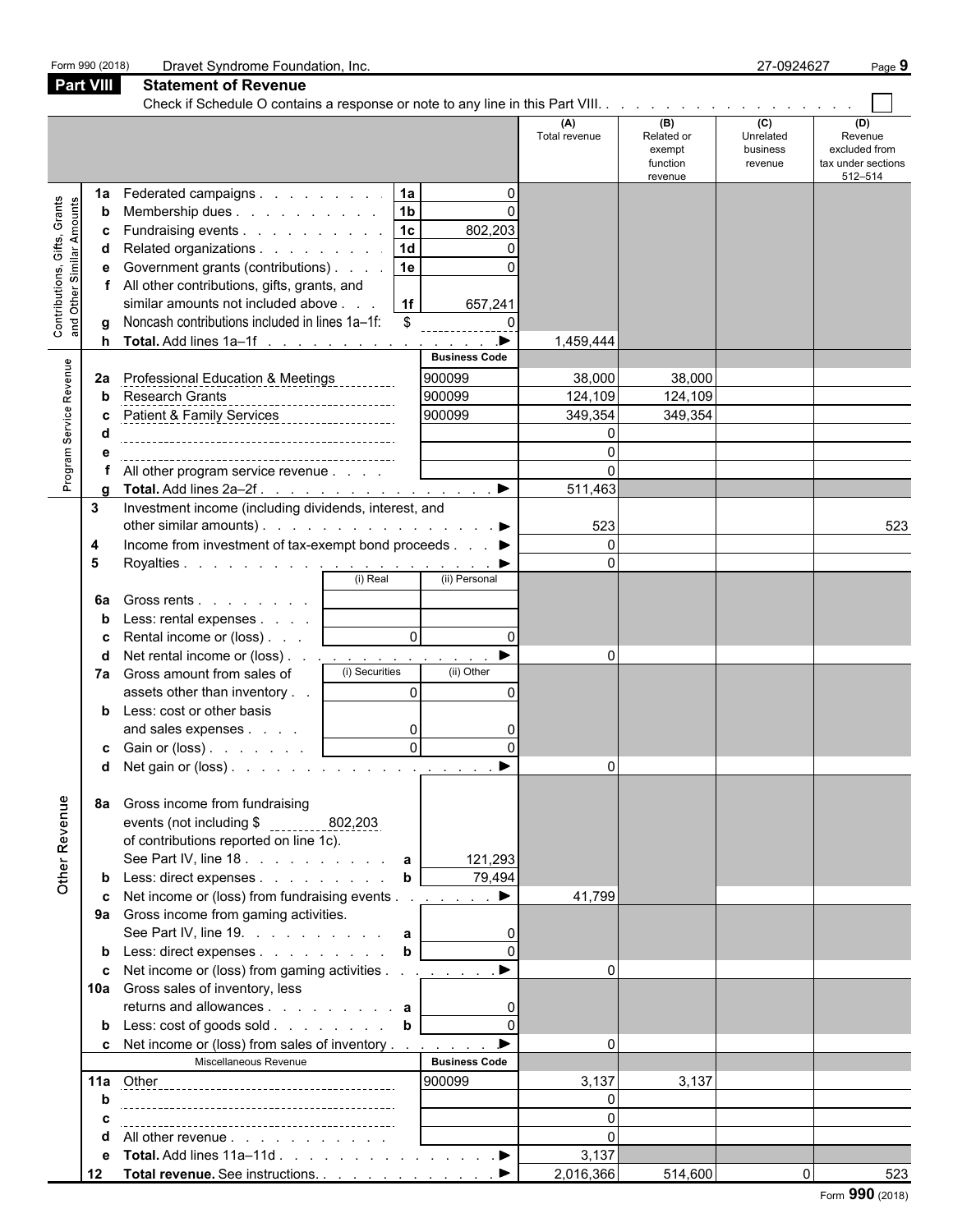|                                                                                                                                                                             | <b>Part IX</b><br><b>Statement of Functional Expenses</b>                                                                  |                |          |         |          |  |  |  |  |  |
|-----------------------------------------------------------------------------------------------------------------------------------------------------------------------------|----------------------------------------------------------------------------------------------------------------------------|----------------|----------|---------|----------|--|--|--|--|--|
|                                                                                                                                                                             | Section 501(c)(3) and 501(c)(4) organizations must complete all columns. All other organizations must complete column (A). |                |          |         |          |  |  |  |  |  |
|                                                                                                                                                                             |                                                                                                                            |                |          |         |          |  |  |  |  |  |
|                                                                                                                                                                             |                                                                                                                            | (A)            | (B)      | (C)     | (D)      |  |  |  |  |  |
| Do not include amounts reported on lines 6b, 7b,<br>Total expenses<br>Program service<br>Management and<br>Fundraising<br>8b, 9b, and 10b of Part VIII.<br>general expenses |                                                                                                                            |                |          |         |          |  |  |  |  |  |
| $\mathbf 1$                                                                                                                                                                 | Grants and other assistance to domestic organizations                                                                      |                | expenses |         | expenses |  |  |  |  |  |
|                                                                                                                                                                             | domestic governments. See Part IV, line 21                                                                                 | 207,253        | 207,253  |         |          |  |  |  |  |  |
| $\mathbf{2}$                                                                                                                                                                | Grants and other assistance to domestic                                                                                    |                |          |         |          |  |  |  |  |  |
|                                                                                                                                                                             | individuals. See Part IV, line 22.                                                                                         | 10,225         | 10,225   |         |          |  |  |  |  |  |
| 3                                                                                                                                                                           | Grants and other assistance to foreign                                                                                     |                |          |         |          |  |  |  |  |  |
|                                                                                                                                                                             | organizations, foreign governments, and foreign                                                                            |                |          |         |          |  |  |  |  |  |
|                                                                                                                                                                             | individuals. See Part IV, lines 15 and 16                                                                                  | 144,633        | 144,633  |         |          |  |  |  |  |  |
| 4                                                                                                                                                                           | Benefits paid to or for members                                                                                            | $\Omega$       |          |         |          |  |  |  |  |  |
| 5                                                                                                                                                                           | Compensation of current officers, directors,                                                                               |                |          |         |          |  |  |  |  |  |
|                                                                                                                                                                             | trustees, and key employees                                                                                                | 117,491        | 15,815   | 99,417  | 2,259    |  |  |  |  |  |
| 6                                                                                                                                                                           | Compensation not included above, to disqualified                                                                           |                |          |         |          |  |  |  |  |  |
|                                                                                                                                                                             | persons (as defined under section 4958(f)(1)) and                                                                          |                |          |         |          |  |  |  |  |  |
|                                                                                                                                                                             | persons described in section $4958(c)(3)(B)$ .                                                                             | 0              |          |         |          |  |  |  |  |  |
|                                                                                                                                                                             | Other salaries and wages                                                                                                   | 115,269        | 24,212   | 57,003  | 34,054   |  |  |  |  |  |
| 8                                                                                                                                                                           | Pension plan accruals and contributions (include                                                                           |                |          |         |          |  |  |  |  |  |
|                                                                                                                                                                             | section 401(k) and 403(b) employer contributions).                                                                         | 0<br>$\Omega$  |          |         |          |  |  |  |  |  |
| 9<br>10                                                                                                                                                                     | Other employee benefits<br>Payroll taxes                                                                                   | 19,288         | 3,539    | 12,907  | 2,842    |  |  |  |  |  |
| 11                                                                                                                                                                          | Fees for services (non-employees):                                                                                         |                |          |         |          |  |  |  |  |  |
| a                                                                                                                                                                           | Management.                                                                                                                | 0              |          |         |          |  |  |  |  |  |
| b                                                                                                                                                                           |                                                                                                                            | $\Omega$       |          |         |          |  |  |  |  |  |
|                                                                                                                                                                             |                                                                                                                            | 3,500          |          | 3,500   |          |  |  |  |  |  |
| d                                                                                                                                                                           |                                                                                                                            | $\Omega$       |          |         |          |  |  |  |  |  |
| е                                                                                                                                                                           | Professional fundraising services. See Part IV, line 17.                                                                   | $\Omega$       |          |         |          |  |  |  |  |  |
|                                                                                                                                                                             | Investment management fees                                                                                                 | $\Omega$       |          |         |          |  |  |  |  |  |
| g                                                                                                                                                                           | Other. (If line 11g amount exceeds 10% of line 25, column                                                                  |                |          |         |          |  |  |  |  |  |
|                                                                                                                                                                             | (A) amount, list line 11g expenses on Schedule O.)                                                                         | 20,000         | 20,000   | 0       |          |  |  |  |  |  |
| 12                                                                                                                                                                          | Advertising and promotion                                                                                                  | 657            | 295      | 296     | 66       |  |  |  |  |  |
| 13                                                                                                                                                                          | Office expenses                                                                                                            | 16,931         | 5,504    | 6,534   | 4,893    |  |  |  |  |  |
| 14                                                                                                                                                                          | Information technology.                                                                                                    | $\Omega$       |          |         |          |  |  |  |  |  |
| 15                                                                                                                                                                          |                                                                                                                            | $\overline{0}$ |          |         |          |  |  |  |  |  |
| 16                                                                                                                                                                          | Occupancy.                                                                                                                 | $\Omega$       |          |         |          |  |  |  |  |  |
| 17                                                                                                                                                                          |                                                                                                                            | $\Omega$       |          |         |          |  |  |  |  |  |
| 18                                                                                                                                                                          | Payments of travel or entertainment expenses                                                                               |                |          |         |          |  |  |  |  |  |
|                                                                                                                                                                             | for any federal, state, or local public officials                                                                          | 0<br>259,207   |          | 1,522   |          |  |  |  |  |  |
| 19<br>20                                                                                                                                                                    | Conferences, conventions, and meetings                                                                                     | $\Omega$       | 257,685  |         |          |  |  |  |  |  |
| 21                                                                                                                                                                          | Payments to affiliates                                                                                                     | $\Omega$       |          |         |          |  |  |  |  |  |
| 22                                                                                                                                                                          | Depreciation, depletion, and amortization                                                                                  | $\Omega$       | $\Omega$ | 0       |          |  |  |  |  |  |
| 23                                                                                                                                                                          |                                                                                                                            | 3,408          | 476      | 2,119   | 813      |  |  |  |  |  |
| 24                                                                                                                                                                          | Other expenses. Itemize expenses not covered                                                                               |                |          |         |          |  |  |  |  |  |
|                                                                                                                                                                             | above (List miscellaneous expenses in line 24e. If                                                                         |                |          |         |          |  |  |  |  |  |
|                                                                                                                                                                             | line 24e amount exceeds 10% of line 25, column                                                                             |                |          |         |          |  |  |  |  |  |
|                                                                                                                                                                             | (A) amount, list line 24e expenses on Schedule O.)                                                                         |                |          |         |          |  |  |  |  |  |
| a                                                                                                                                                                           | <b>PCORI</b>                                                                                                               | 71,954         | 71,954   |         |          |  |  |  |  |  |
| b                                                                                                                                                                           | ------------<br>Credit Card & Bank Fees _________________________________                                                  | 33,390         | 2,744    | 5,108   | 25,538   |  |  |  |  |  |
| c                                                                                                                                                                           | Dues & Subscriptions                                                                                                       | 9,846          | 1,643    | 6,369   | 1,834    |  |  |  |  |  |
| d                                                                                                                                                                           | Taxes, Licenses, & Fees<br>__________________________________                                                              | 4,432          |          | 4,432   |          |  |  |  |  |  |
| е                                                                                                                                                                           |                                                                                                                            | 4,877          |          |         | 4,877    |  |  |  |  |  |
| 25                                                                                                                                                                          | Total functional expenses. Add lines 1 through 24e.                                                                        | 1,042,361      | 765,978  | 199,207 | 77,176   |  |  |  |  |  |
| 26                                                                                                                                                                          | Joint costs. Complete this line only if the<br>organization reported in column (B) joint costs                             |                |          |         |          |  |  |  |  |  |
|                                                                                                                                                                             | from a combined educational campaign and                                                                                   |                |          |         |          |  |  |  |  |  |
|                                                                                                                                                                             | fundraising solicitation. Check here ▶     if                                                                              |                |          |         |          |  |  |  |  |  |
|                                                                                                                                                                             | following SOP 98-2 (ASC 958-720)                                                                                           |                |          |         |          |  |  |  |  |  |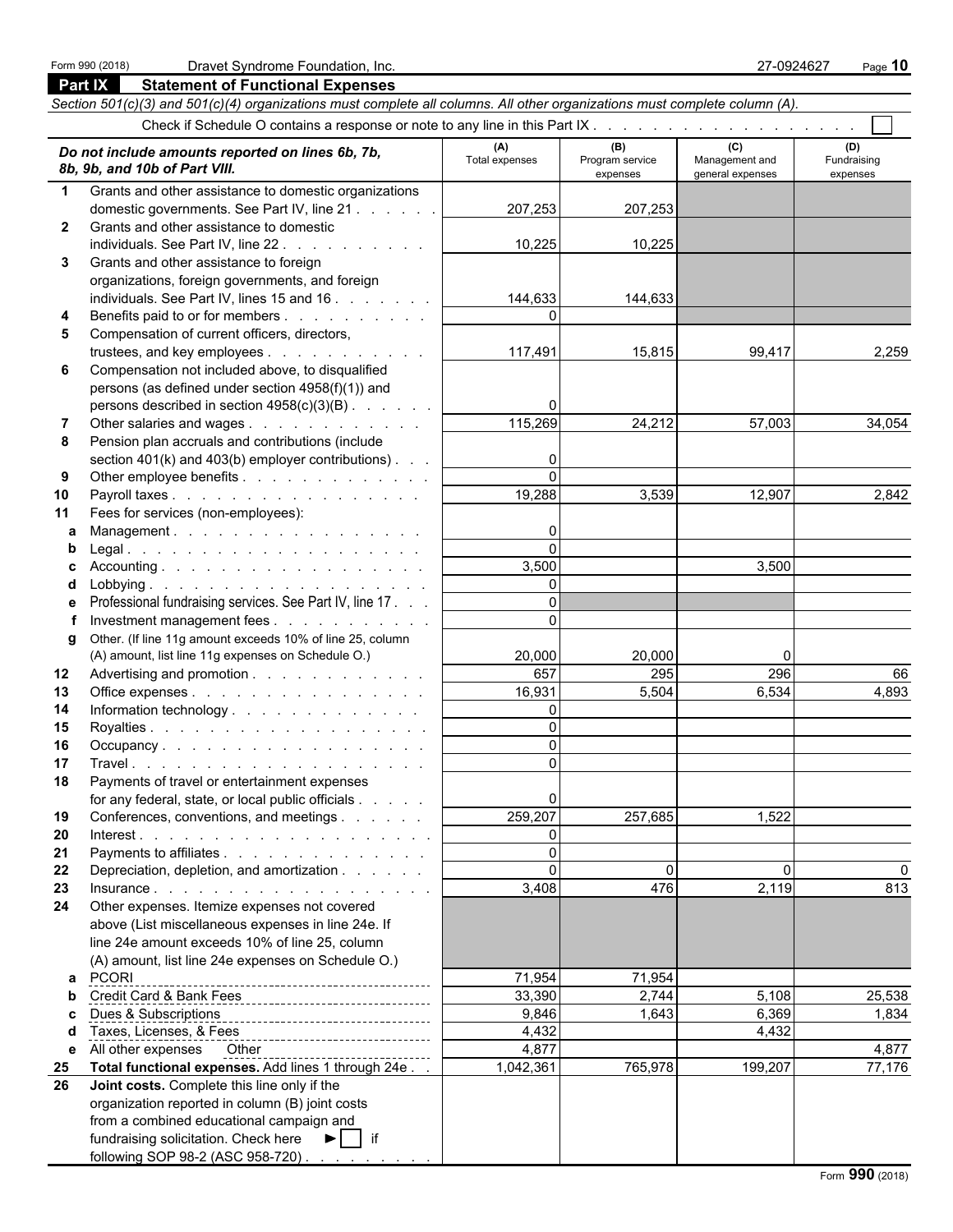| Form 990 (2018) | Dravet Syn           |
|-----------------|----------------------|
| <b>Part X</b>   | <b>Balance Sheet</b> |

|                             |              |                                                                                                                                                                                                                                                 | (A)<br>Beginning of year |                | (B)<br>End of year |
|-----------------------------|--------------|-------------------------------------------------------------------------------------------------------------------------------------------------------------------------------------------------------------------------------------------------|--------------------------|----------------|--------------------|
|                             | $\mathbf 1$  |                                                                                                                                                                                                                                                 | 1,672,305                | $\mathbf{1}$   | 158,391            |
|                             | $\mathbf{2}$ |                                                                                                                                                                                                                                                 | $\overline{0}$           | $\overline{2}$ | 2,400,830          |
|                             | 3            |                                                                                                                                                                                                                                                 | $\Omega$                 | $\mathbf{3}$   |                    |
|                             | 4            |                                                                                                                                                                                                                                                 | 67,634                   | $\overline{4}$ | 58,638             |
|                             | 5            | Loans and other receivables from current and former officers, directors,                                                                                                                                                                        |                          |                |                    |
|                             |              | trustees, key employees, and highest compensated employees.                                                                                                                                                                                     |                          |                |                    |
|                             |              |                                                                                                                                                                                                                                                 | $\overline{0}$           | 5              |                    |
|                             | 6            | Loans and other receivables from other disqualified persons (as defined under section                                                                                                                                                           |                          |                |                    |
|                             |              | 4958(f)(1)), persons described in section 4958(c)(3)(B), and contributing employers and                                                                                                                                                         |                          |                |                    |
|                             |              |                                                                                                                                                                                                                                                 |                          |                |                    |
|                             |              | sponsoring organizations of section 501(c)(9) voluntary employees' beneficiary                                                                                                                                                                  |                          |                |                    |
| Assets                      |              | organizations (see instructions). Complete Part II of Schedule L.                                                                                                                                                                               | $\overline{0}$           | 6              |                    |
|                             | -7           |                                                                                                                                                                                                                                                 | $\Omega$                 | $\overline{7}$ |                    |
|                             | 8            |                                                                                                                                                                                                                                                 | $\Omega$                 | 8              |                    |
|                             | 9            | Prepaid expenses and deferred charges                                                                                                                                                                                                           | 18,162                   | 9              | 39,041             |
|                             | 10a          | Land, buildings, and equipment: cost or                                                                                                                                                                                                         |                          |                |                    |
|                             |              | other basis. Complete Part VI of Schedule D<br>l 10a<br>$\overline{0}$                                                                                                                                                                          |                          |                |                    |
|                             | b            | 10 <sub>b</sub><br>$\Omega$<br>Less: accumulated depreciation                                                                                                                                                                                   |                          | $0$ 10 $c$     |                    |
|                             | 11           | Investments—publicly traded securities                                                                                                                                                                                                          | $\overline{0}$           | 11             |                    |
|                             | 12           | Investments-other securities. See Part IV, line 11                                                                                                                                                                                              | $\circ$                  | 12             |                    |
|                             | 13           |                                                                                                                                                                                                                                                 | $\circ$                  | 13             |                    |
|                             | 14           |                                                                                                                                                                                                                                                 | -ol                      | 14             |                    |
|                             | 15           |                                                                                                                                                                                                                                                 | 13,312                   | 15             | 11,412             |
|                             | 16           | <b>Total assets.</b> Add lines 1 through 15 (must equal line 34) 1,771,413                                                                                                                                                                      |                          | 16             | 2,668,312          |
|                             | 17           |                                                                                                                                                                                                                                                 | 260,845                  | 17             | 183,739            |
|                             | 18           |                                                                                                                                                                                                                                                 | $\Omega$                 | 18             |                    |
|                             | 19           | Deferred revenue                                                                                                                                                                                                                                | $\Omega$                 | 19             |                    |
|                             | 20           |                                                                                                                                                                                                                                                 | $\overline{0}$           | 20             |                    |
|                             | 21           | Escrow or custodial account liability. Complete Part IV of Schedule D                                                                                                                                                                           |                          | $0$ 21         |                    |
|                             |              |                                                                                                                                                                                                                                                 |                          |                |                    |
|                             | 22           | Loans and other payables to current and former officers, directors,                                                                                                                                                                             |                          |                |                    |
|                             |              | trustees, key employees, highest compensated employees, and                                                                                                                                                                                     |                          |                |                    |
| Liabilities                 |              | disqualified persons. Complete Part II of Schedule L.                                                                                                                                                                                           | $\overline{0}$           | 22             |                    |
|                             | 23           | Secured mortgages and notes payable to unrelated third parties                                                                                                                                                                                  | $\Omega$                 | 23             |                    |
|                             | 24           | Unsecured notes and loans payable to unrelated third parties                                                                                                                                                                                    | $\Omega$                 | 24             |                    |
|                             | 25           | Other liabilities (including federal income tax, payables to related third                                                                                                                                                                      |                          |                |                    |
|                             |              | parties, and other liabilities not included on lines 17-24). Complete Part X                                                                                                                                                                    |                          |                |                    |
|                             |              | of Schedule D.<br>and a construction of the construction of the construction of the construction of the construction of the construction of the construction of the construction of the construction of the construction of the construction of | ΩI                       | 25             | n                  |
|                             | 26           | Total liabilities. Add lines 17 through 25.                                                                                                                                                                                                     | 260,845                  | 26             | 183,739            |
|                             |              | Organizations that follow SFAS 117 (ASC 958), check here $\blacktriangleright$ $ \times $ and                                                                                                                                                   |                          |                |                    |
|                             |              |                                                                                                                                                                                                                                                 |                          |                |                    |
|                             |              | complete lines 27 through 29, and lines 33 and 34.                                                                                                                                                                                              |                          |                |                    |
|                             | 27           |                                                                                                                                                                                                                                                 | 1,497,256 27             |                | 2,473,104          |
|                             | 28           |                                                                                                                                                                                                                                                 | 1,843 28                 |                |                    |
|                             | 29           |                                                                                                                                                                                                                                                 | 11,469 29                |                | 11,469             |
| Net Assets or Fund Balances |              | $\blacktriangleright$   and<br>Organizations that do not follow SFAS 117 (ASC958), check here                                                                                                                                                   |                          |                |                    |
|                             |              | complete lines 30 through 34.                                                                                                                                                                                                                   |                          |                |                    |
|                             |              |                                                                                                                                                                                                                                                 |                          |                |                    |
|                             | 30           | Capital stock or trust principal, or current funds                                                                                                                                                                                              | $\overline{0}$           | 30             |                    |
|                             | 31           | Paid-in or capital surplus, or land, building, or equipment fund                                                                                                                                                                                | $\Omega$                 | 31             |                    |
|                             | 32           | Retained earnings, endowment, accumulated income, or other funds                                                                                                                                                                                | $\Omega$                 | 32             |                    |
|                             | 33           |                                                                                                                                                                                                                                                 | 1,510,568                | 33             | 2,484,573          |
|                             | 34           | Total liabilities and net assets/fund balances                                                                                                                                                                                                  | 1,771,413                | 34             | 2,668,312          |

Form **990** (2018)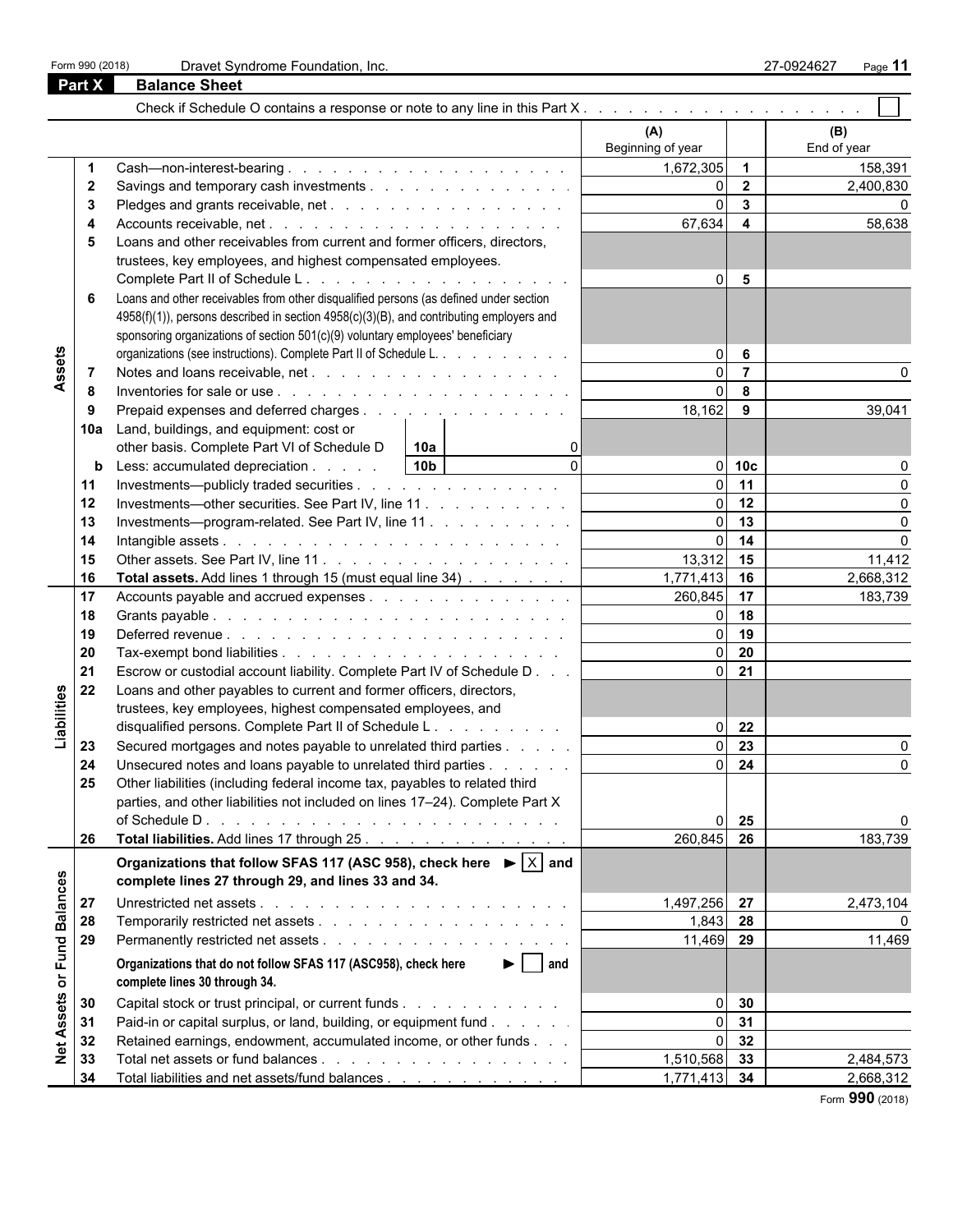|         | Form 990 (2018)<br>Dravet Syndrome Foundation, Inc.                                                                                                                                                                                                                       |                | 27-0924627     | Page $12$       |  |
|---------|---------------------------------------------------------------------------------------------------------------------------------------------------------------------------------------------------------------------------------------------------------------------------|----------------|----------------|-----------------|--|
| Part XI | <b>Reconciliation of Net Assets</b>                                                                                                                                                                                                                                       |                |                |                 |  |
|         | Check if Schedule O contains a response or note to any line in this Part XI                                                                                                                                                                                               |                |                |                 |  |
|         |                                                                                                                                                                                                                                                                           | $\mathbf 1$    |                | 2,016,366       |  |
| -2      |                                                                                                                                                                                                                                                                           | $\overline{2}$ |                | 1,042,361       |  |
| -3      |                                                                                                                                                                                                                                                                           | $\mathbf{3}$   |                | 974,005         |  |
|         | Net assets or fund balances at beginning of year (must equal Part X, line 33, column (A))                                                                                                                                                                                 | $\overline{4}$ |                | 1,510,568       |  |
| 5       |                                                                                                                                                                                                                                                                           | 5 <sup>5</sup> |                |                 |  |
| -6      |                                                                                                                                                                                                                                                                           | 6              |                |                 |  |
|         |                                                                                                                                                                                                                                                                           | $\overline{7}$ |                |                 |  |
| 8       |                                                                                                                                                                                                                                                                           | 8              |                |                 |  |
| .9      | Other changes in net assets or fund balances (explain in Schedule O)                                                                                                                                                                                                      | 9              |                |                 |  |
| 10      | Net assets or fund balances at end of year. Combine lines 3 through 9 (must equal Part X, line 33,                                                                                                                                                                        |                |                |                 |  |
|         |                                                                                                                                                                                                                                                                           | 10             |                | 2,484,573       |  |
|         | <b>Financial Statements and Reporting</b><br>Part XII                                                                                                                                                                                                                     |                |                |                 |  |
|         | Check if Schedule O contains a response or note to any line in this Part XII.                                                                                                                                                                                             |                |                |                 |  |
|         | X Accrual<br>Accounting method used to prepare the Form 990:<br>Other<br>Cash<br>If the organization changed its method of accounting from a prior year or checked "Other," explain in<br>Schedule O.                                                                     |                |                | Yes<br>No       |  |
| 2a      | Were the organization's financial statements compiled or reviewed by an independent accountant? .<br>If "Yes," check a box below to indicate whether the financial statements for the year were compiled or<br>reviewed on a separate basis, consolidated basis, or both: | .              | 2a             | $\times$        |  |
|         | Separate basis<br>Consolidated basis<br>Both consolidated and separate basis                                                                                                                                                                                              |                |                |                 |  |
|         | Were the organization's financial statements audited by an independent accountant?<br>If "Yes," check a box below to indicate whether the financial statements for the year were audited on a<br>separate basis, consolidated basis, or both:                             |                | 2 <sub>b</sub> | $\mathsf{X}$    |  |
|         | X Separate basis<br>Consolidated basis<br>Both consolidated and separate basis                                                                                                                                                                                            |                |                |                 |  |
|         | If "Yes" to line 2a or 2b, does the organization have a committee that assumes responsibility for oversight of                                                                                                                                                            |                |                |                 |  |
|         | the audit, review, or compilation of its financial statements and selection of an independent accountant?.                                                                                                                                                                |                | 2c             | $\times$        |  |
|         | If the organization changed either its oversight process or selection process during the tax year, explain in<br>Schedule O.                                                                                                                                              |                |                |                 |  |
|         | 3a As a result of a federal award, was the organization required to undergo an audit or audits as set forth in                                                                                                                                                            |                |                |                 |  |
|         |                                                                                                                                                                                                                                                                           |                | За             | $\mathsf{X}$    |  |
| b       | If "Yes," did the organization undergo the required audit or audits? If the organization did not undergo the                                                                                                                                                              |                |                |                 |  |
|         | required audit or audits, explain why in Schedule O and describe any steps taken to undergo such audits                                                                                                                                                                   |                | 3 <sub>b</sub> |                 |  |
|         |                                                                                                                                                                                                                                                                           |                |                | Form 990 (2018) |  |

|  |  | $\cdot$ orm 990 (2018) |
|--|--|------------------------|
|--|--|------------------------|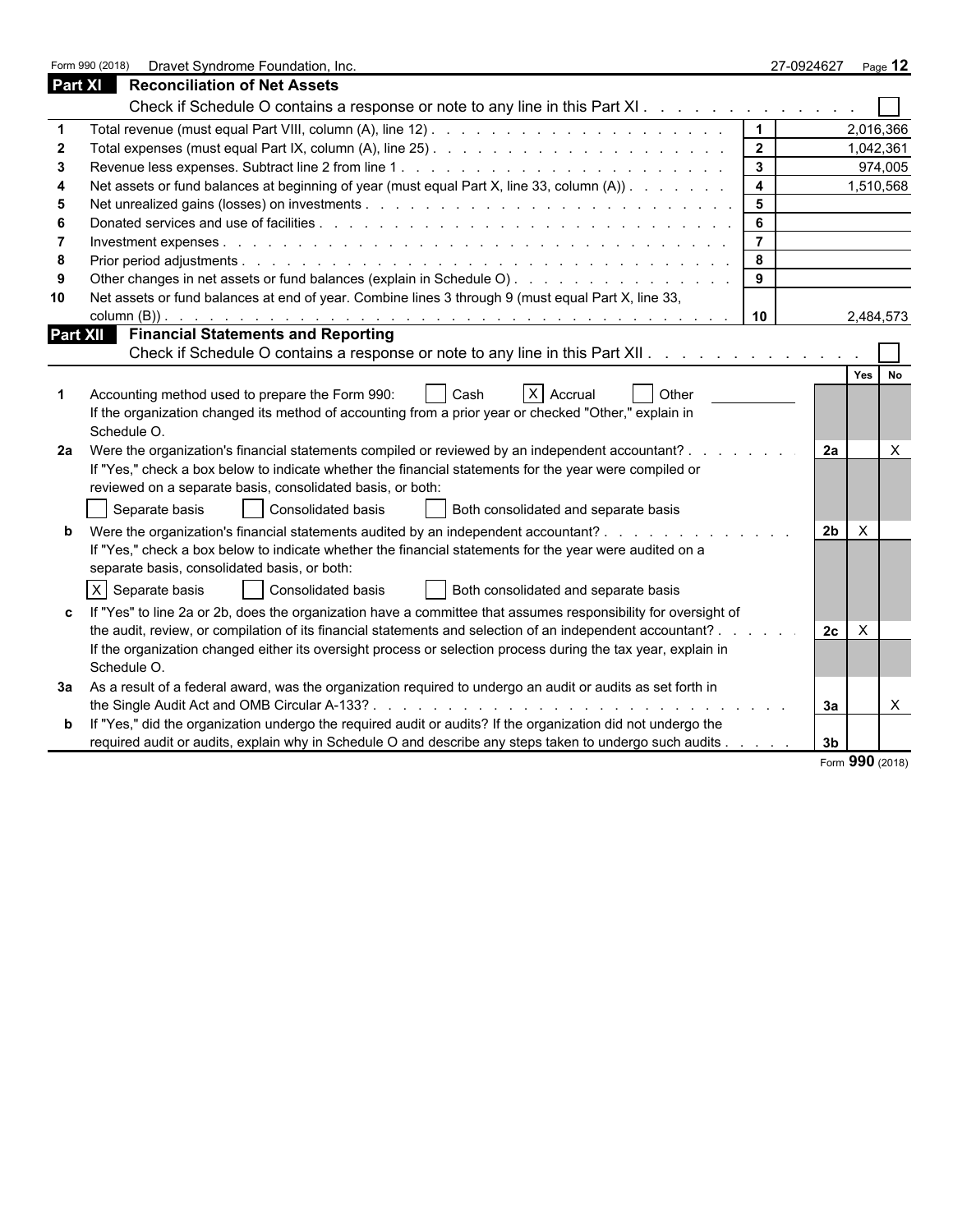| <b>SCHEDULE A</b> |  |                      |
|-------------------|--|----------------------|
|                   |  | (Form 990 or 990-EZ) |

# **Public Charity Status and Public Support** 2008 No. 1545-0047

**Complete if the organization is a section 501(c)(3) organization or a section 4947(a)(1) nonexempt charitable trust.**

**Attach to Form 990 or Form 990-EZ. Open to Public**



|              | Department of the Treasury                                                                                                                                     |  |                                                                                                                                                                            | ▶ Attach to Form 990 or Form 990-EZ.                                                                                                                                                                                                                                                                                                                                                                                                                                             |     |                                                                   |                                                         | <b>Open to Public</b>                                 |  |  |  |  |
|--------------|----------------------------------------------------------------------------------------------------------------------------------------------------------------|--|----------------------------------------------------------------------------------------------------------------------------------------------------------------------------|----------------------------------------------------------------------------------------------------------------------------------------------------------------------------------------------------------------------------------------------------------------------------------------------------------------------------------------------------------------------------------------------------------------------------------------------------------------------------------|-----|-------------------------------------------------------------------|---------------------------------------------------------|-------------------------------------------------------|--|--|--|--|
|              | Internal Revenue Service                                                                                                                                       |  |                                                                                                                                                                            | ► Go to www.irs.gov/Form990 for instructions and the latest information.                                                                                                                                                                                                                                                                                                                                                                                                         |     |                                                                   |                                                         | <b>Inspection</b>                                     |  |  |  |  |
|              | Name of the organization                                                                                                                                       |  |                                                                                                                                                                            |                                                                                                                                                                                                                                                                                                                                                                                                                                                                                  |     |                                                                   | <b>Employer identification number</b>                   |                                                       |  |  |  |  |
|              | Dravet Syndrome Foundation, Inc.                                                                                                                               |  |                                                                                                                                                                            |                                                                                                                                                                                                                                                                                                                                                                                                                                                                                  |     |                                                                   |                                                         | 27-0924627                                            |  |  |  |  |
| Part I       |                                                                                                                                                                |  |                                                                                                                                                                            | Reason for Public Charity Status (All organizations must complete this part.) See instructions.                                                                                                                                                                                                                                                                                                                                                                                  |     |                                                                   |                                                         |                                                       |  |  |  |  |
|              |                                                                                                                                                                |  |                                                                                                                                                                            | The organization is not a private foundation because it is: (For lines 1 through 12, check only one box.)                                                                                                                                                                                                                                                                                                                                                                        |     |                                                                   |                                                         |                                                       |  |  |  |  |
|              | A church, convention of churches, or association of churches described in section 170(b)(1)(A)(i).                                                             |  |                                                                                                                                                                            |                                                                                                                                                                                                                                                                                                                                                                                                                                                                                  |     |                                                                   |                                                         |                                                       |  |  |  |  |
| 2            | A school described in section 170(b)(1)(A)(ii). (Attach Schedule E (Form 990 or 990-EZ).)                                                                      |  |                                                                                                                                                                            |                                                                                                                                                                                                                                                                                                                                                                                                                                                                                  |     |                                                                   |                                                         |                                                       |  |  |  |  |
| 3            | A hospital or a cooperative hospital service organization described in section 170(b)(1)(A)(iii).                                                              |  |                                                                                                                                                                            |                                                                                                                                                                                                                                                                                                                                                                                                                                                                                  |     |                                                                   |                                                         |                                                       |  |  |  |  |
|              | A medical research organization operated in conjunction with a hospital described in section 170(b)(1)(A)(iii). Enter the<br>hospital's name, city, and state: |  |                                                                                                                                                                            |                                                                                                                                                                                                                                                                                                                                                                                                                                                                                  |     |                                                                   |                                                         |                                                       |  |  |  |  |
| 5            |                                                                                                                                                                |  | An organization operated for the benefit of a college or university owned or operated by a governmental unit described in<br>section 170(b)(1)(A)(iv). (Complete Part II.) |                                                                                                                                                                                                                                                                                                                                                                                                                                                                                  |     |                                                                   |                                                         |                                                       |  |  |  |  |
| 6            |                                                                                                                                                                |  |                                                                                                                                                                            | A federal, state, or local government or governmental unit described in section 170(b)(1)(A)(v).                                                                                                                                                                                                                                                                                                                                                                                 |     |                                                                   |                                                         |                                                       |  |  |  |  |
| 7            | IX.                                                                                                                                                            |  | described in section 170(b)(1)(A)(vi). (Complete Part II.)                                                                                                                 | An organization that normally receives a substantial part of its support from a governmental unit or from the general public                                                                                                                                                                                                                                                                                                                                                     |     |                                                                   |                                                         |                                                       |  |  |  |  |
| 8            |                                                                                                                                                                |  |                                                                                                                                                                            | A community trust described in section 170(b)(1)(A)(vi). (Complete Part II.)                                                                                                                                                                                                                                                                                                                                                                                                     |     |                                                                   |                                                         |                                                       |  |  |  |  |
| 9            | university:                                                                                                                                                    |  |                                                                                                                                                                            | An agricultural research organization described in section 170(b)(1)(A)(ix) operated in conjunction with a land-grant college<br>or university or a non-land-grant college of agriculture (see instructions). Enter the name, city, and state of the college or                                                                                                                                                                                                                  |     |                                                                   |                                                         |                                                       |  |  |  |  |
| 10           |                                                                                                                                                                |  |                                                                                                                                                                            | An organization that normally receives: (1) more than 33 1/3% of its support from contributions, membership fees, and gross<br>receipts from activities related to its exempt functions—subject to certain exceptions, and (2) no more than 33 1/3% of its<br>support from gross investment income and unrelated business taxable income (less section 511 tax) from businesses<br>acquired by the organization after June 30, 1975. See section 509(a)(2). (Complete Part III.) |     |                                                                   |                                                         |                                                       |  |  |  |  |
| 11           |                                                                                                                                                                |  |                                                                                                                                                                            | An organization organized and operated exclusively to test for public safety. See section 509(a)(4).                                                                                                                                                                                                                                                                                                                                                                             |     |                                                                   |                                                         |                                                       |  |  |  |  |
| $12 \,$      |                                                                                                                                                                |  |                                                                                                                                                                            | An organization organized and operated exclusively for the benefit of, to perform the functions of, or to carry out the purposes                                                                                                                                                                                                                                                                                                                                                 |     |                                                                   |                                                         |                                                       |  |  |  |  |
|              |                                                                                                                                                                |  |                                                                                                                                                                            | of one or more publicly supported organizations described in section 509(a)(1) or section 509(a)(2). See section 509(a)(3).<br>Check the box in lines 12a through 12d that describes the type of supporting organization and complete lines 12e, 12f, and 12g.                                                                                                                                                                                                                   |     |                                                                   |                                                         |                                                       |  |  |  |  |
| а            |                                                                                                                                                                |  | organization. You must complete Part IV, Sections A and B.                                                                                                                 | Type I. A supporting organization operated, supervised, or controlled by its supported organization(s), typically by giving<br>the supported organization(s) the power to regularly appoint or elect a majority of the directors or trustees of the supporting                                                                                                                                                                                                                   |     |                                                                   |                                                         |                                                       |  |  |  |  |
| b            |                                                                                                                                                                |  |                                                                                                                                                                            | Type II. A supporting organization supervised or controlled in connection with its supported organization(s), by having<br>control or management of the supporting organization vested in the same persons that control or manage the supported                                                                                                                                                                                                                                  |     |                                                                   |                                                         |                                                       |  |  |  |  |
| c            |                                                                                                                                                                |  | organization(s). You must complete Part IV, Sections A and C.                                                                                                              | Type III functionally integrated. A supporting organization operated in connection with, and functionally integrated with,                                                                                                                                                                                                                                                                                                                                                       |     |                                                                   |                                                         |                                                       |  |  |  |  |
|              |                                                                                                                                                                |  |                                                                                                                                                                            | its supported organization(s) (see instructions). You must complete Part IV, Sections A, D, and E.                                                                                                                                                                                                                                                                                                                                                                               |     |                                                                   |                                                         |                                                       |  |  |  |  |
| d            |                                                                                                                                                                |  |                                                                                                                                                                            | Type III non-functionally integrated. A supporting organization operated in connection with its supported organization(s)<br>that is not functionally integrated. The organization generally must satisfy a distribution requirement and an attentiveness<br>requirement (see instructions). You must complete Part IV, Sections A and D, and Part V.                                                                                                                            |     |                                                                   |                                                         |                                                       |  |  |  |  |
| е            |                                                                                                                                                                |  |                                                                                                                                                                            | Check this box if the organization received a written determination from the IRS that it is a Type I, Type II, Type III<br>functionally integrated, or Type III non-functionally integrated supporting organization.                                                                                                                                                                                                                                                             |     |                                                                   |                                                         |                                                       |  |  |  |  |
| f            |                                                                                                                                                                |  |                                                                                                                                                                            |                                                                                                                                                                                                                                                                                                                                                                                                                                                                                  |     |                                                                   |                                                         | $\Omega$                                              |  |  |  |  |
| a            |                                                                                                                                                                |  | Provide the following information about the supported organization(s).                                                                                                     |                                                                                                                                                                                                                                                                                                                                                                                                                                                                                  |     |                                                                   |                                                         |                                                       |  |  |  |  |
|              | (i) Name of supported organization                                                                                                                             |  | $(ii)$ EIN                                                                                                                                                                 | (iii) Type of organization<br>(described on lines 1-10<br>above (see instructions))                                                                                                                                                                                                                                                                                                                                                                                              |     | (iv) Is the organization<br>listed in your governing<br>document? | (v) Amount of monetary<br>support (see<br>instructions) | (vi) Amount of<br>other support (see<br>instructions) |  |  |  |  |
|              |                                                                                                                                                                |  |                                                                                                                                                                            |                                                                                                                                                                                                                                                                                                                                                                                                                                                                                  |     |                                                                   |                                                         |                                                       |  |  |  |  |
|              |                                                                                                                                                                |  |                                                                                                                                                                            |                                                                                                                                                                                                                                                                                                                                                                                                                                                                                  | Yes | No                                                                |                                                         |                                                       |  |  |  |  |
| (A)          |                                                                                                                                                                |  |                                                                                                                                                                            |                                                                                                                                                                                                                                                                                                                                                                                                                                                                                  |     |                                                                   |                                                         |                                                       |  |  |  |  |
| (B)          |                                                                                                                                                                |  |                                                                                                                                                                            |                                                                                                                                                                                                                                                                                                                                                                                                                                                                                  |     |                                                                   |                                                         |                                                       |  |  |  |  |
| (C)          |                                                                                                                                                                |  |                                                                                                                                                                            |                                                                                                                                                                                                                                                                                                                                                                                                                                                                                  |     |                                                                   |                                                         |                                                       |  |  |  |  |
| (D)          |                                                                                                                                                                |  |                                                                                                                                                                            |                                                                                                                                                                                                                                                                                                                                                                                                                                                                                  |     |                                                                   |                                                         |                                                       |  |  |  |  |
| (E)          |                                                                                                                                                                |  |                                                                                                                                                                            |                                                                                                                                                                                                                                                                                                                                                                                                                                                                                  |     |                                                                   |                                                         |                                                       |  |  |  |  |
| <b>Total</b> |                                                                                                                                                                |  |                                                                                                                                                                            |                                                                                                                                                                                                                                                                                                                                                                                                                                                                                  |     |                                                                   | $\Omega$                                                |                                                       |  |  |  |  |
|              |                                                                                                                                                                |  |                                                                                                                                                                            |                                                                                                                                                                                                                                                                                                                                                                                                                                                                                  |     |                                                                   |                                                         |                                                       |  |  |  |  |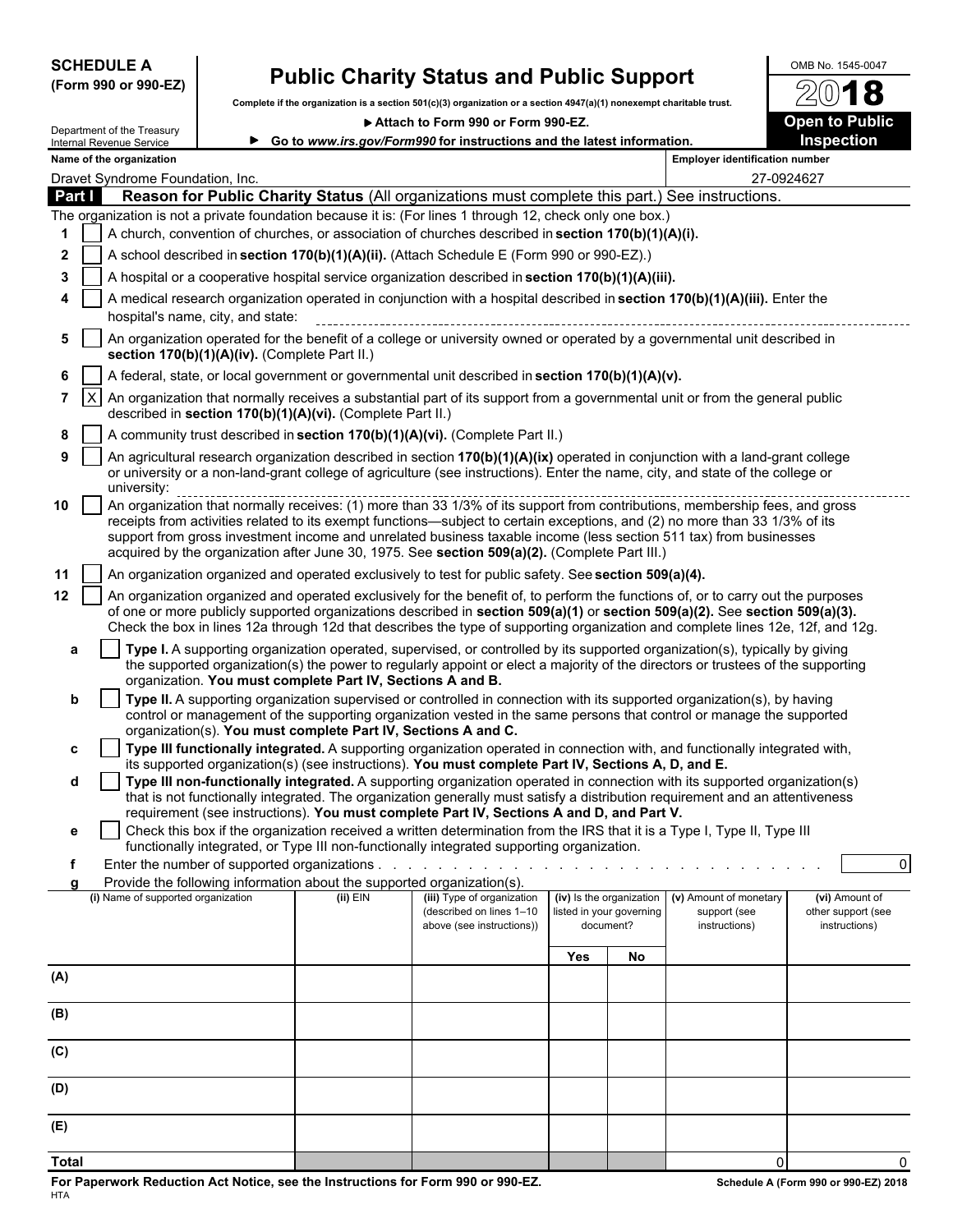|              | Schedule A (Form 990 or 990-EZ) 2018                                                                                                                                                                                                                 | Dravet Syndrome Foundation, Inc. |          |            |            | 27-0924627 | Page 2                         |  |  |  |  |
|--------------|------------------------------------------------------------------------------------------------------------------------------------------------------------------------------------------------------------------------------------------------------|----------------------------------|----------|------------|------------|------------|--------------------------------|--|--|--|--|
| Part II      | Support Schedule for Organizations Described in Sections 170(b)(1)(A)(iv) and 170(b)(1)(A)(vi)                                                                                                                                                       |                                  |          |            |            |            |                                |  |  |  |  |
|              | (Complete only if you checked the box on line 5, 7, or 8 of Part I or if the organization failed to qualify under                                                                                                                                    |                                  |          |            |            |            |                                |  |  |  |  |
|              | Part III. If the organization fails to qualify under the tests listed below, please complete Part III.)                                                                                                                                              |                                  |          |            |            |            |                                |  |  |  |  |
|              | <b>Section A. Public Support</b>                                                                                                                                                                                                                     |                                  |          |            |            |            |                                |  |  |  |  |
|              | Calendar year (or fiscal year beginning in)                                                                                                                                                                                                          | (a) 2014                         | (b) 2015 | $(c)$ 2016 | $(d)$ 2017 | (e) 2018   | (f) Total                      |  |  |  |  |
| 1.           | Gifts, grants, contributions, and                                                                                                                                                                                                                    |                                  |          |            |            |            |                                |  |  |  |  |
|              | membership fees received. (Do not                                                                                                                                                                                                                    |                                  |          |            |            |            |                                |  |  |  |  |
|              | include any "unusual grants.")                                                                                                                                                                                                                       | 395,282                          | 464,518  | 224,607    | 997,080    | 1,459,444  | 3,540,931                      |  |  |  |  |
|              | Tax revenues levied for the                                                                                                                                                                                                                          |                                  |          |            |            |            |                                |  |  |  |  |
| $\mathbf{2}$ |                                                                                                                                                                                                                                                      |                                  |          |            |            |            |                                |  |  |  |  |
|              | organization's benefit and either paid                                                                                                                                                                                                               |                                  |          |            |            |            |                                |  |  |  |  |
|              | to or expended on its behalf                                                                                                                                                                                                                         |                                  |          |            |            |            | 0                              |  |  |  |  |
| 3            | The value of services or facilities                                                                                                                                                                                                                  |                                  |          |            |            |            |                                |  |  |  |  |
|              | furnished by a governmental unit to the                                                                                                                                                                                                              |                                  |          |            |            |            |                                |  |  |  |  |
|              | organization without charge                                                                                                                                                                                                                          |                                  |          |            |            |            | 0                              |  |  |  |  |
|              | Total. Add lines 1 through 3                                                                                                                                                                                                                         | 395,282                          | 464,518  | 224,607    | 997,080    | 1,459,444  | 3,540,931                      |  |  |  |  |
| 5            | The portion of total contributions by                                                                                                                                                                                                                |                                  |          |            |            |            |                                |  |  |  |  |
|              | each person (other than a                                                                                                                                                                                                                            |                                  |          |            |            |            |                                |  |  |  |  |
|              | governmental unit or publicly                                                                                                                                                                                                                        |                                  |          |            |            |            |                                |  |  |  |  |
|              | supported organization) included on                                                                                                                                                                                                                  |                                  |          |            |            |            |                                |  |  |  |  |
|              | line 1 that exceeds 2% of the amount                                                                                                                                                                                                                 |                                  |          |            |            |            |                                |  |  |  |  |
|              | shown on line 11, column $(f)$ .                                                                                                                                                                                                                     |                                  |          |            |            |            |                                |  |  |  |  |
| 6            | Public support. Subtract line 5 from line 4                                                                                                                                                                                                          |                                  |          |            |            |            | 3,540,931                      |  |  |  |  |
|              | <b>Section B. Total Support</b>                                                                                                                                                                                                                      |                                  |          |            |            |            |                                |  |  |  |  |
|              | Calendar year (or fiscal year beginning in)<br>(a) 2014<br>(b) 2015<br>$(c)$ 2016<br>$(d)$ 2017<br>(e) 2018<br>(f) Total                                                                                                                             |                                  |          |            |            |            |                                |  |  |  |  |
|              | Amounts from line 4.                                                                                                                                                                                                                                 | 395,282                          | 464,518  | 224,607    | 997,080    | 1,459,444  | 3,540,931                      |  |  |  |  |
| 8            | Gross income from interest, dividends,                                                                                                                                                                                                               |                                  |          |            |            |            |                                |  |  |  |  |
|              | payments received on securities loans,                                                                                                                                                                                                               |                                  |          |            |            |            |                                |  |  |  |  |
|              | rents, royalties, and income from                                                                                                                                                                                                                    |                                  |          |            |            |            |                                |  |  |  |  |
|              |                                                                                                                                                                                                                                                      | 944                              | 13       | 477        | 1,777      | 523        | 3,734                          |  |  |  |  |
|              | Net income from unrelated business                                                                                                                                                                                                                   |                                  |          |            |            |            |                                |  |  |  |  |
|              | activities, whether or not the business is                                                                                                                                                                                                           |                                  |          |            |            |            |                                |  |  |  |  |
|              | regularly carried on                                                                                                                                                                                                                                 |                                  |          |            |            |            | 0                              |  |  |  |  |
| 10           | Other income. Do not include gain or                                                                                                                                                                                                                 |                                  |          |            |            |            |                                |  |  |  |  |
|              | loss from the sale of capital assets                                                                                                                                                                                                                 |                                  |          |            |            |            |                                |  |  |  |  |
|              | (Explain in Part VI.)                                                                                                                                                                                                                                |                                  |          |            |            |            | 0                              |  |  |  |  |
|              | 11 Total support. Add lines 7 through 10.                                                                                                                                                                                                            |                                  |          |            |            |            | 3,544,665                      |  |  |  |  |
| 12           |                                                                                                                                                                                                                                                      |                                  |          |            |            | 12         |                                |  |  |  |  |
| 13           | First five years. If the Form 990 is for the organization's first, second, third, fourth, or fifth tax year as a section 501(c)(3)                                                                                                                   |                                  |          |            |            |            |                                |  |  |  |  |
|              |                                                                                                                                                                                                                                                      |                                  |          |            |            |            |                                |  |  |  |  |
|              | <b>Section C. Computation of Public Support Percentage</b>                                                                                                                                                                                           |                                  |          |            |            |            |                                |  |  |  |  |
|              |                                                                                                                                                                                                                                                      |                                  |          |            |            |            |                                |  |  |  |  |
| 14           | Public support percentage for 2018 (line 6, column (f) divided by line 11, column (f)).                                                                                                                                                              |                                  |          |            |            | 14         | 99.89%                         |  |  |  |  |
| 15           |                                                                                                                                                                                                                                                      |                                  |          |            |            | 15         | $0.00\%$                       |  |  |  |  |
|              | 16a 33 1/3% support test-2018. If the organization did not check the box on line 13, and line 14 is 33 1/3% or more, check this box                                                                                                                  |                                  |          |            |            |            |                                |  |  |  |  |
|              |                                                                                                                                                                                                                                                      |                                  |          |            |            |            | $\blacktriangleright$ $\mid$ X |  |  |  |  |
|              | <b>b</b> 33 1/3% support test—2017. If the organization did not check a box on line 13 or 16a, and line 15 is 33 1/3% or more, check this                                                                                                            |                                  |          |            |            |            |                                |  |  |  |  |
|              |                                                                                                                                                                                                                                                      |                                  |          |            |            |            |                                |  |  |  |  |
|              | 17a 10%-facts-and-circumstances test-2018. If the organization did not check a box on line 13, 16a, or 16b, and line 14                                                                                                                              |                                  |          |            |            |            |                                |  |  |  |  |
|              | 10% or more, and if the organization meets the "facts-and-circumstances" test, check this box and stop here. Explain in                                                                                                                              |                                  |          |            |            |            |                                |  |  |  |  |
|              | Part VI how the organization meets the "facts-and-circumstances" test. The organization qualifies as a publicly supported                                                                                                                            |                                  |          |            |            |            |                                |  |  |  |  |
|              |                                                                                                                                                                                                                                                      |                                  |          |            |            |            |                                |  |  |  |  |
|              | <b>b</b> 10%-facts-and-circumstances test-2017. If the organization did not check a box on line 13, 16a, 16b, or 17a, and line<br>15 is 10% or more, and if the organization meets the "facts-and-circumstances" test, check this box and stop here. |                                  |          |            |            |            |                                |  |  |  |  |
|              | Explain in Part VI how the organization meets the "facts-and-circumstances" test. The organization qualifies as a publicly                                                                                                                           |                                  |          |            |            |            |                                |  |  |  |  |
|              |                                                                                                                                                                                                                                                      |                                  |          |            |            |            |                                |  |  |  |  |
| 18           | Private foundation. If the organization did not check a box on line 13, 16a, 16b, 17a, or 17b, check this box and see                                                                                                                                |                                  |          |            |            |            |                                |  |  |  |  |
|              |                                                                                                                                                                                                                                                      |                                  |          |            |            |            |                                |  |  |  |  |
|              |                                                                                                                                                                                                                                                      |                                  |          |            |            |            |                                |  |  |  |  |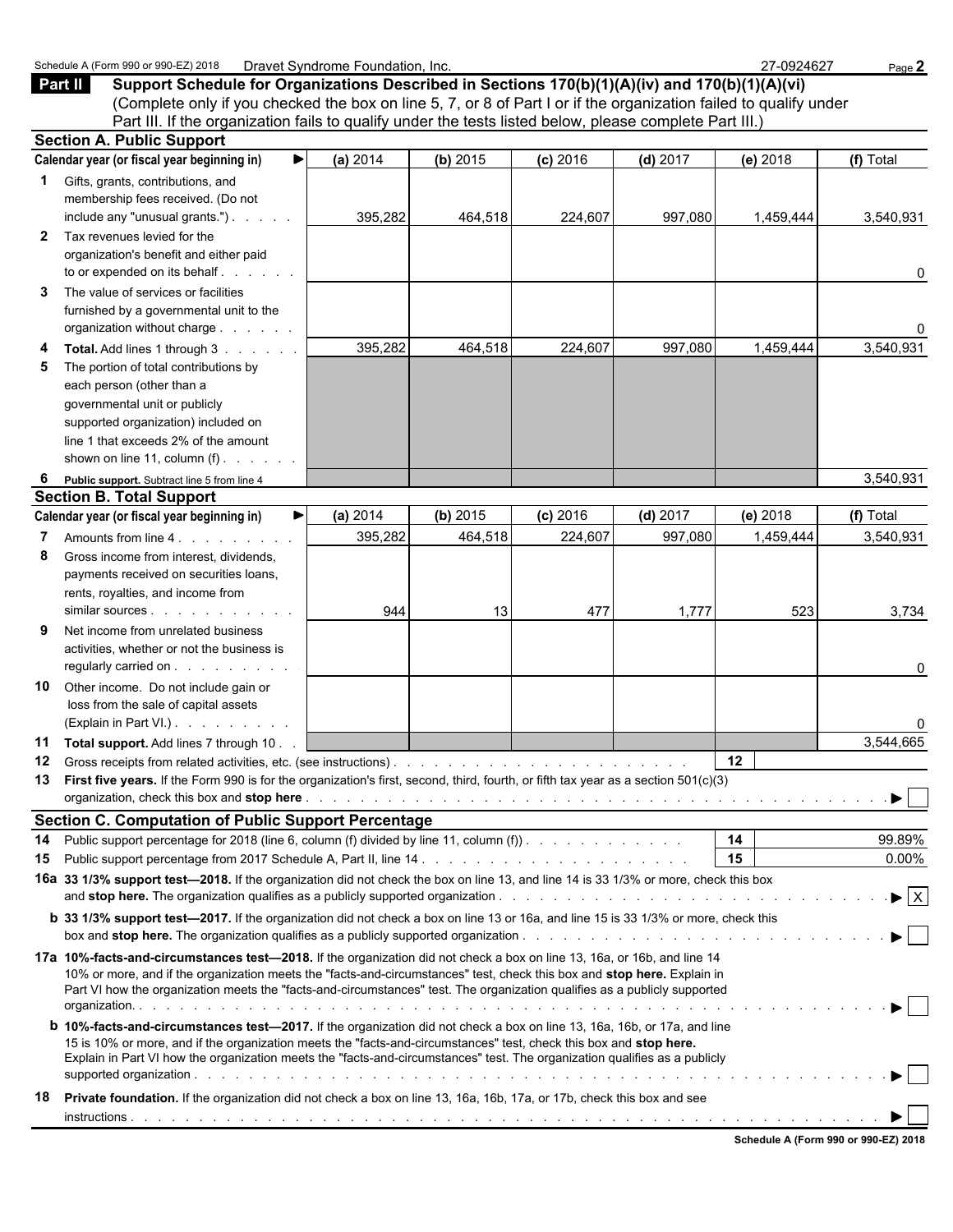**Part III Support Schedule for Organizations Described in Section 509(a)(2)** (Complete only if you checked the box on line 10 of Part I or if the organization failed to qualify under Part II. If the organization fails to qualify under the tests listed below, please complete Part II.)

|              | <b>Section A. Public Support</b>                                                                                                             |               |                      |                        |            |                      |                       |
|--------------|----------------------------------------------------------------------------------------------------------------------------------------------|---------------|----------------------|------------------------|------------|----------------------|-----------------------|
|              | Calendar year (or fiscal year beginning in)                                                                                                  | (a) 2014      | (b) 2015             | $(c)$ 2016             | $(d)$ 2017 | (e) 2018             | (f) Total             |
| 1            | Gifts, grants, contributions, and membership fees                                                                                            |               |                      |                        |            |                      |                       |
|              | received. (Do not include any "unusual grants.")                                                                                             |               |                      |                        |            |                      | 0                     |
| $\mathbf{2}$ | Gross receipts from admissions, merchandise<br>sold or services performed, or facilities<br>furnished in any activity that is related to the |               |                      |                        |            |                      |                       |
|              | organization's tax-exempt purpose                                                                                                            |               |                      |                        |            |                      | 0                     |
| 3            | Gross receipts from activities that are not an                                                                                               |               |                      |                        |            |                      |                       |
|              | unrelated trade or business under section 513.                                                                                               |               |                      |                        |            |                      | 0                     |
| 4            | Tax revenues levied for the                                                                                                                  |               |                      |                        |            |                      |                       |
|              | organization's benefit and either paid to                                                                                                    |               |                      |                        |            |                      |                       |
|              | or expended on its behalf.                                                                                                                   |               |                      |                        |            |                      | 0                     |
| 5            | The value of services or facilities                                                                                                          |               |                      |                        |            |                      |                       |
|              | furnished by a governmental unit to the                                                                                                      |               |                      |                        |            |                      |                       |
|              | organization without charge                                                                                                                  |               |                      |                        |            |                      |                       |
| 6            | <b>Total.</b> Add lines 1 through 5.                                                                                                         |               | $\Omega$             | $\Omega$<br>$\Omega$   | $\Omega$   | $\Omega$             | $\Omega$              |
|              | 7a Amounts included on lines 1, 2, and 3                                                                                                     |               |                      |                        |            |                      |                       |
|              | received from disqualified persons                                                                                                           |               |                      |                        |            |                      | O                     |
|              | <b>b</b> Amounts included on lines 2 and 3                                                                                                   |               |                      |                        |            |                      |                       |
|              | received from other than disqualified                                                                                                        |               |                      |                        |            |                      |                       |
|              | persons that exceed the greater of \$5,000                                                                                                   |               |                      |                        |            |                      |                       |
|              | or 1% of the amount on line 13 for the year                                                                                                  |               |                      |                        |            |                      |                       |
|              | c Add lines $7a$ and $7b$ . $\ldots$ $\ldots$                                                                                                |               | $\Omega$             | $\Omega$<br>$\Omega$   | $\Omega$   | $\Omega$             | $\Omega$              |
| 8            | <b>Public support (Subtract line 7c from</b>                                                                                                 |               |                      |                        |            |                      |                       |
|              | $line 6.)$ . <u>.</u>                                                                                                                        |               |                      |                        |            |                      |                       |
|              | <b>Section B. Total Support</b>                                                                                                              |               |                      |                        |            |                      |                       |
|              | Calendar year (or fiscal year beginning in)                                                                                                  | (a) 2014<br>▶ | (b) 2015<br>$\Omega$ | $(c)$ 2016<br>$\Omega$ | $(d)$ 2017 | (e) 2018<br>$\Omega$ | (f) Total             |
| 9            | Amounts from line 6                                                                                                                          |               |                      | $\Omega$               | $\Omega$   |                      | 0                     |
|              | <b>10a</b> Gross income from interest, dividends,                                                                                            |               |                      |                        |            |                      |                       |
|              | payments received on securities loans, rents,                                                                                                |               |                      |                        |            |                      |                       |
|              | royalties, and income from similar sources.                                                                                                  |               |                      |                        |            |                      | 0                     |
|              | <b>b</b> Unrelated business taxable income (less                                                                                             |               |                      |                        |            |                      |                       |
|              | section 511 taxes) from businesses                                                                                                           |               |                      |                        |            |                      |                       |
|              | acquired after June 30, 1975                                                                                                                 |               | $\Omega$             | $\Omega$<br>$\Omega$   | $\Omega$   | $\Omega$             | $\Omega$              |
|              | <b>c</b> Add lines 10a and 10b $\ldots$ $\ldots$                                                                                             |               |                      |                        |            |                      |                       |
| 11           | Net income from unrelated business                                                                                                           |               |                      |                        |            |                      |                       |
|              | activities not included in line 10b, whether<br>or not the business is regularly carried on.                                                 |               |                      |                        |            |                      |                       |
|              |                                                                                                                                              |               |                      |                        |            |                      |                       |
| 12           | Other income. Do not include gain or<br>loss from the sale of capital assets                                                                 |               |                      |                        |            |                      |                       |
|              | (Explain in Part VI.)                                                                                                                        |               |                      |                        |            |                      |                       |
|              | 13 Total support. (Add lines 9, 10c, 11,                                                                                                     |               |                      |                        |            |                      | 0                     |
|              |                                                                                                                                              |               | $\Omega$             | $\Omega$               | 0          | 0                    | 0                     |
|              | 14 First five years. If the Form 990 is for the organization's first, second, third, fourth, or fifth tax year as a section 501(c)(3)        |               |                      |                        |            |                      |                       |
|              |                                                                                                                                              |               |                      |                        |            |                      | ▶                     |
|              | <b>Section C. Computation of Public Support Percentage</b>                                                                                   |               |                      |                        |            |                      |                       |
| 15           | Public support percentage for 2018 (line 8, column (f), divided by line 13, column (f)).                                                     |               |                      |                        |            | 15                   | 0.00%                 |
|              |                                                                                                                                              |               |                      |                        |            | 16                   | 0.00%                 |
| 16           | Section D. Computation of Investment Income Percentage                                                                                       |               |                      |                        |            |                      |                       |
| 17           | Investment income percentage for 2018 (line 10c, column (f), divided by line 13, column (f)).                                                |               |                      |                        |            | 17                   | 0.00%                 |
| 18           |                                                                                                                                              |               |                      |                        |            | 18                   | 0.00%                 |
|              | 19a 33 1/3% support tests-2018. If the organization did not check the box on line 14, and line 15 is more than 33 1/3%, and line 17 is       |               |                      |                        |            |                      |                       |
|              |                                                                                                                                              |               |                      |                        |            |                      | $\blacktriangleright$ |
|              | b 33 1/3% support tests—2017. If the organization did not check a box on line 14 or line 19a, and line 16 is more than 33 1/3%, and          |               |                      |                        |            |                      |                       |
|              | line 18 is not more than 33 1/3%, check this box and stop here. The organization qualifies as a publicly supported organization              |               |                      |                        |            |                      |                       |
| 20           |                                                                                                                                              |               |                      |                        |            |                      |                       |
|              |                                                                                                                                              |               |                      |                        |            |                      |                       |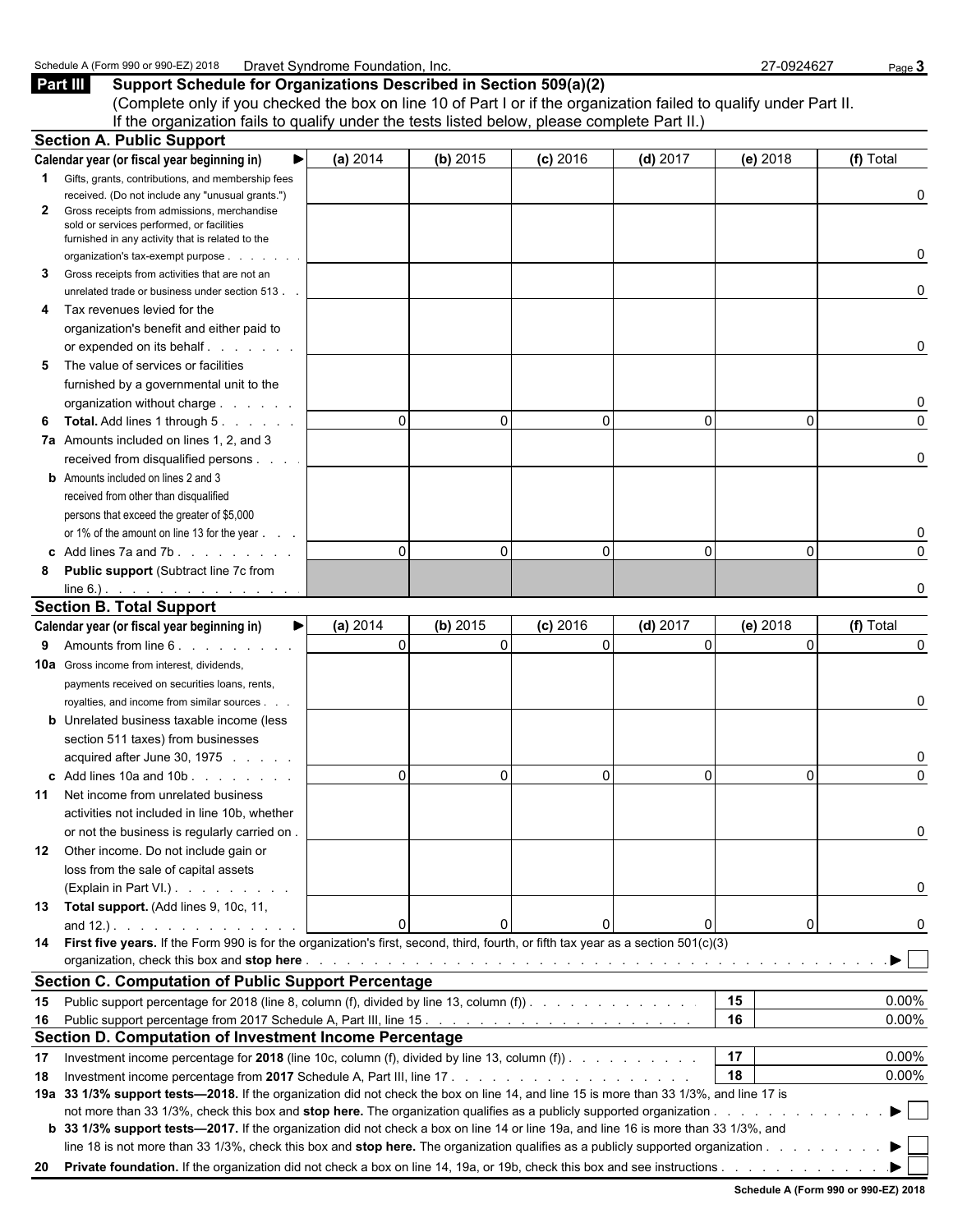#### **Part IV Supporting Organizations**

(Complete only if you checked a box in line 12 on Part I. If you checked 12a of Part I, complete Sections A and B. If you checked 12b of Part I, complete Sections A and C. If you checked 12c of Part I, complete Sections A, D, and E. If you checked 12d of Part I, complete Sections A and D, and complete Part V.)

#### **Section A. All Supporting Organizations**

- **1** Are all of the organization's supported organizations listed by name in the organization's governing documents? *If "No," describe in Part VI how the supported organizations are designated. If designated by class or purpose, describe the designation. If historic and continuing relationship, explain.* **1**
- **2** Did the organization have any supported organization that does not have an IRS determination of status under section 509(a)(1) or (2)? *If "Yes," explain in Part VI how the organization determined that the supported organization was described in section 509(a)(1) or (2).*
- **3a** Did the organization have a supported organization described in section 501(c)(4), (5), or (6)? *If "Yes," answer (b) and (c) below.* **3a**
- **b** Did the organization confirm that each supported organization qualified under section 501(c)(4), (5), or (6) and satisfied the public support tests under section 509(a)(2)? *If "Yes," describe in Part VI when and how the organization made the determination.* **3b**
- **c** Did the organization ensure that all support to such organizations was used exclusively for section 170(c)(2) (B) purposes? *If* "*Yes,*" *explain in Part VI what controls the organization put in place to ensure such use.* **3c**
- **4a** Was any supported organization not organized in the United States ("foreign supported organization")? *If "Yes," and if you checked 12a or 12b in Part I, answer (b) and (c) below.* **4a**
- **b** Did the organization have ultimate control and discretion in deciding whether to make grants to the foreign supported organization? *If* "*Yes,*" *describe in Part VI how the organization had such control and discretion despite being controlled or supervised by or in connection with its supported organizations.* **4b**
- **c** Did the organization support any foreign supported organization that does not have an IRS determination under sections 501(c)(3) and 509(a)(1) or (2)? *If* "*Yes,*" *explain in Part VI what controls the organization used to ensure that all support to the foreign supported organization was used exclusively for section 170(c)(2)(B) purposes.* **4c**
- **5a** Did the organization add, substitute, or remove any supported organizations during the tax year? *If* "*Yes,*" *answer (b) and (c) below (if applicable). Also, provide detail in Part VI, including (i) the names and EIN numbers of the supported organizations added, substituted, or removed; (ii) the reasons for each such action; (iii) the authority under the organization's organizing document authorizing such action; and (iv) how the action was accomplished (such as by amendment to the organizing document).* **5a**
- **b Type I or Type II only.** Was any added or substituted supported organization part of a class already designated in the organization's organizing document? **5b**
- **c Substitutions only.** Was the substitution the result of an event beyond the organization's control? **5c**
- **6** Did the organization provide support (whether in the form of grants or the provision of services or facilities) to anyone other than (i) its supported organizations, (ii) individuals that are part of the charitable class benefited by one or more of its supported organizations, or (iii) other supporting organizations that also support or benefit one or more of the filing organization's supported organizations? *If "Yes," provide detail in Part VI.* **6**
- **7** Did the organization provide a grant, loan, compensation, or other similar payment to a substantial contributor (as defined in section 4958(c)(3)(C)), a family member of a substantial contributor, or a 35% controlled entity with regard to a substantial contribut*or? If "Yes," complete Part I of Schedule L (Form 990 or 990-EZ).* **7**
- **8** Did the organization make a loan to a disqualified person (as defined in section 4958) not described in line 7? *If "Yes," complete Part I of Schedule L (Form 990 or 990-EZ).* **8**
- **9a** Was the organization controlled directly or indirectly at any time during the tax year by one or more disqualified persons as defined in section 4946 (other than foundation managers and organizations described in section 509(a)(1) or (2))? *If* "*Yes*," *provide detail in Part VI.*
- **b** Did one or more disqualified persons (as defined in line 9a) hold a controlling interest in any entity in which the supporting organization had an interest? *If* "*Yes,*" *provide detail in Part VI.* **9b**
- **c** Did a disqualified person (as defined in line 9a) have an ownership interest in, or derive any personal benefit from, assets in which the supporting organization also had an interest? *If* "*Yes,*" *provide detail in Part VI.* **9c**
- **10a** Was the organization subject to the excess business holdings rules of section 4943 because of section 4943(f) (regarding certain Type II supporting organizations, and all Type III non-functionally integrated supporting organizations)? If "Yes," answer 10b below.
	- **b** Did the organization have any excess business holdings in the tax year? *(Use Schedule C, Form 4720, to determine whether the organization had excess business holdings.)* **10b**

|                | <u>Yes</u> | <u>No</u><br>I |
|----------------|------------|----------------|
|                |            |                |
| 1              |            |                |
|                |            |                |
| $\overline{2}$ |            |                |
|                |            |                |
| <u>3a</u>      |            |                |
|                |            |                |
| <u>3b</u>      |            |                |
| <u>3c</u>      |            |                |
|                |            |                |
| 4a             |            |                |
|                |            |                |
| <u>4b</u>      |            |                |
|                |            |                |
| 4c             |            |                |
|                |            |                |
| <u>5a</u>      |            |                |
| <u>5b</u>      |            |                |
| <u>5c</u>      |            |                |
|                |            |                |
| 6              |            |                |
|                |            |                |
| $\overline{z}$ |            |                |
| 8              |            |                |
|                |            |                |
| Jа             |            |                |
|                |            |                |
|                |            |                |
| I              |            |                |
|                |            |                |
|                |            |                |
| 0a             |            |                |
| ۱<br>n         |            |                |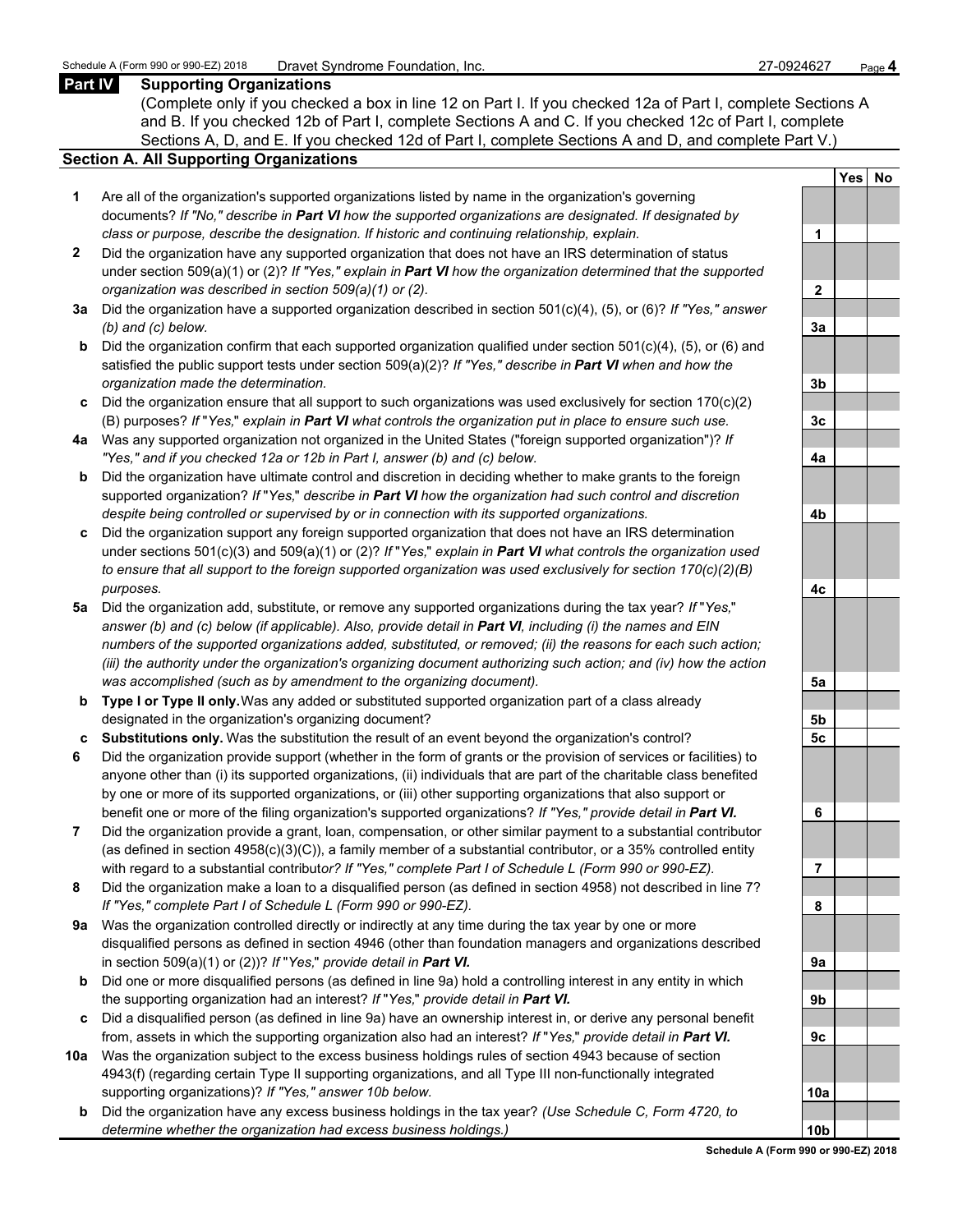| 27-0924627 |  |
|------------|--|
|------------|--|

| <b>Part IV</b> | <b>Supporting Organizations (continued)</b>                                                                                       |                 |            |           |
|----------------|-----------------------------------------------------------------------------------------------------------------------------------|-----------------|------------|-----------|
|                |                                                                                                                                   |                 | <b>Yes</b> | No        |
| 11             | Has the organization accepted a gift or contribution from any of the following persons?                                           |                 |            |           |
| a              | A person who directly or indirectly controls, either alone or together with persons described in (b) and (c)                      |                 |            |           |
|                | below, the governing body of a supported organization?                                                                            | 11a             |            |           |
| b              | A family member of a person described in (a) above?                                                                               | 11 <sub>b</sub> |            |           |
| C              | A 35% controlled entity of a person described in (a) or (b) above? If "Yes" to a, b, or c, provide detail in Part VI.             | 11c             |            |           |
|                | <b>Section B. Type I Supporting Organizations</b>                                                                                 |                 |            |           |
|                |                                                                                                                                   |                 | <b>Yes</b> | <b>No</b> |
| 1              | Did the directors, trustees, or membership of one or more supported organizations have the power to                               |                 |            |           |
|                | regularly appoint or elect at least a majority of the organization's directors or trustees at all times during the                |                 |            |           |
|                | tax year? If "No," describe in Part VI how the supported organization(s) effectively operated, supervised, or                     |                 |            |           |
|                | controlled the organization's activities. If the organization had more than one supported organization,                           |                 |            |           |
|                | describe how the powers to appoint and/or remove directors or trustees were allocated among the supported                         |                 |            |           |
|                | organizations and what conditions or restrictions, if any, applied to such powers during the tax year.                            | 1               |            |           |
| $\mathbf{2}$   | Did the organization operate for the benefit of any supported organization other than the supported                               |                 |            |           |
|                | organization(s) that operated, supervised, or controlled the supporting organization? If "Yes," explain in Part                   |                 |            |           |
|                | VI how providing such benefit carried out the purposes of the supported organization(s) that operated,                            |                 |            |           |
|                | supervised, or controlled the supporting organization.                                                                            | 2               |            |           |
|                | <b>Section C. Type II Supporting Organizations</b>                                                                                |                 |            |           |
|                |                                                                                                                                   |                 | <b>Yes</b> | <b>No</b> |
| 1              | Were a majority of the organization's directors or trustees during the tax year also a majority of the directors                  |                 |            |           |
|                | or trustees of each of the organization's supported organization(s)? If "No," describe in Part VI how control                     |                 |            |           |
|                | or management of the supporting organization was vested in the same persons that controlled or managed                            |                 |            |           |
|                | the supported organization(s).                                                                                                    | 1               |            |           |
|                | <b>Section D. All Type III Supporting Organizations</b>                                                                           |                 |            |           |
|                |                                                                                                                                   |                 | Yes        | No        |
| 1              | Did the organization provide to each of its supported organizations, by the last day of the fifth month of the                    |                 |            |           |
|                | organization's tax year, (i) a written notice describing the type and amount of support provided during the prior tax             |                 |            |           |
|                | year, (ii) a copy of the Form 990 that was most recently filed as of the date of notification, and (iii) copies of the            |                 |            |           |
|                | organization's governing documents in effect on the date of notification, to the extent not previously provided?                  | 1               |            |           |
| $\mathbf{2}$   | Were any of the organization's officers, directors, or trustees either (i) appointed or elected by the supported                  |                 |            |           |
|                | organization(s) or (ii) serving on the governing body of a supported organization? If "No," explain in Part VI how                |                 |            |           |
|                | the organization maintained a close and continuous working relationship with the supported organization(s).                       | 2               |            |           |
| 3              | By reason of the relationship described in (2), did the organization's supported organizations have a                             |                 |            |           |
|                | significant voice in the organization's investment policies and in directing the use of the organization's                        |                 |            |           |
|                | income or assets at all times during the tax year? If "Yes," describe in Part VI the role the organization's                      |                 |            |           |
|                | supported organizations played in this regard.                                                                                    | 3               |            |           |
|                | Section E. Type III Functionally Integrated Supporting Organizations                                                              |                 |            |           |
| 1              | Check the box next to the method that the organization used to satisfy the Integral Part Test during the year (see instructions). |                 |            |           |

- **a** The organization satisfied the Activities Test. *Complete line 2 below.*
- **b** The organization is the parent of each of its supported organizations. *Complete line 3 below.*
- **c** The organization supported a governmental entity. *Describe in Part VI how you supported a government entity (see instructions).*
- **2** Activities Test. *Answer (a) and (b) below.* **Yes No**
- **a** Did substantially all of the organization's activities during the tax year directly further the exempt purposes of the supported organization(s) to which the organization was responsive? *If* "*Yes,*" *then in Part VI identify those supported organizations and explain how these activities directly furthered their exempt purposes, how the organization was responsive to those supported organizations, and how the organization determined that these activities constituted substantially all of its activities.* **2a**
- **b** Did the activities described in (a) constitute activities that, but for the organization's involvement, one or more of the organization's supported organization(s) would have been engaged in? *If* "*Yes,*" *explain in Part VI the reasons for the organization's position that its supported organization(s) would have engaged in these activities but for the organization's involvement.* **2b**
- **3** Parent of Supported Organizations. *Answer (a) and (b) below.*
- **a** Did the organization have the power to regularly appoint or elect a majority of the officers, directors, or trustees of each of the supported organizations? *Provide details in Part VI.* **3a 3a 3a 3a**
- **b** Did the organization exercise a substantial degree of direction over the policies, programs, and activities of each of its supported organizations? *If* "*Yes,*" *describe in Part VI the role played by the organization in this regard.* **3b**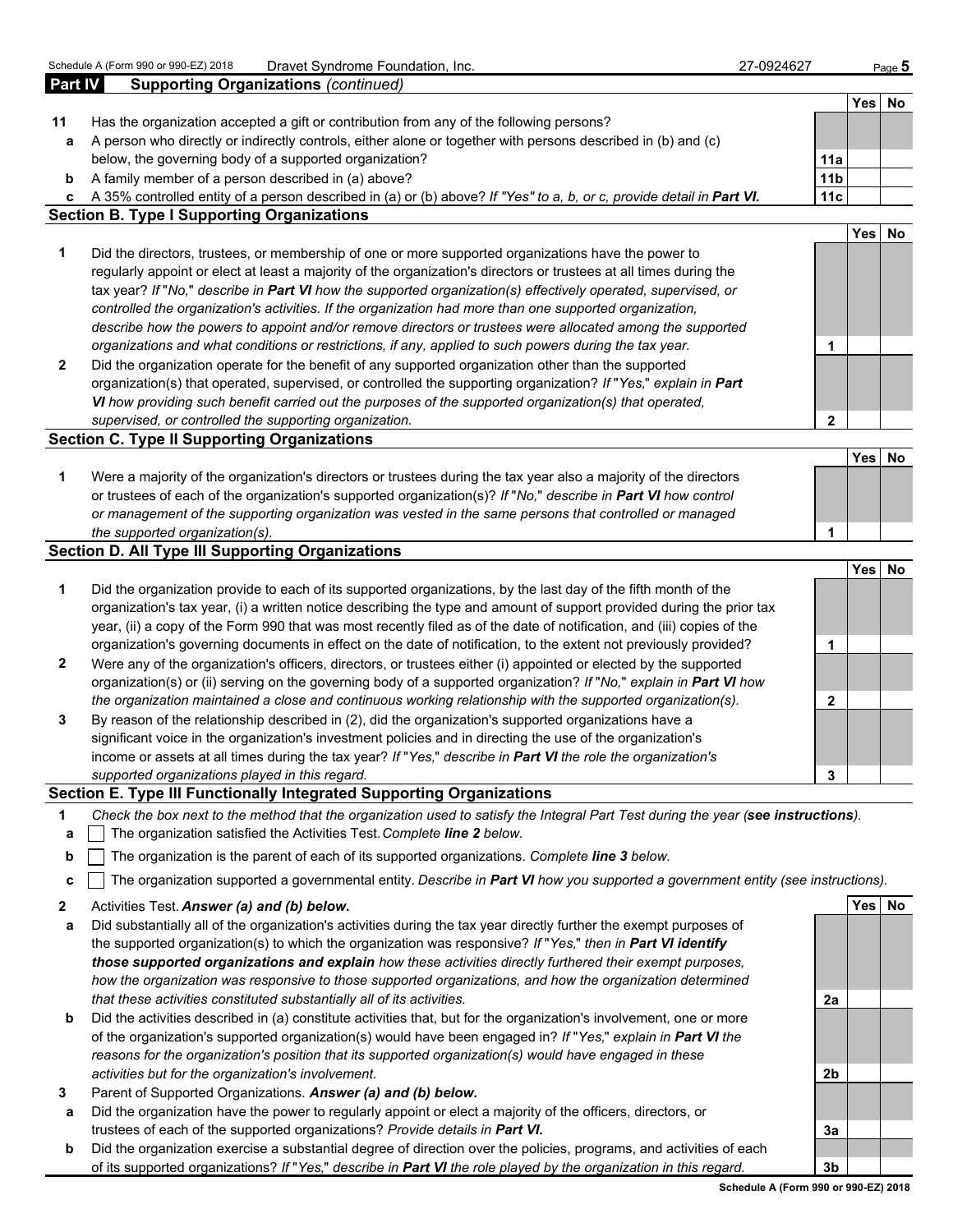Schedule A (Form 990 or 990-EZ) 2018 Dravet Syndrome Foundation, Inc. 27 **Dramage 18 and 27-0924627** Page 6 **Part V Type III Non-Functionally Integrated 509(a)(3) Supporting Organizations 1** Check here if the organization satisfied the Integral Part Test as a qualifying trust on Nov. 20, 1970 (explain in Part VI). **See instructions.** All other Type III non-functionally integrated supporting organizations must complete Sections A through E. **Section A - Adjusted Net Income** (B) Current Year (B) Current Year (B) Current Year (B) Current Year (B) Current Year (B) Current Year (B) Current Year (B) Current Year (B) Current Year (B) Current Year (B) Current Year ( (optional) **1** Net short-term capital gain **1 1 2** Recoveries of prior-year distributions **2 3** Other gross income (see instructions) **3 4** Add lines 1 through 3. **4** 0 0 **5** Depreciation and depletion **5 5 6** Portion of operating expenses paid or incurred for production or collection of gross income or for management, conservation, or maintenance of property held for production of income (see instructions) **6 7** Other expenses (see instructions) **7 8 Adjusted Net Income** (subtract lines 5, 6, and 7 from line 4). **8** 0 0 **Section B - Minimum Asset Amount Contract Amount** (A) Prior Year (B) Current Year (B) Current Year (B) Current Year (B) Current Year (B) Current Year (B) Current Year (B) Current Year (B) Current Year (B) Current Year ( (optional) **1** Aggregate fair market value of all non-exempt-use assets (see instructions for short tax year or assets held for part of year): **a** Average monthly value of securities **1a b** Average monthly cash balances **1b** Average monthly cash balances **c** Fair market value of other non-exempt-use assets **1c d Total** (add lines 1a, 1b, and 1c) **1d** 0 0 **e Discount** claimed for blockage or other factors (explain in detail in **Part VI**): **2** Acquisition indebtedness applicable to non-exempt-use assets **2 3** Subtract line 2 from line 1d. **3** 0 0 **4** Cash deemed held for exempt use. Enter 1-1/2% of line 3 (for greater amount, see instructions). **4** 0 0 **5** Net value of non-exempt-use assets (subtract line 4 from line 3) **5** 0 0 **6** Multiply line 5 by .035. **6** 0 0 **7** Recoveries of prior-year distributions **7** 0 0 **8 Minimum Asset Amount** (add line 7 to line 6) **8** 0 0 **Section C - Distributable Amount** Current Year Current Year Current Year Current Year Current Year **1** Adjusted net income for prior year (from Section A, line 8, Column A) **1** 0 **2** Enter 85% of line 1 **2** 0 **3** Minimum asset amount for prior year (from Section B, line 8, Column A) **3** 0 **4** Enter greater of line 2 or line 3. **4** 0 **5** Income tax imposed in prior year **5 6 Distributable Amount.** Subtract line 5 from line 4, unless subject to emergency temporary reduction (see instructions). **6** 0

**7** Check here if the current year is the organization's first as a non-functionally integrated Type III supporting organization (see instructions).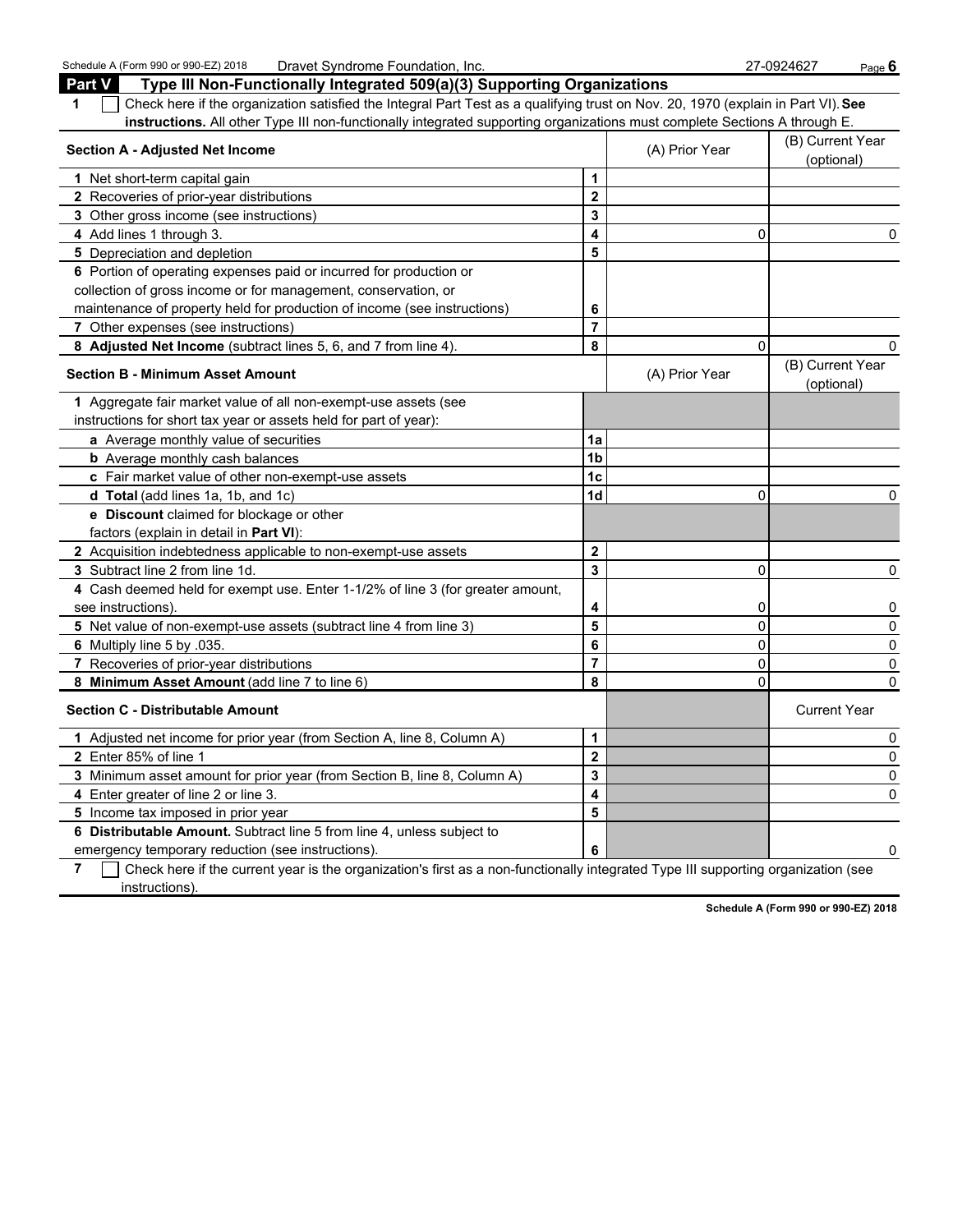| <b>Part V</b>  | Type III Non-Functionally Integrated 509(a)(3) Supporting Organizations (continued)          |                                             |                                               |                                                  |
|----------------|----------------------------------------------------------------------------------------------|---------------------------------------------|-----------------------------------------------|--------------------------------------------------|
|                | <b>Section D - Distributions</b>                                                             |                                             |                                               | <b>Current Year</b>                              |
| 1              | Amounts paid to supported organizations to accomplish exempt purposes                        |                                             |                                               |                                                  |
|                | 2 Amounts paid to perform activity that directly furthers exempt purposes of supported       |                                             |                                               |                                                  |
|                | organizations, in excess of income from activity                                             |                                             |                                               |                                                  |
|                | 3 Administrative expenses paid to accomplish exempt purposes of supported organizations      |                                             |                                               |                                                  |
|                | 4 Amounts paid to acquire exempt-use assets                                                  |                                             |                                               |                                                  |
|                | 5 Qualified set-aside amounts (prior IRS approval required)                                  |                                             |                                               |                                                  |
| 6              | Other distributions (describe in Part VI). See instructions.                                 |                                             |                                               |                                                  |
|                | 7 Total annual distributions. Add lines 1 through 6.                                         |                                             |                                               |                                                  |
|                | 8 Distributions to attentive supported organizations to which the organization is responsive |                                             |                                               |                                                  |
|                | (provide details in Part VI). See instructions.                                              |                                             |                                               |                                                  |
| 9              | Distributable amount for 2018 from Section C, line 6                                         |                                             |                                               |                                                  |
| 10             | Line 8 amount divided by line 9 amount                                                       |                                             |                                               | 0.000                                            |
|                | <b>Section E - Distribution Allocations (see instructions)</b>                               | $\mathbf{I}$<br><b>Excess Distributions</b> | (ii)<br><b>Underdistributions</b><br>Pre-2018 | (iii)<br><b>Distributable</b><br>Amount for 2018 |
| $\mathbf 1$    | Distributable amount for 2018 from Section C, line 6                                         |                                             |                                               | O                                                |
| $\overline{2}$ | Underdistributions, if any, for years prior to 2018                                          |                                             |                                               |                                                  |
|                | (reasonable cause required-explain in Part VI). See                                          |                                             |                                               |                                                  |
|                | instructions.                                                                                |                                             |                                               |                                                  |
| 3.             | Excess distributions carryover, if any, to 2018                                              |                                             |                                               |                                                  |
| a              | From 2013                                                                                    |                                             |                                               |                                                  |
|                |                                                                                              |                                             |                                               |                                                  |
|                | <b>c</b> From 2015.                                                                          |                                             |                                               |                                                  |
|                | <b>d</b> From 2016. <u>.</u>                                                                 |                                             |                                               |                                                  |
|                | <b>e</b> From 2017.                                                                          |                                             |                                               |                                                  |
|                | f Total of lines 3a through e                                                                | $\Omega$                                    |                                               |                                                  |
|                | g Applied to underdistributions of prior years                                               |                                             | U                                             |                                                  |
|                | h Applied to 2018 distributable amount                                                       |                                             |                                               |                                                  |
| i.             | Carryover from 2013 not applied (see instructions)                                           |                                             |                                               |                                                  |
|                | Remainder. Subtract lines 3g, 3h, and 3i from 3f.                                            | $\Omega$                                    |                                               |                                                  |
| 4              | Distributions for 2018 from                                                                  |                                             |                                               |                                                  |
|                | Section D, line 7:<br>\$<br>0                                                                |                                             |                                               |                                                  |
|                | a Applied to underdistributions of prior years                                               |                                             | 0                                             |                                                  |
|                | <b>b</b> Applied to 2018 distributable amount                                                |                                             |                                               | ი                                                |
|                | <b>c</b> Remainder. Subtract lines 4a and 4b from 4.                                         | U.                                          |                                               |                                                  |
| 5              | Remaining underdistributions for years prior to 2018, if                                     |                                             |                                               |                                                  |
|                | any. Subtract lines 3g and 4a from line 2. For result                                        |                                             |                                               |                                                  |
|                | greater than zero, explain in Part VI. See instructions.                                     |                                             | 0                                             |                                                  |
| 6              | Remaining underdistributions for 2018. Subtract lines 3h                                     |                                             |                                               |                                                  |
|                | and 4b from line 1. For result greater than zero, explain in                                 |                                             |                                               |                                                  |
|                | Part VI. See instructions.                                                                   |                                             |                                               |                                                  |
| $\overline{7}$ | Excess distributions carryover to 2019. Add lines 3j                                         |                                             |                                               |                                                  |
|                | and 4c.                                                                                      | 0                                           |                                               |                                                  |
| 8              | Breakdown of line 7:                                                                         |                                             |                                               |                                                  |
| a              | Excess from $2014.$ $\ldots$ $\ldots$<br>0                                                   |                                             |                                               |                                                  |
| b              | Excess from $2015$ .<br>0                                                                    |                                             |                                               |                                                  |
|                | <b>c</b> Excess from 2016. $\ldots$<br>0                                                     |                                             |                                               |                                                  |
| d              | Excess from 2017.<br>0                                                                       |                                             |                                               |                                                  |
|                | e Excess from 2018.<br>$\Omega$                                                              |                                             |                                               |                                                  |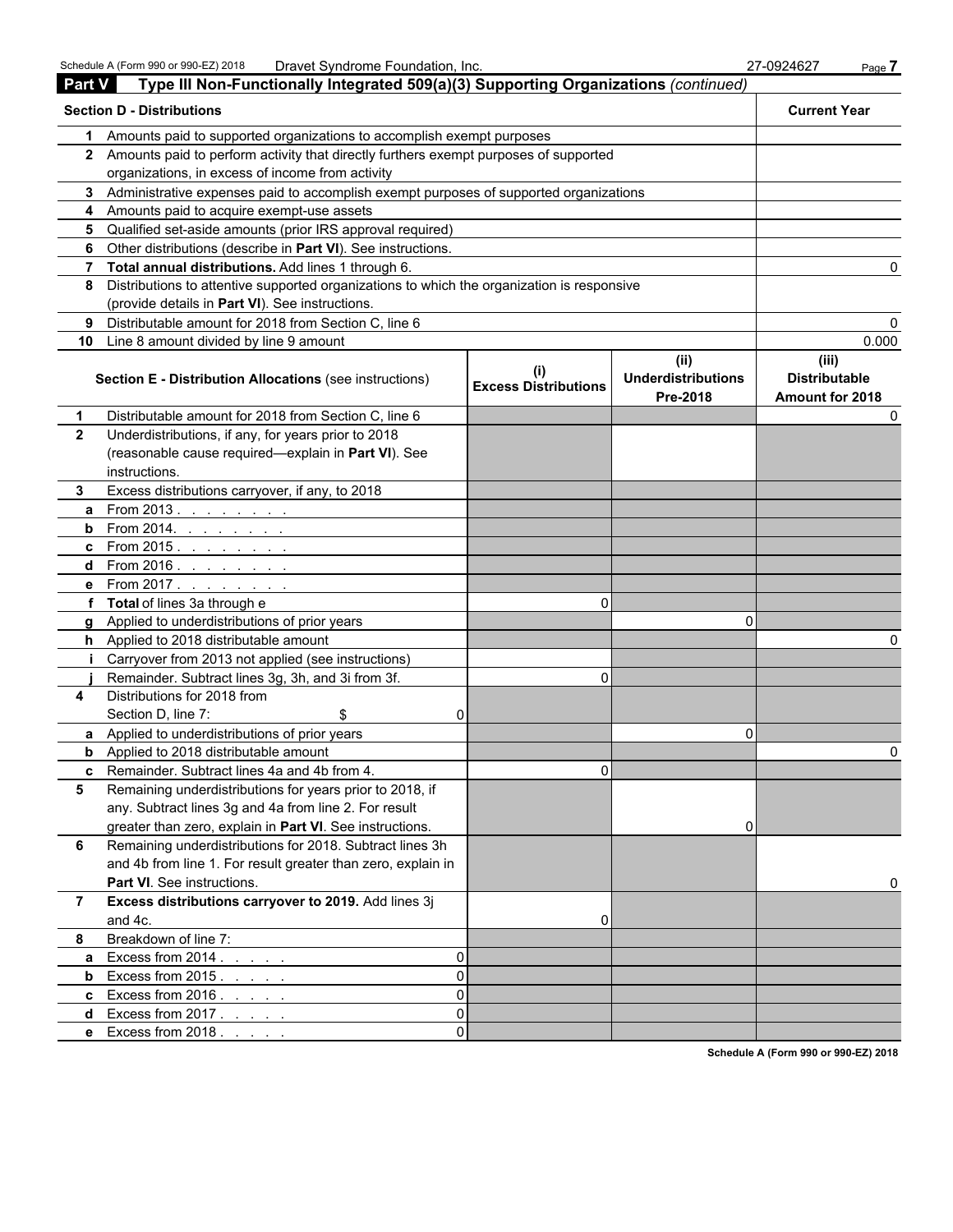|                | Schedule A (Form 990 or 990-EZ) 2018<br>Dravet Syndrome Foundation, Inc.                                                                                                                                                                                                                                                                                                                                                                                                                                                                                                                    | 27-0924627 | Page 8 |
|----------------|---------------------------------------------------------------------------------------------------------------------------------------------------------------------------------------------------------------------------------------------------------------------------------------------------------------------------------------------------------------------------------------------------------------------------------------------------------------------------------------------------------------------------------------------------------------------------------------------|------------|--------|
| <b>Part VI</b> | Supplemental Information. Provide the explanations required by Part II, line 10; Part II, line 17a or 17b; Part<br>III, line 12; Part IV, Section A, lines 1, 2, 3b, 3c, 4b, 4c, 5a, 6, 9a, 9b, 9c, 11a, 11b, and 11c; Part IV, Section<br>B, lines 1 and 2; Part IV, Section C, line 1; Part IV, Section D, lines 2 and 3; Part IV, Section E, lines 1c, 2a, 2b,<br>3a, and 3b; Part V, line 1; Part V, Section B, line 1e; Part V, Section D, lines 5, 6, and 8; and Part V, Section E,<br>lines 2, 5, and 6. Also complete this part for any additional information. (See instructions.) |            |        |
|                |                                                                                                                                                                                                                                                                                                                                                                                                                                                                                                                                                                                             |            |        |
|                |                                                                                                                                                                                                                                                                                                                                                                                                                                                                                                                                                                                             |            |        |
|                |                                                                                                                                                                                                                                                                                                                                                                                                                                                                                                                                                                                             |            |        |
|                |                                                                                                                                                                                                                                                                                                                                                                                                                                                                                                                                                                                             |            |        |
|                |                                                                                                                                                                                                                                                                                                                                                                                                                                                                                                                                                                                             |            |        |
|                |                                                                                                                                                                                                                                                                                                                                                                                                                                                                                                                                                                                             |            |        |
|                |                                                                                                                                                                                                                                                                                                                                                                                                                                                                                                                                                                                             |            |        |
|                |                                                                                                                                                                                                                                                                                                                                                                                                                                                                                                                                                                                             |            |        |
|                |                                                                                                                                                                                                                                                                                                                                                                                                                                                                                                                                                                                             |            |        |
|                |                                                                                                                                                                                                                                                                                                                                                                                                                                                                                                                                                                                             |            |        |
|                |                                                                                                                                                                                                                                                                                                                                                                                                                                                                                                                                                                                             |            |        |
|                |                                                                                                                                                                                                                                                                                                                                                                                                                                                                                                                                                                                             |            |        |
|                |                                                                                                                                                                                                                                                                                                                                                                                                                                                                                                                                                                                             |            |        |
|                |                                                                                                                                                                                                                                                                                                                                                                                                                                                                                                                                                                                             |            |        |
|                |                                                                                                                                                                                                                                                                                                                                                                                                                                                                                                                                                                                             |            |        |
|                |                                                                                                                                                                                                                                                                                                                                                                                                                                                                                                                                                                                             |            |        |
|                |                                                                                                                                                                                                                                                                                                                                                                                                                                                                                                                                                                                             |            |        |
|                |                                                                                                                                                                                                                                                                                                                                                                                                                                                                                                                                                                                             |            |        |
|                |                                                                                                                                                                                                                                                                                                                                                                                                                                                                                                                                                                                             |            |        |
|                |                                                                                                                                                                                                                                                                                                                                                                                                                                                                                                                                                                                             |            |        |
|                |                                                                                                                                                                                                                                                                                                                                                                                                                                                                                                                                                                                             |            |        |
|                |                                                                                                                                                                                                                                                                                                                                                                                                                                                                                                                                                                                             |            |        |
|                |                                                                                                                                                                                                                                                                                                                                                                                                                                                                                                                                                                                             |            |        |
|                |                                                                                                                                                                                                                                                                                                                                                                                                                                                                                                                                                                                             |            |        |
|                |                                                                                                                                                                                                                                                                                                                                                                                                                                                                                                                                                                                             |            |        |
|                |                                                                                                                                                                                                                                                                                                                                                                                                                                                                                                                                                                                             |            |        |
|                |                                                                                                                                                                                                                                                                                                                                                                                                                                                                                                                                                                                             |            |        |
|                |                                                                                                                                                                                                                                                                                                                                                                                                                                                                                                                                                                                             |            |        |
|                |                                                                                                                                                                                                                                                                                                                                                                                                                                                                                                                                                                                             |            |        |
|                |                                                                                                                                                                                                                                                                                                                                                                                                                                                                                                                                                                                             |            |        |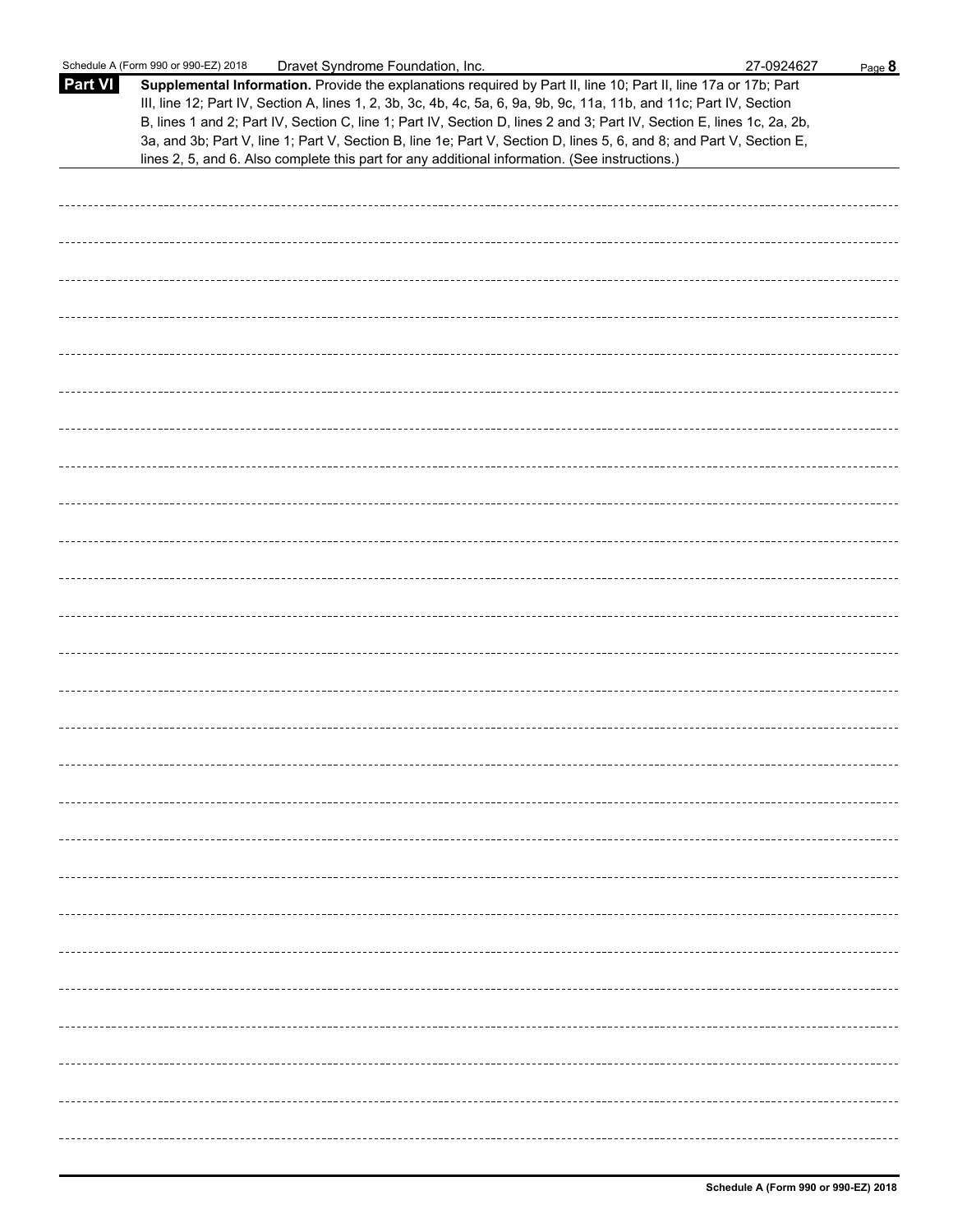**(Form 990)**

## **SCHEDULE D Supplemental Financial Statements**

**Complete if the organization answered "Yes" on Form 990, Part IV, line 6, 7, 8, 9, 10, 11a, 11b, 11c, 11d, 11e, 11f, 12a, or 12b. Attach to Form 990.**

| OMB No. 1545-0047                   |
|-------------------------------------|
| $2(0)$ <b>18</b>                    |
| <b>Open to Public</b><br>Inspection |

|              | Department of the Treasury<br>Internal Revenue Service                                                                                                                      | ► Attach to Form 990.<br>Go to www.irs.gov/Form990 for instructions and the latest information. |                                                    | <b>Open to Public</b><br><b>Inspection</b> |
|--------------|-----------------------------------------------------------------------------------------------------------------------------------------------------------------------------|-------------------------------------------------------------------------------------------------|----------------------------------------------------|--------------------------------------------|
|              | Name of the organization                                                                                                                                                    |                                                                                                 | <b>Employer identification number</b>              |                                            |
|              | Dravet Syndrome Foundation, Inc.                                                                                                                                            |                                                                                                 |                                                    | 27-0924627                                 |
|              | Organizations Maintaining Donor Advised Funds or Other Similar Funds or Accounts.<br>Part I                                                                                 |                                                                                                 |                                                    |                                            |
|              | Complete if the organization answered "Yes" on Form 990, Part IV, line 6.                                                                                                   |                                                                                                 |                                                    |                                            |
|              |                                                                                                                                                                             | (a) Donor advised funds                                                                         |                                                    | (b) Funds and other accounts               |
|              | Total number at end of year                                                                                                                                                 |                                                                                                 |                                                    |                                            |
| $\mathbf{2}$ | Aggregate value of contributions to (during year). .                                                                                                                        |                                                                                                 |                                                    |                                            |
| 3            | Aggregate value of grants from (during year)                                                                                                                                |                                                                                                 |                                                    |                                            |
| 4            | Aggregate value at end of year                                                                                                                                              |                                                                                                 |                                                    |                                            |
| 5            | Did the organization inform all donors and donor advisors in writing that the assets held in donor advised                                                                  |                                                                                                 |                                                    |                                            |
|              | funds are the organization's property, subject to the organization's exclusive legal control?                                                                               |                                                                                                 |                                                    | Yes<br>No                                  |
| 6            | Did the organization inform all grantees, donors, and donor advisors in writing that grant funds can be used                                                                |                                                                                                 |                                                    |                                            |
|              | only for charitable purposes and not for the benefit of the donor or donor advisor, or for any other purpose                                                                |                                                                                                 |                                                    |                                            |
|              |                                                                                                                                                                             |                                                                                                 |                                                    | <b>Yes</b><br>No.                          |
|              | <b>Conservation Easements.</b><br>Part II                                                                                                                                   |                                                                                                 |                                                    |                                            |
|              | Complete if the organization answered "Yes" on Form 990, Part IV, line 7.                                                                                                   |                                                                                                 |                                                    |                                            |
| $\mathbf 1$  | Purpose(s) of conservation easements held by the organization (check all that apply).                                                                                       |                                                                                                 |                                                    |                                            |
|              | Preservation of land for public use (e.g., recreation or education)                                                                                                         |                                                                                                 | Preservation of a historically important land area |                                            |
|              | Protection of natural habitat                                                                                                                                               |                                                                                                 | Preservation of a certified historic structure     |                                            |
|              |                                                                                                                                                                             |                                                                                                 |                                                    |                                            |
|              | Preservation of open space                                                                                                                                                  |                                                                                                 |                                                    |                                            |
| $\mathbf{2}$ | Complete lines 2a through 2d if the organization held a qualified conservation contribution in the form of a conservation                                                   |                                                                                                 |                                                    |                                            |
|              | easement on the last day of the tax year.                                                                                                                                   |                                                                                                 |                                                    | Held at the End of the Tax Year            |
|              | Total number of conservation easements.                                                                                                                                     |                                                                                                 | 2a                                                 |                                            |
| b            |                                                                                                                                                                             |                                                                                                 | 2 <sub>b</sub><br>2 <sub>c</sub>                   |                                            |
| d            | Number of conservation easements on a certified historic structure included in (a)<br>Number of conservation easements included in (c) acquired after 7/25/06, and not on a |                                                                                                 |                                                    |                                            |
|              |                                                                                                                                                                             |                                                                                                 | 2d                                                 |                                            |
| 3            | Number of conservation easements modified, transferred, released, extinguished, or terminated by the organization during                                                    |                                                                                                 |                                                    |                                            |
|              | the tax year $\blacktriangleright$                                                                                                                                          |                                                                                                 |                                                    |                                            |
| 4            | Number of states where property subject to conservation easement is located                                                                                                 |                                                                                                 |                                                    |                                            |
| 5            | Does the organization have a written policy regarding the periodic monitoring, inspection, handling of                                                                      |                                                                                                 |                                                    |                                            |
|              |                                                                                                                                                                             |                                                                                                 |                                                    | No<br><b>Yes</b>                           |
| 6            | Staff and volunteer hours devoted to monitoring, inspecting, handling of violations, and enforcing conservation easements during the year                                   |                                                                                                 |                                                    |                                            |
|              |                                                                                                                                                                             |                                                                                                 |                                                    |                                            |
| 7            | Amount of expenses incurred in monitoring, inspecting, handling of violations, and enforcing conservation easements during the year                                         |                                                                                                 |                                                    |                                            |
|              | - \$                                                                                                                                                                        |                                                                                                 |                                                    |                                            |
|              | Does each conservation easement reported on line 2(d) above satisfy the requirements of section 170(h)(4)(B)(i)                                                             |                                                                                                 |                                                    |                                            |
|              |                                                                                                                                                                             |                                                                                                 |                                                    | Yes I<br>No                                |
| 9            | In Part XIII, describe how the organization reports conservation easements in its revenue and expense statement, and                                                        |                                                                                                 |                                                    |                                            |
|              | balance sheet, and include, if applicable, the text of the footnote to the organization's financial statements that describes the                                           |                                                                                                 |                                                    |                                            |
|              | organization's accounting for conservation easements.                                                                                                                       |                                                                                                 |                                                    |                                            |
|              | <b>Part III</b> Organizations Maintaining Collections of Art, Historical Treasures, or Other Similar Assets.                                                                |                                                                                                 |                                                    |                                            |
|              | Complete if the organization answered "Yes" on Form 990, Part IV, line 8.                                                                                                   |                                                                                                 |                                                    |                                            |
| 1a           | If the organization elected, as permitted under SFAS 116 (ASC 958), not to report in its revenue statement and balance sheet                                                |                                                                                                 |                                                    |                                            |
|              | works of art, historical treasures, or other similar assets held for public exhibition, education, or research in furtherance of                                            |                                                                                                 |                                                    |                                            |
|              | public service, provide, in Part XIII, the text of the footnote to its financial statements that describes these items.                                                     |                                                                                                 |                                                    |                                            |
|              | <b>b</b> If the organization elected, as permitted under SFAS 116 (ASC 958), to report in its revenue statement and balance sheet                                           |                                                                                                 |                                                    |                                            |
|              | works of art, historical treasures, or other similar assets held for public exhibition, education, or research in furtherance of                                            |                                                                                                 |                                                    |                                            |
|              | public service, provide the following amounts relating to these items:                                                                                                      |                                                                                                 |                                                    |                                            |
|              |                                                                                                                                                                             |                                                                                                 |                                                    |                                            |
|              | (ii) Assets included in Form 990, Part X. $\ldots$ , $\ldots$ , $\ldots$ , $\ldots$ , $\ldots$ , $\ldots$ , $\ldots$ , $\ldots$ , $\ldots$ , $\ldots$                       |                                                                                                 |                                                    |                                            |
| $\mathbf{2}$ | If the organization received or held works of art, historical treasures, or other similar assets for financial gain, provide the                                            |                                                                                                 |                                                    |                                            |
|              | following amounts required to be reported under SFAS 116 (ASC 958) relating to these items:                                                                                 |                                                                                                 |                                                    |                                            |
|              |                                                                                                                                                                             |                                                                                                 |                                                    |                                            |
|              |                                                                                                                                                                             |                                                                                                 |                                                    |                                            |
|              |                                                                                                                                                                             |                                                                                                 |                                                    |                                            |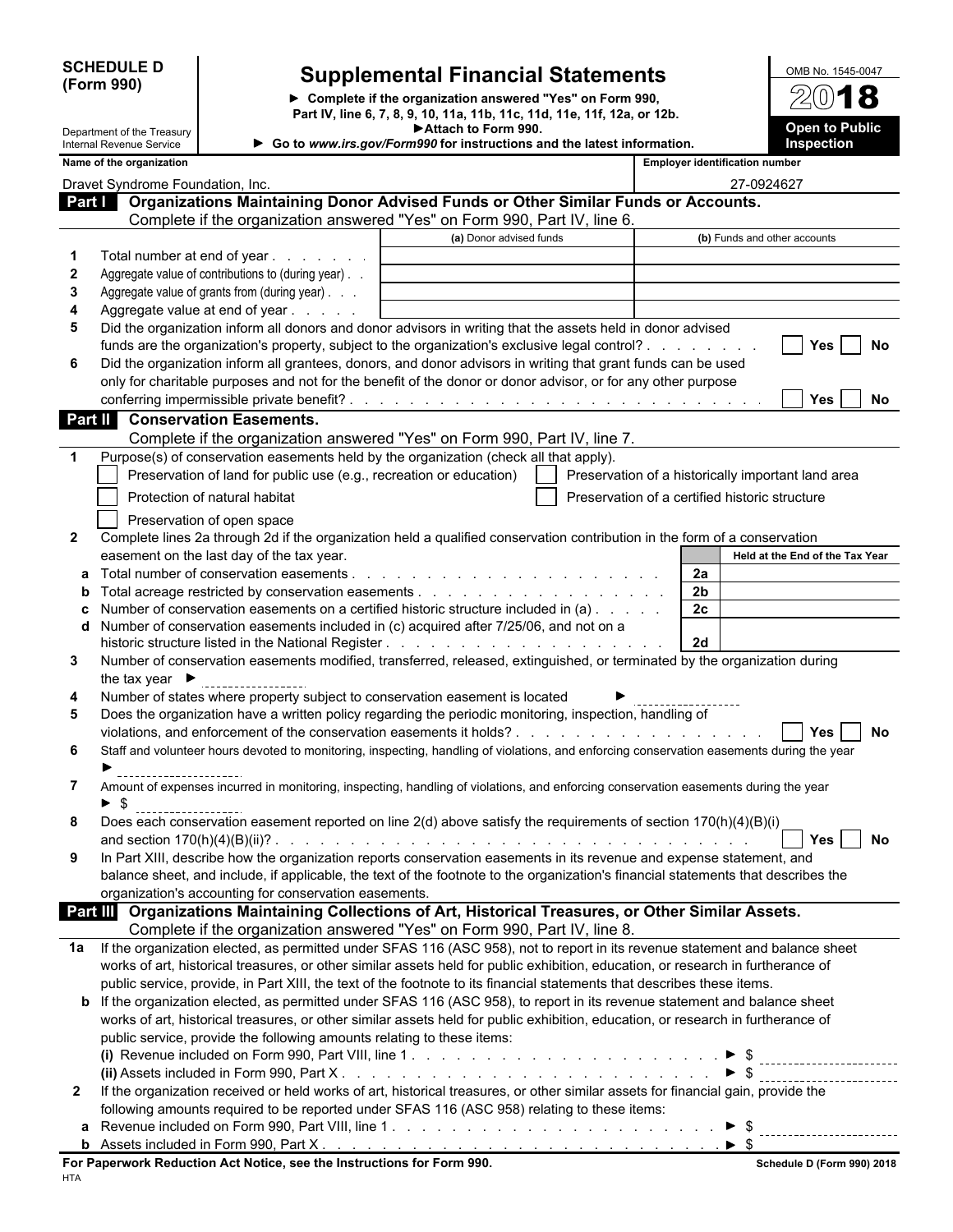| Schedule D (Form 990) 2018  Dravet Syndrome Foundation, Inc.<br>Page $2$<br>Part III Organizations Maintaining Collections of Art, Historical Treasures, or Other Similar Assets (continued)<br>Using the organization's acquisition, accession, and other records, check any of the following that are a significant use of its<br>3<br>collection items (check all that apply):<br>Public exhibition<br>Loan or exchange programs<br>а<br>Scholarly research<br>Other<br>b<br>е<br>Preservation for future generations<br>c<br>Provide a description of the organization's collections and explain how they further the organization's exempt purpose in Part<br>4<br>XIII.<br>During the year, did the organization solicit or receive donations of art, historical treasures, or other similar<br>5<br>assets to be sold to raise funds rather than to be maintained as part of the organization's collection?<br>Yes  <br>No<br>Part IV Escrow and Custodial Arrangements.<br>Complete if the organization answered "Yes" on Form 990, Part IV, line 9, or reported an amount on Form<br>990, Part X, line 21.<br>Is the organization an agent, trustee, custodian or other intermediary for contributions or other assets not<br>1a<br>Yes<br>No<br>If "Yes," explain the arrangement in Part XIII and complete the following table:<br>Amount<br>1c<br>С |
|-----------------------------------------------------------------------------------------------------------------------------------------------------------------------------------------------------------------------------------------------------------------------------------------------------------------------------------------------------------------------------------------------------------------------------------------------------------------------------------------------------------------------------------------------------------------------------------------------------------------------------------------------------------------------------------------------------------------------------------------------------------------------------------------------------------------------------------------------------------------------------------------------------------------------------------------------------------------------------------------------------------------------------------------------------------------------------------------------------------------------------------------------------------------------------------------------------------------------------------------------------------------------------------------------------------------------------------------------------------------|
|                                                                                                                                                                                                                                                                                                                                                                                                                                                                                                                                                                                                                                                                                                                                                                                                                                                                                                                                                                                                                                                                                                                                                                                                                                                                                                                                                                 |
|                                                                                                                                                                                                                                                                                                                                                                                                                                                                                                                                                                                                                                                                                                                                                                                                                                                                                                                                                                                                                                                                                                                                                                                                                                                                                                                                                                 |
|                                                                                                                                                                                                                                                                                                                                                                                                                                                                                                                                                                                                                                                                                                                                                                                                                                                                                                                                                                                                                                                                                                                                                                                                                                                                                                                                                                 |
|                                                                                                                                                                                                                                                                                                                                                                                                                                                                                                                                                                                                                                                                                                                                                                                                                                                                                                                                                                                                                                                                                                                                                                                                                                                                                                                                                                 |
|                                                                                                                                                                                                                                                                                                                                                                                                                                                                                                                                                                                                                                                                                                                                                                                                                                                                                                                                                                                                                                                                                                                                                                                                                                                                                                                                                                 |
|                                                                                                                                                                                                                                                                                                                                                                                                                                                                                                                                                                                                                                                                                                                                                                                                                                                                                                                                                                                                                                                                                                                                                                                                                                                                                                                                                                 |
|                                                                                                                                                                                                                                                                                                                                                                                                                                                                                                                                                                                                                                                                                                                                                                                                                                                                                                                                                                                                                                                                                                                                                                                                                                                                                                                                                                 |
|                                                                                                                                                                                                                                                                                                                                                                                                                                                                                                                                                                                                                                                                                                                                                                                                                                                                                                                                                                                                                                                                                                                                                                                                                                                                                                                                                                 |
|                                                                                                                                                                                                                                                                                                                                                                                                                                                                                                                                                                                                                                                                                                                                                                                                                                                                                                                                                                                                                                                                                                                                                                                                                                                                                                                                                                 |
|                                                                                                                                                                                                                                                                                                                                                                                                                                                                                                                                                                                                                                                                                                                                                                                                                                                                                                                                                                                                                                                                                                                                                                                                                                                                                                                                                                 |
|                                                                                                                                                                                                                                                                                                                                                                                                                                                                                                                                                                                                                                                                                                                                                                                                                                                                                                                                                                                                                                                                                                                                                                                                                                                                                                                                                                 |
|                                                                                                                                                                                                                                                                                                                                                                                                                                                                                                                                                                                                                                                                                                                                                                                                                                                                                                                                                                                                                                                                                                                                                                                                                                                                                                                                                                 |
|                                                                                                                                                                                                                                                                                                                                                                                                                                                                                                                                                                                                                                                                                                                                                                                                                                                                                                                                                                                                                                                                                                                                                                                                                                                                                                                                                                 |
|                                                                                                                                                                                                                                                                                                                                                                                                                                                                                                                                                                                                                                                                                                                                                                                                                                                                                                                                                                                                                                                                                                                                                                                                                                                                                                                                                                 |
|                                                                                                                                                                                                                                                                                                                                                                                                                                                                                                                                                                                                                                                                                                                                                                                                                                                                                                                                                                                                                                                                                                                                                                                                                                                                                                                                                                 |
| 1 <sub>d</sub>                                                                                                                                                                                                                                                                                                                                                                                                                                                                                                                                                                                                                                                                                                                                                                                                                                                                                                                                                                                                                                                                                                                                                                                                                                                                                                                                                  |
| 1e<br>1f                                                                                                                                                                                                                                                                                                                                                                                                                                                                                                                                                                                                                                                                                                                                                                                                                                                                                                                                                                                                                                                                                                                                                                                                                                                                                                                                                        |
|                                                                                                                                                                                                                                                                                                                                                                                                                                                                                                                                                                                                                                                                                                                                                                                                                                                                                                                                                                                                                                                                                                                                                                                                                                                                                                                                                                 |
| Yes $X$ No<br>Did the organization include an amount on Form 990, Part X, line 21, for escrow or custodial account liability?<br>2a                                                                                                                                                                                                                                                                                                                                                                                                                                                                                                                                                                                                                                                                                                                                                                                                                                                                                                                                                                                                                                                                                                                                                                                                                             |
| If "Yes," explain the arrangement in Part XIII. Check here if the explanation has been provided on Part XIII<br>b                                                                                                                                                                                                                                                                                                                                                                                                                                                                                                                                                                                                                                                                                                                                                                                                                                                                                                                                                                                                                                                                                                                                                                                                                                               |
| <b>Part V</b><br><b>Endowment Funds.</b>                                                                                                                                                                                                                                                                                                                                                                                                                                                                                                                                                                                                                                                                                                                                                                                                                                                                                                                                                                                                                                                                                                                                                                                                                                                                                                                        |
| Complete if the organization answered "Yes" on Form 990, Part IV, line 10.                                                                                                                                                                                                                                                                                                                                                                                                                                                                                                                                                                                                                                                                                                                                                                                                                                                                                                                                                                                                                                                                                                                                                                                                                                                                                      |
| (b) Prior year<br>(c) Two years back<br>(d) Three years back<br>(e) Four years back<br>(a) Current year                                                                                                                                                                                                                                                                                                                                                                                                                                                                                                                                                                                                                                                                                                                                                                                                                                                                                                                                                                                                                                                                                                                                                                                                                                                         |
| 13,312<br>12,395<br>13,251<br>Beginning of year balance<br>12,769<br>13,615<br>1a                                                                                                                                                                                                                                                                                                                                                                                                                                                                                                                                                                                                                                                                                                                                                                                                                                                                                                                                                                                                                                                                                                                                                                                                                                                                               |
| Contributions                                                                                                                                                                                                                                                                                                                                                                                                                                                                                                                                                                                                                                                                                                                                                                                                                                                                                                                                                                                                                                                                                                                                                                                                                                                                                                                                                   |
| Net investment earnings, gains,<br>c<br>$-1,046$<br>1,777<br>477<br>and losses<br>13                                                                                                                                                                                                                                                                                                                                                                                                                                                                                                                                                                                                                                                                                                                                                                                                                                                                                                                                                                                                                                                                                                                                                                                                                                                                            |
| 1,170<br>630<br>620<br>640<br>640<br>580<br>Grants or scholarships                                                                                                                                                                                                                                                                                                                                                                                                                                                                                                                                                                                                                                                                                                                                                                                                                                                                                                                                                                                                                                                                                                                                                                                                                                                                                              |
| Other expenditures for facilities<br>е                                                                                                                                                                                                                                                                                                                                                                                                                                                                                                                                                                                                                                                                                                                                                                                                                                                                                                                                                                                                                                                                                                                                                                                                                                                                                                                          |
| and programs                                                                                                                                                                                                                                                                                                                                                                                                                                                                                                                                                                                                                                                                                                                                                                                                                                                                                                                                                                                                                                                                                                                                                                                                                                                                                                                                                    |
| 224<br>220<br>211<br>239<br>Administrative expenses<br>226                                                                                                                                                                                                                                                                                                                                                                                                                                                                                                                                                                                                                                                                                                                                                                                                                                                                                                                                                                                                                                                                                                                                                                                                                                                                                                      |
| 13,312<br>11,412<br>12,395<br>12,769<br>13.615<br>End of year balance<br>g                                                                                                                                                                                                                                                                                                                                                                                                                                                                                                                                                                                                                                                                                                                                                                                                                                                                                                                                                                                                                                                                                                                                                                                                                                                                                      |
| Provide the estimated percentage of the current year end balance (line 1g, column (a)) held as:<br>$\mathbf{2}$                                                                                                                                                                                                                                                                                                                                                                                                                                                                                                                                                                                                                                                                                                                                                                                                                                                                                                                                                                                                                                                                                                                                                                                                                                                 |
| Board designated or quasi-endowment<br>$\triangleright$ %<br>а                                                                                                                                                                                                                                                                                                                                                                                                                                                                                                                                                                                                                                                                                                                                                                                                                                                                                                                                                                                                                                                                                                                                                                                                                                                                                                  |
| Permanent endowment<br>100%<br>b                                                                                                                                                                                                                                                                                                                                                                                                                                                                                                                                                                                                                                                                                                                                                                                                                                                                                                                                                                                                                                                                                                                                                                                                                                                                                                                                |
| $\blacktriangleright$<br>Temporarily restricted endowment<br>$\%$<br>c                                                                                                                                                                                                                                                                                                                                                                                                                                                                                                                                                                                                                                                                                                                                                                                                                                                                                                                                                                                                                                                                                                                                                                                                                                                                                          |
| The percentages on lines 2a, 2b, and 2c should equal 100%.                                                                                                                                                                                                                                                                                                                                                                                                                                                                                                                                                                                                                                                                                                                                                                                                                                                                                                                                                                                                                                                                                                                                                                                                                                                                                                      |
|                                                                                                                                                                                                                                                                                                                                                                                                                                                                                                                                                                                                                                                                                                                                                                                                                                                                                                                                                                                                                                                                                                                                                                                                                                                                                                                                                                 |
| Are there endowment funds not in the possession of the organization that are held and administered for the<br>За                                                                                                                                                                                                                                                                                                                                                                                                                                                                                                                                                                                                                                                                                                                                                                                                                                                                                                                                                                                                                                                                                                                                                                                                                                                |
| No<br>Yes<br>organization by:                                                                                                                                                                                                                                                                                                                                                                                                                                                                                                                                                                                                                                                                                                                                                                                                                                                                                                                                                                                                                                                                                                                                                                                                                                                                                                                                   |
| Χ<br>3a(i)<br>(i)                                                                                                                                                                                                                                                                                                                                                                                                                                                                                                                                                                                                                                                                                                                                                                                                                                                                                                                                                                                                                                                                                                                                                                                                                                                                                                                                               |
| 3a(ii)<br>$\mathsf{X}$                                                                                                                                                                                                                                                                                                                                                                                                                                                                                                                                                                                                                                                                                                                                                                                                                                                                                                                                                                                                                                                                                                                                                                                                                                                                                                                                          |
| If "Yes" on line 3a(ii), are the related organizations listed as required on Schedule R?<br>3 <sub>b</sub><br>b                                                                                                                                                                                                                                                                                                                                                                                                                                                                                                                                                                                                                                                                                                                                                                                                                                                                                                                                                                                                                                                                                                                                                                                                                                                 |
| Describe in Part XIII the intended uses of the organization's endowment funds.<br>4                                                                                                                                                                                                                                                                                                                                                                                                                                                                                                                                                                                                                                                                                                                                                                                                                                                                                                                                                                                                                                                                                                                                                                                                                                                                             |
| Land, Buildings, and Equipment.<br>Part VI<br>Complete if the organization answered "Yes" on Form 990, Part IV, line 11a. See Form 990, Part X, line 10.                                                                                                                                                                                                                                                                                                                                                                                                                                                                                                                                                                                                                                                                                                                                                                                                                                                                                                                                                                                                                                                                                                                                                                                                        |
| Description of property<br>(a) Cost or other basis<br>(b) Cost or other basis<br>(d) Book value<br>(c) Accumulated                                                                                                                                                                                                                                                                                                                                                                                                                                                                                                                                                                                                                                                                                                                                                                                                                                                                                                                                                                                                                                                                                                                                                                                                                                              |
| (investment)<br>depreciation<br>(other)                                                                                                                                                                                                                                                                                                                                                                                                                                                                                                                                                                                                                                                                                                                                                                                                                                                                                                                                                                                                                                                                                                                                                                                                                                                                                                                         |
| $\Omega$<br>0<br>Land.<br>0<br>1a                                                                                                                                                                                                                                                                                                                                                                                                                                                                                                                                                                                                                                                                                                                                                                                                                                                                                                                                                                                                                                                                                                                                                                                                                                                                                                                               |
| $\Omega$<br>$\overline{0}$<br>0<br>0<br>Buildings<br>b                                                                                                                                                                                                                                                                                                                                                                                                                                                                                                                                                                                                                                                                                                                                                                                                                                                                                                                                                                                                                                                                                                                                                                                                                                                                                                          |
| $\Omega$<br>$\overline{0}$<br>0<br>Leasehold improvements<br>0                                                                                                                                                                                                                                                                                                                                                                                                                                                                                                                                                                                                                                                                                                                                                                                                                                                                                                                                                                                                                                                                                                                                                                                                                                                                                                  |
| $\Omega$<br>$\mathbf 0$<br>0<br>0<br>Equipment.<br>d<br>$\Omega$<br>$\Omega$<br>0<br>0<br>Other $\ldots$ $\ldots$ $\ldots$ $\ldots$ $\ldots$ $\ldots$<br>е                                                                                                                                                                                                                                                                                                                                                                                                                                                                                                                                                                                                                                                                                                                                                                                                                                                                                                                                                                                                                                                                                                                                                                                                      |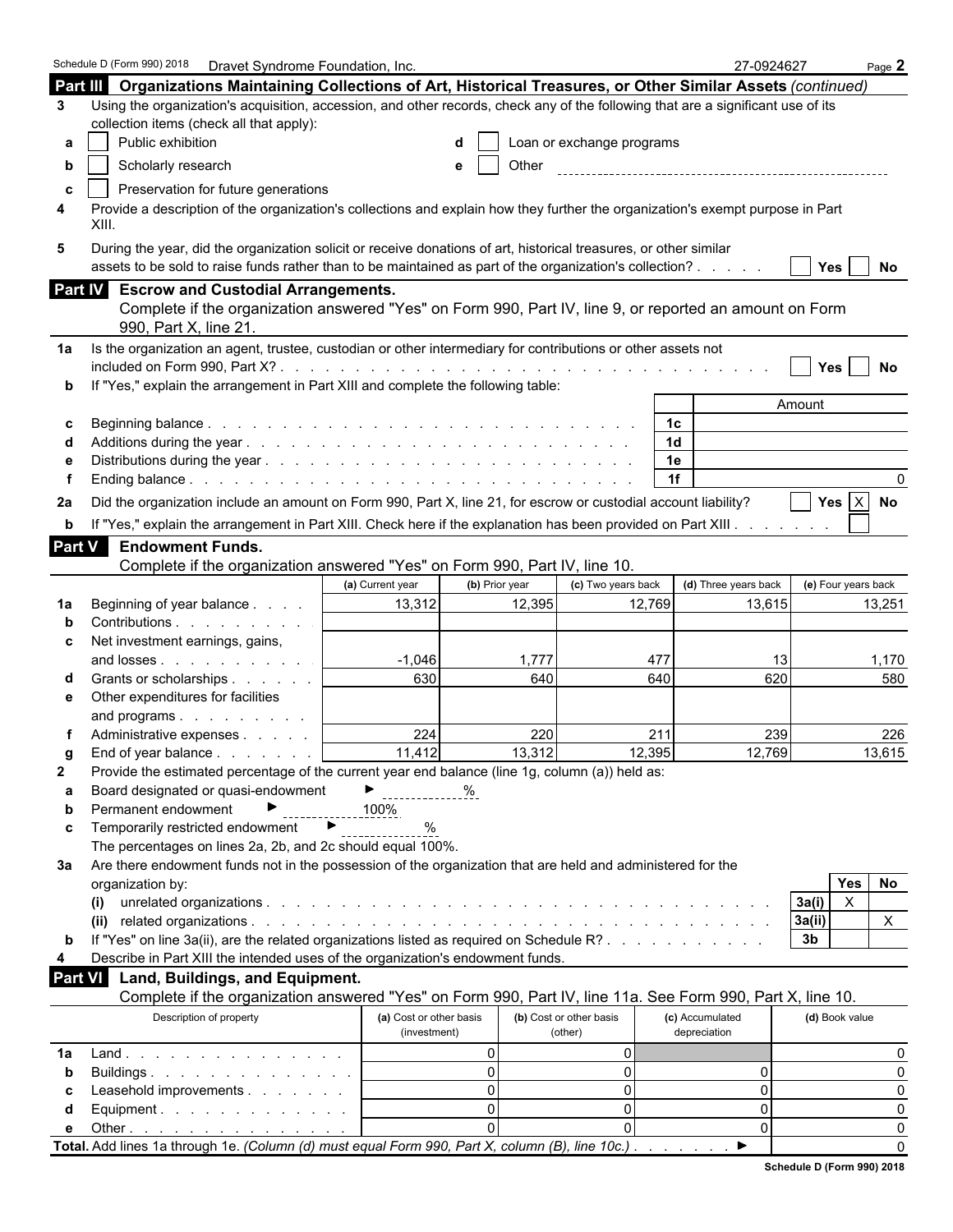(5) (6) (7) (8) (9)

**Total.** *(Column (b) must equal Form 990, Part X, col.* (*B) line 25.)* ▶ | (0)

**2.** Liability for uncertain tax positions. In Part XIII, provide the text of the footnote to the organization's financial statements that reports the

organization's liability for uncertain tax positions under FIN 48 (ASC 740). Check here if the text of the footnote has been provided in Part XIII  $\overline{X}$ 

|                                 | Part VII Investments-Other Securities.                                                   |                 | Complete if the organization answered "Yes" on Form 990, Part IV, line 11b. See Form 990, Part X, line 12. |                |
|---------------------------------|------------------------------------------------------------------------------------------|-----------------|------------------------------------------------------------------------------------------------------------|----------------|
|                                 | (a) Description of security or category<br>(including name of security)                  | (b) Book value  | (c) Method of valuation:<br>Cost or end-of-year market value                                               |                |
|                                 | (1) Financial derivatives                                                                | 0               |                                                                                                            |                |
|                                 | (2) Closely-held equity interests                                                        | 0               |                                                                                                            |                |
| $(3)$ Other                     |                                                                                          |                 |                                                                                                            |                |
|                                 |                                                                                          |                 |                                                                                                            |                |
|                                 |                                                                                          |                 |                                                                                                            |                |
|                                 |                                                                                          |                 |                                                                                                            |                |
|                                 |                                                                                          |                 |                                                                                                            |                |
| (E)                             |                                                                                          |                 |                                                                                                            |                |
| (F)                             |                                                                                          |                 |                                                                                                            |                |
| (G)                             |                                                                                          |                 |                                                                                                            |                |
| (H)                             |                                                                                          |                 |                                                                                                            |                |
|                                 | Total. (Column (b) must equal Form 990, Part X, col. (B) line 12.) $\blacktriangleright$ | 0               |                                                                                                            |                |
| Part VIII                       | <b>Investments-Program Related.</b>                                                      |                 | Complete if the organization answered "Yes" on Form 990, Part IV, line 11c. See Form 990, Part X, line 13. |                |
|                                 | (a) Description of investment                                                            | (b) Book value  | (c) Method of valuation:<br>Cost or end-of-year market value                                               |                |
| (1)                             |                                                                                          |                 |                                                                                                            |                |
| (2)                             |                                                                                          |                 |                                                                                                            |                |
| (3)                             |                                                                                          |                 |                                                                                                            |                |
| (4)                             |                                                                                          |                 |                                                                                                            |                |
| (5)                             |                                                                                          |                 |                                                                                                            |                |
| (6)                             |                                                                                          |                 |                                                                                                            |                |
| (7)                             |                                                                                          |                 |                                                                                                            |                |
| (8)                             |                                                                                          |                 |                                                                                                            |                |
| (9)                             |                                                                                          |                 |                                                                                                            |                |
|                                 | Total. (Column (b) must equal Form 990, Part X, col. (B) line 13.)                       | 0               |                                                                                                            |                |
| Part IX<br><b>Other Assets.</b> |                                                                                          |                 |                                                                                                            |                |
|                                 |                                                                                          |                 | Complete if the organization answered "Yes" on Form 990, Part IV, line 11d. See Form 990, Part X, line 15. |                |
|                                 |                                                                                          | (a) Description |                                                                                                            | (b) Book value |
| (1)                             |                                                                                          |                 |                                                                                                            |                |
| (2)                             |                                                                                          |                 |                                                                                                            |                |
| (3)                             |                                                                                          |                 |                                                                                                            |                |
| (4)                             |                                                                                          |                 |                                                                                                            |                |
| (5)                             |                                                                                          |                 |                                                                                                            |                |
| (6)                             |                                                                                          |                 |                                                                                                            |                |
| (7)                             |                                                                                          |                 |                                                                                                            |                |
| (8)                             |                                                                                          |                 |                                                                                                            |                |
| (9)                             |                                                                                          |                 |                                                                                                            |                |
|                                 |                                                                                          |                 | ▶                                                                                                          | $\Omega$       |
| Part X                          | <b>Other Liabilities.</b>                                                                |                 |                                                                                                            |                |
| line 25.                        |                                                                                          |                 | Complete if the organization answered "Yes" on Form 990, Part IV, line 11e or 11f. See Form 990, Part X,   |                |
| 1.                              | (a) Description of liability                                                             | (b) Book value  |                                                                                                            |                |
| (1) Federal income taxes        |                                                                                          | 0               |                                                                                                            |                |
| (2)                             |                                                                                          |                 |                                                                                                            |                |
| (3)                             |                                                                                          |                 |                                                                                                            |                |
| (4)                             |                                                                                          |                 |                                                                                                            |                |
|                                 |                                                                                          |                 |                                                                                                            |                |

**Schedule D (Form 990) 2018**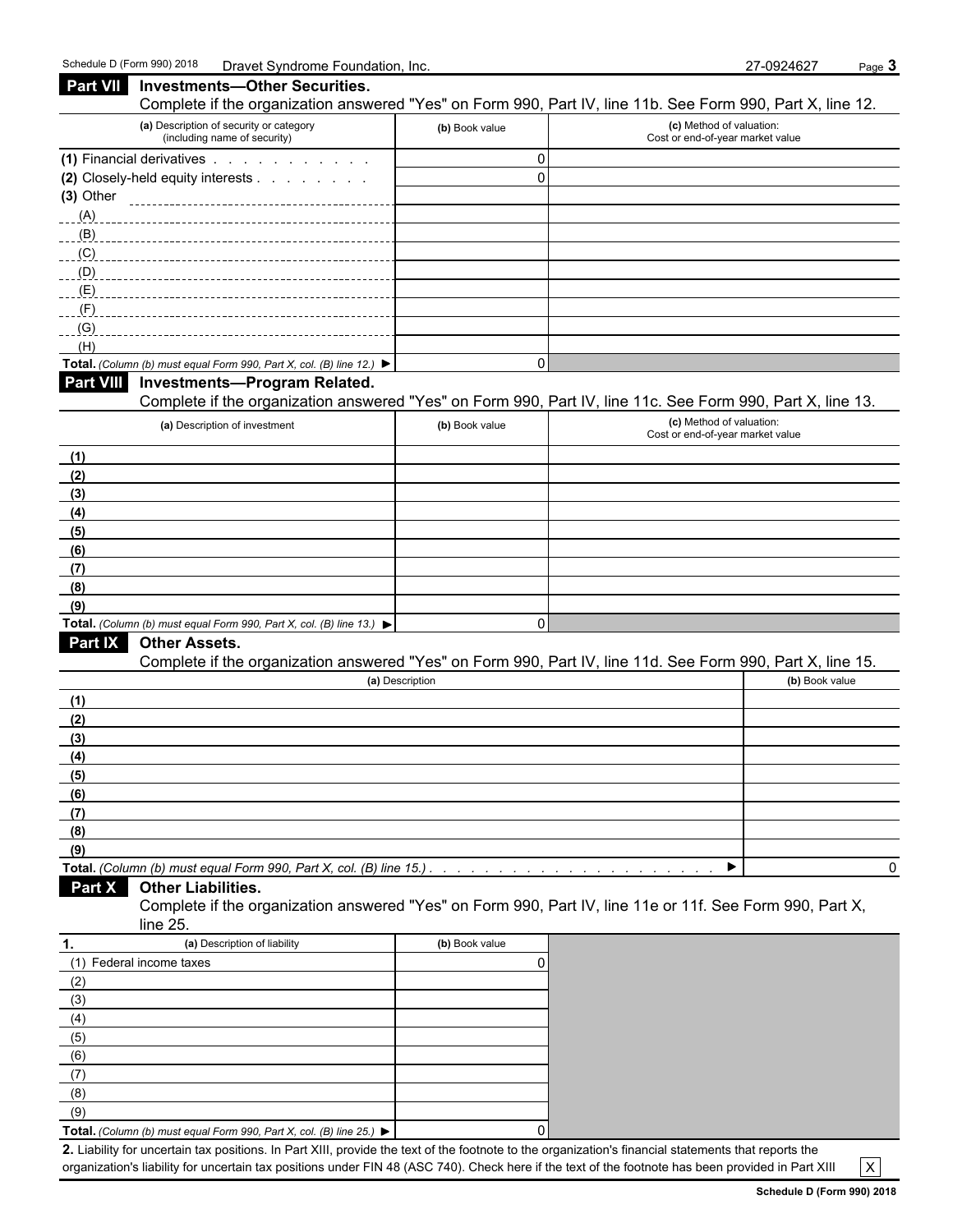|              | Schedule D (Form 990) 2018<br>Dravet Syndrome Foundation, Inc.                                                                                     | 27-0924627     | Page 4    |
|--------------|----------------------------------------------------------------------------------------------------------------------------------------------------|----------------|-----------|
|              | Part XI Reconciliation of Revenue per Audited Financial Statements With Revenue per Return.                                                        |                |           |
|              | Complete if the organization answered "Yes" on Form 990, Part IV, line 12a.                                                                        |                |           |
| -1           | Total revenue, gains, and other support per audited financial statements                                                                           | $\mathbf 1$    | 2,016,366 |
| $\mathbf{2}$ | Amounts included on line 1 but not on Form 990, Part VIII, line 12:                                                                                |                |           |
| a            | Net unrealized gains (losses) on investments<br>2a                                                                                                 |                |           |
| b            | 2 <sub>b</sub>                                                                                                                                     |                |           |
| c            | 2c                                                                                                                                                 |                |           |
| d            | 2d                                                                                                                                                 |                |           |
| е            |                                                                                                                                                    | 2e             |           |
| 3            |                                                                                                                                                    | 3              | 2,016,366 |
|              | Amounts included on Form 990, Part VIII, line 12, but not on line 1:                                                                               |                |           |
| а            | Investment expenses not included on Form 990, Part VIII, line 7b<br>4a                                                                             |                |           |
|              | 4 <sub>b</sub>                                                                                                                                     |                |           |
|              |                                                                                                                                                    | 4c             |           |
| 5            | Total revenue. Add lines 3 and 4c. (This must equal Form 990, Part I, line 12.)                                                                    | 5              | 2,016,366 |
|              | Part XII<br>Reconciliation of Expenses per Audited Financial Statements With Expenses per Return.                                                  |                |           |
|              | Complete if the organization answered "Yes" on Form 990, Part IV, line 12a.                                                                        |                |           |
| $\mathbf 1$  |                                                                                                                                                    | $\mathbf 1$    | 1,042,361 |
| 2            | Amounts included on line 1 but not on Form 990, Part IX, line 25:                                                                                  |                |           |
| a            | 2a                                                                                                                                                 |                |           |
| b            | 2 <sub>b</sub>                                                                                                                                     |                |           |
| С            | 2c                                                                                                                                                 |                |           |
| d            | 2d                                                                                                                                                 |                |           |
| е            |                                                                                                                                                    | 2e             |           |
| 3            |                                                                                                                                                    | 3              | 1,042,361 |
|              | Amounts included on Form 990, Part IX, line 25, but not on line 1:                                                                                 |                |           |
|              | Investment expenses not included on Form 990, Part VIII, line 7b<br>4a                                                                             |                |           |
|              | 4 <sub>b</sub>                                                                                                                                     |                |           |
|              |                                                                                                                                                    | 4с             |           |
| 5            | Total expenses. Add lines 3 and 4c. (This must equal Form 990, Part I, line 18.)                                                                   | $5\phantom{1}$ | 1,042,361 |
|              | Part XIII Supplemental Information.                                                                                                                |                |           |
|              | Provide the descriptions required for Part II, lines 3, 5, and 9; Part III, lines 1a and 4; Part IV, lines 1b and 2b; Part V, line 4; Part X, line |                |           |
|              | 2; Part XI, lines 2d and 4b; and Part XII, lines 2d and 4b. Also complete this part to provide any additional information.                         |                |           |
|              | Part V Line 4 The interest income will be used to provide services to individuals                                                                  |                |           |
|              |                                                                                                                                                    |                |           |
|              | suffering from Dravet syndrome in the state of lowa.                                                                                               |                |           |
|              |                                                                                                                                                    |                |           |
|              | Part X Line 2 DSF recognizes the effect of tax positions only when they are more than                                                              |                |           |
|              |                                                                                                                                                    |                |           |
|              | likely than not of being sustained. Management has determined that the foundation has no                                                           |                |           |
|              |                                                                                                                                                    |                |           |
|              | uncertain tax positions that would require financial statement recognition. Tax years                                                              |                |           |
|              | dating back to 2015 remain open to examination by federal and state authorities.                                                                   |                |           |
|              |                                                                                                                                                    |                |           |
|              |                                                                                                                                                    |                |           |
|              |                                                                                                                                                    |                |           |
|              |                                                                                                                                                    |                |           |
|              |                                                                                                                                                    |                |           |
|              |                                                                                                                                                    |                |           |
|              |                                                                                                                                                    |                |           |
|              |                                                                                                                                                    |                |           |
|              |                                                                                                                                                    |                |           |
|              |                                                                                                                                                    |                |           |
|              |                                                                                                                                                    |                |           |
|              |                                                                                                                                                    |                |           |
|              |                                                                                                                                                    |                |           |
|              |                                                                                                                                                    |                |           |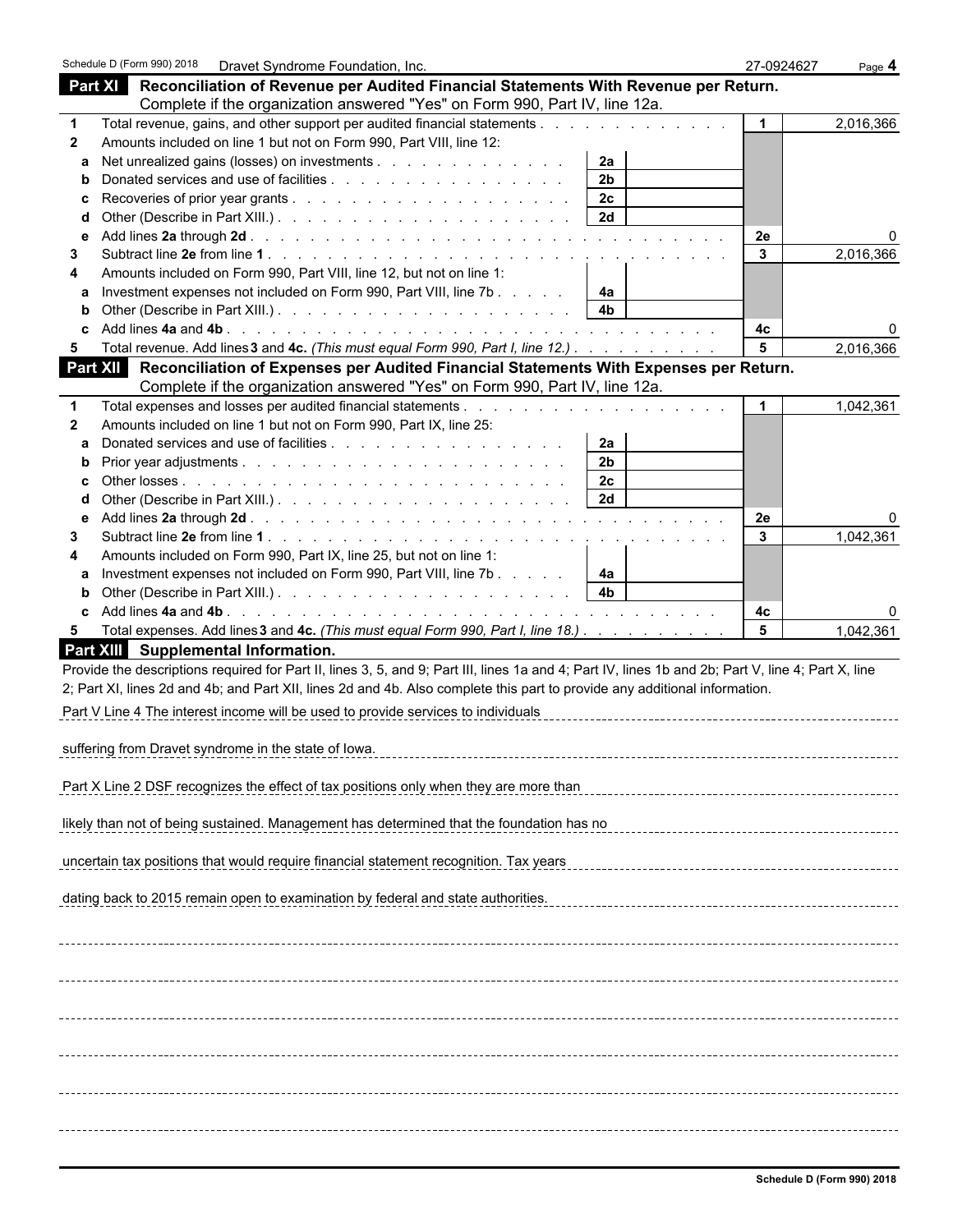| Schedule<br>(Form, | 12018<br>990) | Foundation<br>svndrome'<br>.)ravet | Inc. | $17 - 09216$<br>"246∠.<br>və | Page |
|--------------------|---------------|------------------------------------|------|------------------------------|------|
|                    |               |                                    |      |                              |      |
|                    |               |                                    |      |                              |      |

| Part XIII Supplemental Information (continued) |
|------------------------------------------------|
|                                                |
|                                                |
|                                                |
|                                                |
|                                                |
|                                                |
|                                                |
|                                                |
|                                                |
|                                                |
|                                                |
|                                                |
|                                                |
|                                                |
|                                                |
|                                                |
|                                                |
|                                                |
|                                                |
|                                                |
|                                                |
|                                                |
|                                                |
|                                                |
|                                                |
|                                                |
|                                                |
|                                                |
|                                                |
|                                                |
|                                                |
|                                                |
|                                                |
|                                                |
|                                                |
|                                                |
|                                                |
|                                                |
|                                                |
|                                                |
|                                                |
|                                                |
|                                                |
|                                                |
|                                                |
|                                                |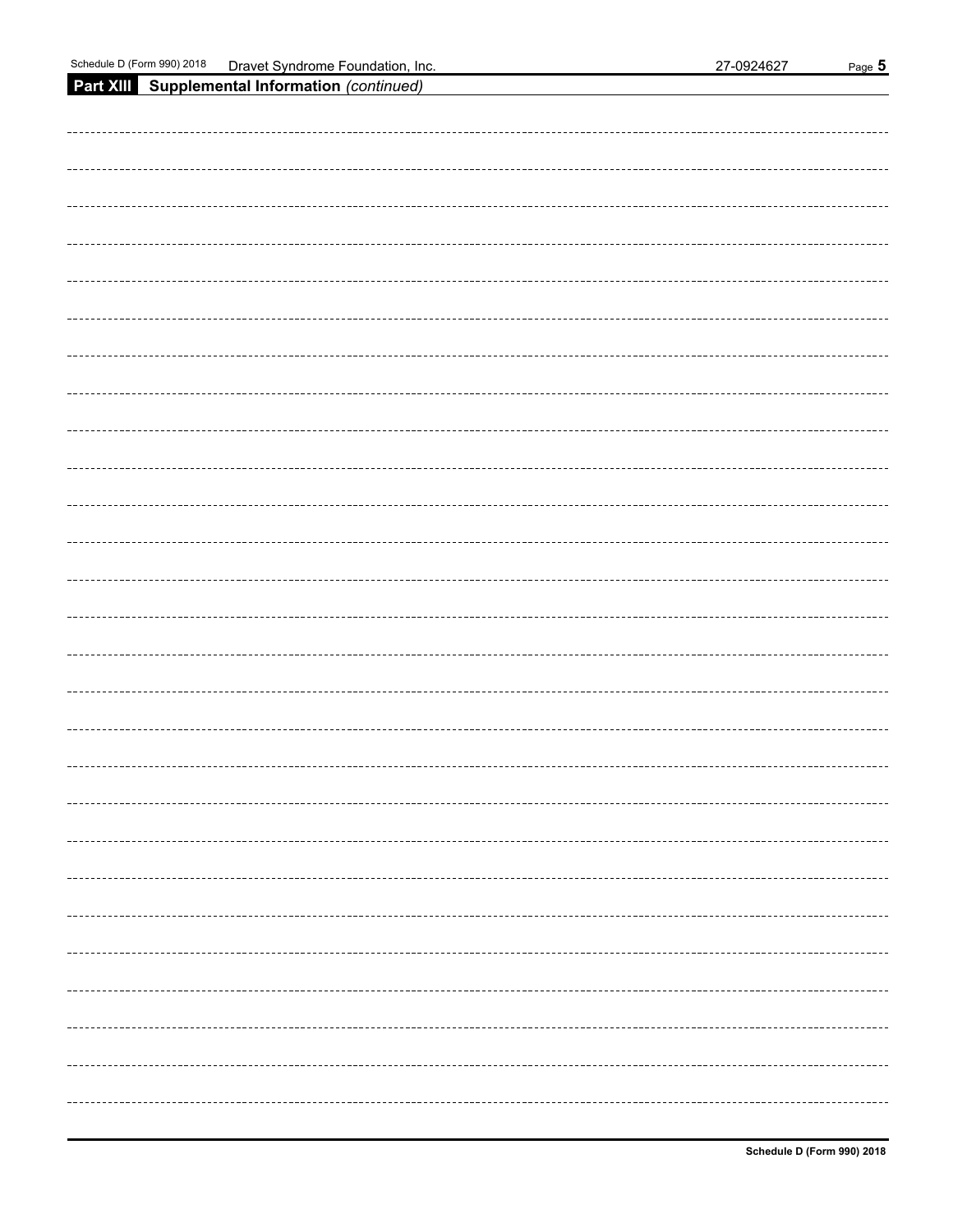|               | <b>SCHEDULE F</b><br>(Form 990)                        |                                           |                                                                                           | <b>Statement of Activities Outside the United States</b><br>Complete if the organization answered "Yes" on Form 990, Part IV, line 14b, 15, or 16.                                                                     |                                                                                                                 | OMB No. 1545-0047                                                 |
|---------------|--------------------------------------------------------|-------------------------------------------|-------------------------------------------------------------------------------------------|------------------------------------------------------------------------------------------------------------------------------------------------------------------------------------------------------------------------|-----------------------------------------------------------------------------------------------------------------|-------------------------------------------------------------------|
|               | Department of the Treasury<br>Internal Revenue Service |                                           |                                                                                           | Attach to Form 990.<br>Go to www.irs.gov/Form990 for instructions and the latest information.                                                                                                                          |                                                                                                                 | <b>Open to Public</b><br>Inspection                               |
|               | Name of the organization                               |                                           |                                                                                           |                                                                                                                                                                                                                        |                                                                                                                 | <b>Employer identification number</b>                             |
|               | Dravet Syndrome Foundation, Inc.                       |                                           |                                                                                           |                                                                                                                                                                                                                        |                                                                                                                 | 27-0924627                                                        |
| <b>Part I</b> |                                                        | Form 990, Part IV, line 14b.              |                                                                                           | General Information on Activities Outside the United States. Complete if the organization answered "Yes" on                                                                                                            |                                                                                                                 |                                                                   |
|               |                                                        |                                           |                                                                                           | 1 For grantmakers. Does the organization maintain records to substantiate the amount of its grants and<br>other assistance, the grantees' eligibility for the grants or assistance, and the selection criteria used to |                                                                                                                 | $\vert x \vert$<br>Yes<br>No                                      |
|               | outside the United States.                             |                                           |                                                                                           | 2 For grantmakers. Describe in Part V the organization's procedures for monitoring the use of its grants and other assistance                                                                                          |                                                                                                                 |                                                                   |
|               |                                                        |                                           |                                                                                           | 3 Activities per Region. (The following Part I, line 3 table can be duplicated if additional space is needed.)                                                                                                         |                                                                                                                 |                                                                   |
|               | (a) Region                                             | (b) Number of<br>offices in the<br>region | (c) Number of<br>employees,<br>agents, and<br>independent<br>contractors<br>in the region | (d) Activities conducted in the<br>region (by type) (such as,<br>fundraising, program services,<br>investments, grants to recipients<br>located in the region)                                                         | (e) If activity listed in (d) is<br>a program service,<br>describe specific type of<br>service(s) in the region | (f) Total<br>expenditures for<br>and investments<br>in the region |
|               | North America                                          |                                           |                                                                                           | Grant to recipient located in Research Grant<br>$0$ region                                                                                                                                                             |                                                                                                                 |                                                                   |
| (1)           |                                                        | $\mathbf 0$                               |                                                                                           |                                                                                                                                                                                                                        |                                                                                                                 | 143,400                                                           |
| (2)           |                                                        |                                           |                                                                                           |                                                                                                                                                                                                                        |                                                                                                                 |                                                                   |
| (3)           |                                                        |                                           |                                                                                           |                                                                                                                                                                                                                        |                                                                                                                 |                                                                   |
|               |                                                        |                                           |                                                                                           |                                                                                                                                                                                                                        |                                                                                                                 |                                                                   |
| (4)           |                                                        |                                           |                                                                                           |                                                                                                                                                                                                                        |                                                                                                                 |                                                                   |
| (5)           |                                                        |                                           |                                                                                           |                                                                                                                                                                                                                        |                                                                                                                 |                                                                   |
| (6)           |                                                        |                                           |                                                                                           |                                                                                                                                                                                                                        |                                                                                                                 |                                                                   |
|               |                                                        |                                           |                                                                                           |                                                                                                                                                                                                                        |                                                                                                                 |                                                                   |
| (7)           |                                                        |                                           |                                                                                           |                                                                                                                                                                                                                        |                                                                                                                 |                                                                   |
| (8)           |                                                        |                                           |                                                                                           |                                                                                                                                                                                                                        |                                                                                                                 |                                                                   |
| (9)           |                                                        |                                           |                                                                                           |                                                                                                                                                                                                                        |                                                                                                                 |                                                                   |
|               |                                                        |                                           |                                                                                           |                                                                                                                                                                                                                        |                                                                                                                 |                                                                   |
| (10)          |                                                        |                                           |                                                                                           |                                                                                                                                                                                                                        |                                                                                                                 |                                                                   |
| (11)          |                                                        |                                           |                                                                                           |                                                                                                                                                                                                                        |                                                                                                                 |                                                                   |
| (12)          |                                                        |                                           |                                                                                           |                                                                                                                                                                                                                        |                                                                                                                 |                                                                   |
| (13)          |                                                        |                                           |                                                                                           |                                                                                                                                                                                                                        |                                                                                                                 |                                                                   |
|               |                                                        |                                           |                                                                                           |                                                                                                                                                                                                                        |                                                                                                                 |                                                                   |
| (14)          |                                                        |                                           |                                                                                           |                                                                                                                                                                                                                        |                                                                                                                 |                                                                   |
| (15)          |                                                        |                                           |                                                                                           |                                                                                                                                                                                                                        |                                                                                                                 |                                                                   |
| (16)          |                                                        |                                           |                                                                                           |                                                                                                                                                                                                                        |                                                                                                                 |                                                                   |
|               |                                                        |                                           |                                                                                           |                                                                                                                                                                                                                        |                                                                                                                 |                                                                   |
| (17)          |                                                        | $\Omega$                                  | 0                                                                                         |                                                                                                                                                                                                                        |                                                                                                                 | 143,400                                                           |
|               | <b>b</b> Total from continuation                       |                                           |                                                                                           |                                                                                                                                                                                                                        |                                                                                                                 |                                                                   |
|               | sheets to Part I.                                      | 0<br>$\Omega$                             | 0<br>0                                                                                    |                                                                                                                                                                                                                        |                                                                                                                 |                                                                   |
|               | c Totals (add lines 3a and 3b)                         |                                           |                                                                                           |                                                                                                                                                                                                                        |                                                                                                                 | 143,400                                                           |

**For Paperwork Reduction Act Notice, see the Instructions for Form 990.** Schedule F (Form 990) 2018 HTA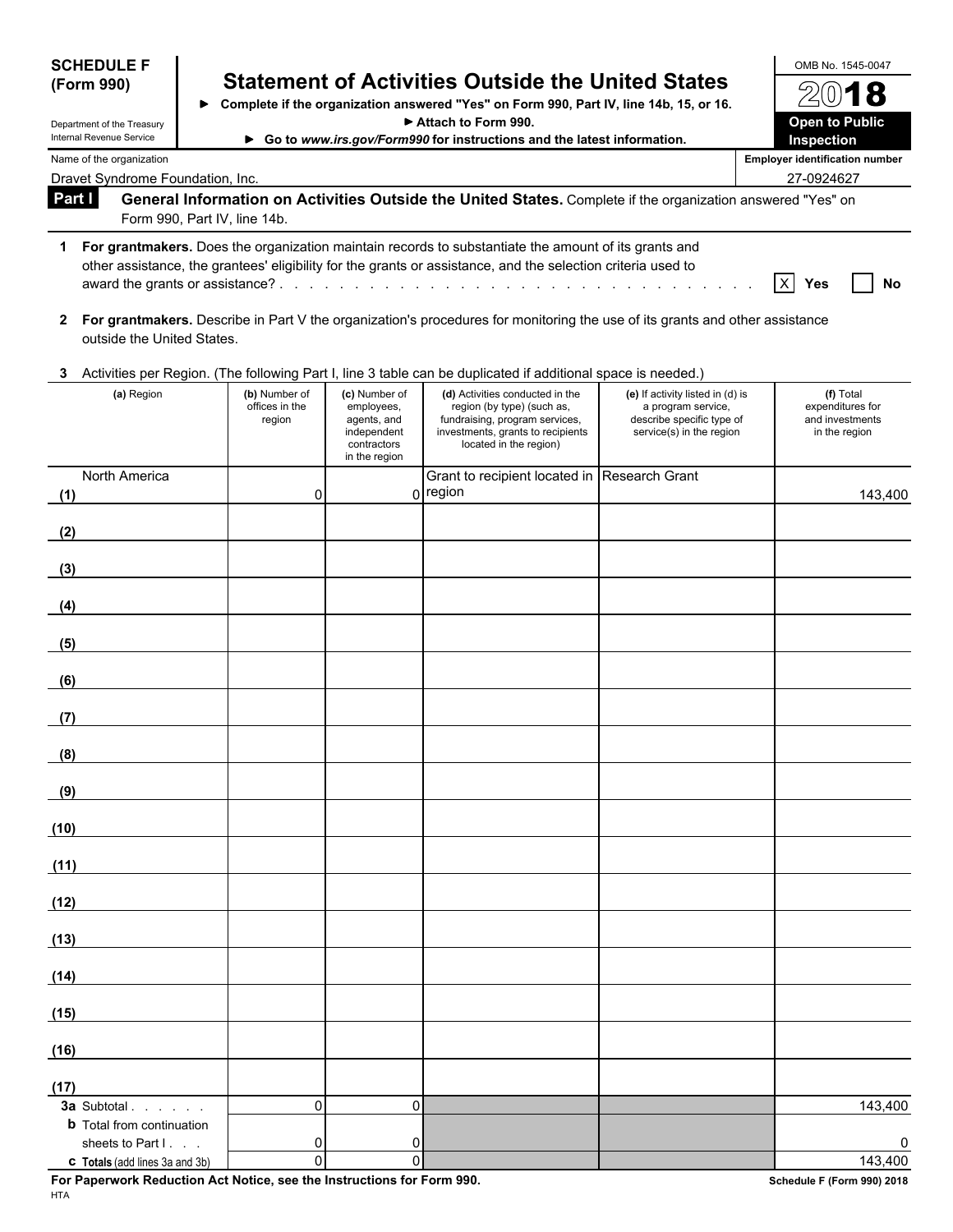| (a) Name of<br>organization | (b) IRS code<br>section and EIN<br>(if applicable) | (c) Region    | (d) Purpose of<br>grant | (e) Amount of<br>cash grant | (f) Manner of<br>cash<br>disbursement | (g) Amount of<br>noncash<br>assistance | (h) Description<br>of noncash assistance | (i) Method of<br>valuation<br>(book, FMV,<br>appraisal, other) |
|-----------------------------|----------------------------------------------------|---------------|-------------------------|-----------------------------|---------------------------------------|----------------------------------------|------------------------------------------|----------------------------------------------------------------|
|                             |                                                    | North America | <b>Research Grant</b>   |                             | Check                                 |                                        |                                          |                                                                |
| (1)                         |                                                    |               |                         | 143,400                     |                                       |                                        |                                          |                                                                |
| (2)                         |                                                    |               |                         |                             |                                       |                                        |                                          |                                                                |
| (3)                         |                                                    |               |                         |                             |                                       |                                        |                                          |                                                                |
| (4)                         |                                                    |               |                         |                             |                                       |                                        |                                          |                                                                |
| (5)                         |                                                    |               |                         |                             |                                       |                                        |                                          |                                                                |
| (6)                         |                                                    |               |                         |                             |                                       |                                        |                                          |                                                                |
| (7)                         |                                                    |               |                         |                             |                                       |                                        |                                          |                                                                |
| (8)                         |                                                    |               |                         |                             |                                       |                                        |                                          |                                                                |
| (9)                         |                                                    |               |                         |                             |                                       |                                        |                                          |                                                                |
| (10)                        |                                                    |               |                         |                             |                                       |                                        |                                          |                                                                |
| (11)                        |                                                    |               |                         |                             |                                       |                                        |                                          |                                                                |
| (12)                        |                                                    |               |                         |                             |                                       |                                        |                                          |                                                                |
| (13)                        |                                                    |               |                         |                             |                                       |                                        |                                          |                                                                |
| (14)                        |                                                    |               |                         |                             |                                       |                                        |                                          |                                                                |
| (15)                        |                                                    |               |                         |                             |                                       |                                        |                                          |                                                                |
| (16)                        |                                                    |               |                         |                             |                                       |                                        |                                          |                                                                |

Schedule F (Form 990) 2018 Dravet Syndrome Foundation, Inc. 27-0924627 Page 2

**Schedule F (Form 990) 2018**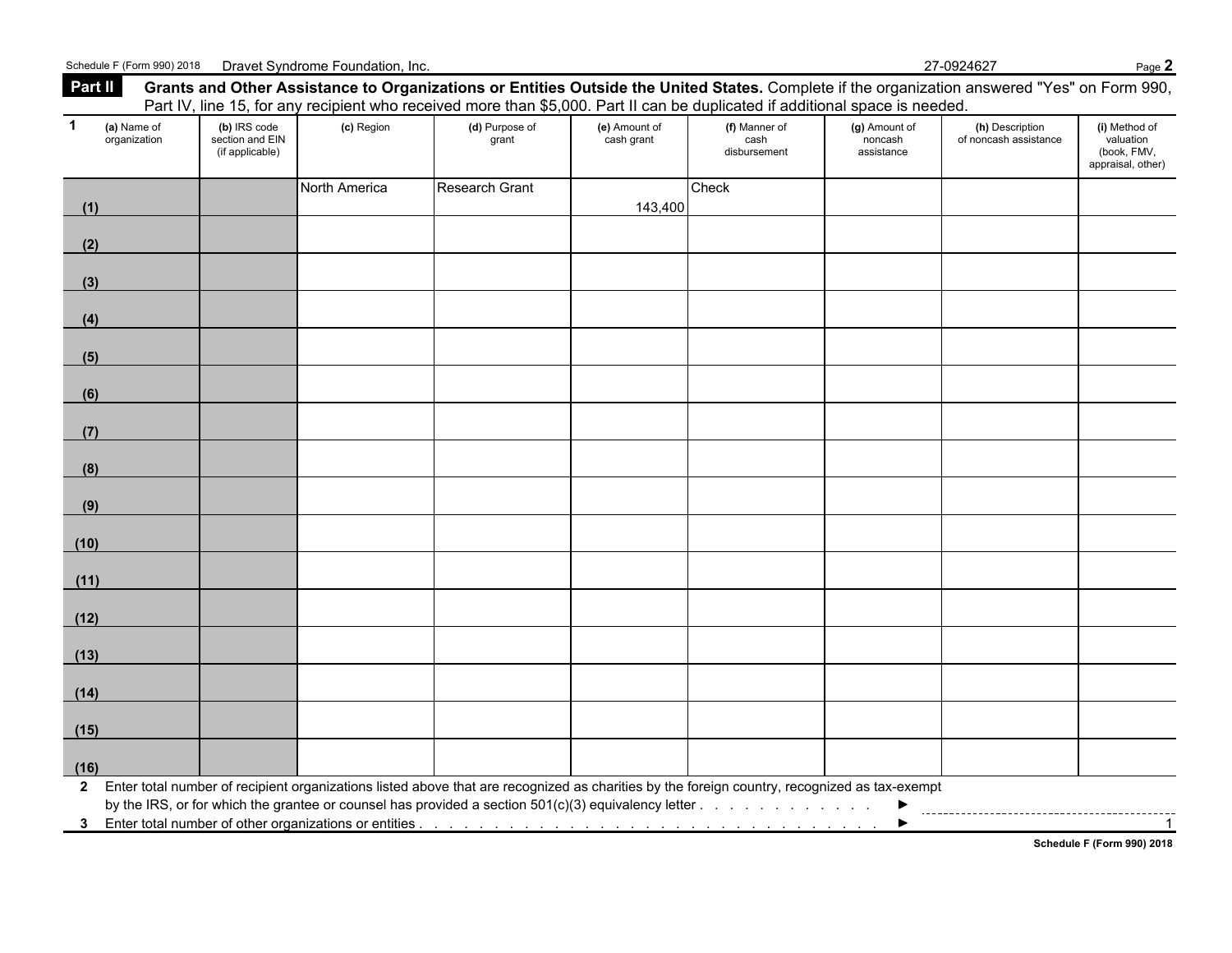Part III Grants and Other Assistance to Individuals Outside the United States. Complete if the organization answered "Yes" on Form 990, Part IV, line 16 Part III can be duplicated if additional space is needed.

| (a) Type of grant or assistance | (b) Region    | (c) Number of<br>recipients | (d) Amount of<br>cash grant | (e) Manner of<br>cash<br>disbursement | (f) Amount of<br>noncash<br>assistance | (g) Description<br>of noncash assistance | (h) Method of<br>valuation<br>(book, FMV,<br>appraisal, other) |
|---------------------------------|---------------|-----------------------------|-----------------------------|---------------------------------------|----------------------------------------|------------------------------------------|----------------------------------------------------------------|
| <b>Patient Assisstance</b>      | North America |                             |                             |                                       |                                        | <b>Medical Equipment</b>                 | <b>FMV</b>                                                     |
| (1)                             |               | $\mathbf{1}$                |                             |                                       | 1,233                                  |                                          |                                                                |
| (2)                             |               |                             |                             |                                       |                                        |                                          |                                                                |
| (3)                             |               |                             |                             |                                       |                                        |                                          |                                                                |
| (4)                             |               |                             |                             |                                       |                                        |                                          |                                                                |
| (5)                             |               |                             |                             |                                       |                                        |                                          |                                                                |
| (6)                             |               |                             |                             |                                       |                                        |                                          |                                                                |
| (7)                             |               |                             |                             |                                       |                                        |                                          |                                                                |
| (8)                             |               |                             |                             |                                       |                                        |                                          |                                                                |
| (9)                             |               |                             |                             |                                       |                                        |                                          |                                                                |
| (10)                            |               |                             |                             |                                       |                                        |                                          |                                                                |
| (11)                            |               |                             |                             |                                       |                                        |                                          |                                                                |
| (12)                            |               |                             |                             |                                       |                                        |                                          |                                                                |
| (13)                            |               |                             |                             |                                       |                                        |                                          |                                                                |
| (14)                            |               |                             |                             |                                       |                                        |                                          |                                                                |
| (15)                            |               |                             |                             |                                       |                                        |                                          |                                                                |
| (16)                            |               |                             |                             |                                       |                                        |                                          |                                                                |
| (17)                            |               |                             |                             |                                       |                                        |                                          |                                                                |
| (18)                            |               |                             |                             |                                       |                                        |                                          |                                                                |

**Schedule F (Form 990) 2018**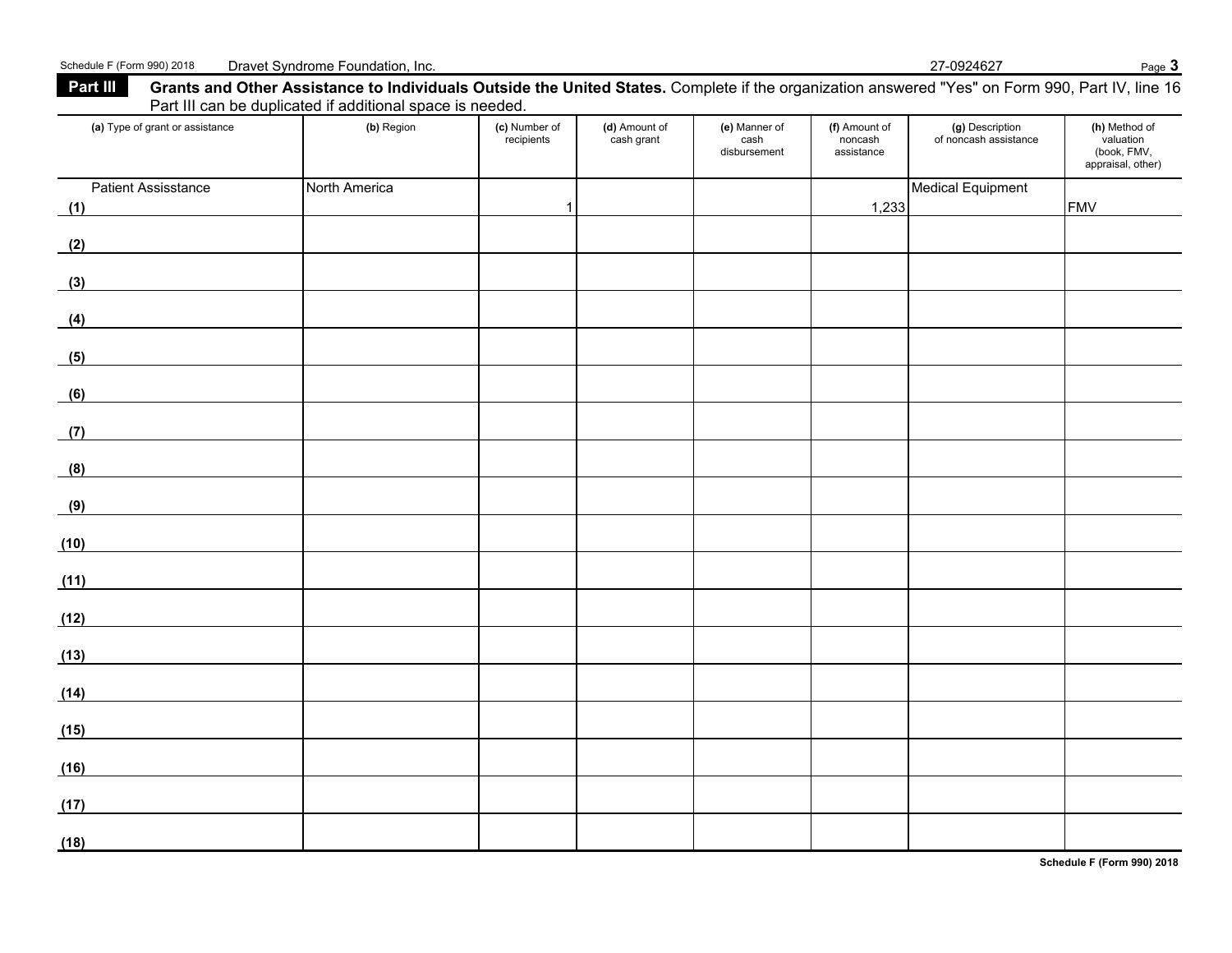| Schedule F (Form 990) 2018 | Dravet Syndrome Foundation, Inc. | 27-0924627<br>Page 4 |
|----------------------------|----------------------------------|----------------------|
|                            |                                  |                      |

| <b>Part IV</b> | <b>Foreign Forms</b>                                                                                                                                                                                                                                                                                                                                                                                                   |     |        |
|----------------|------------------------------------------------------------------------------------------------------------------------------------------------------------------------------------------------------------------------------------------------------------------------------------------------------------------------------------------------------------------------------------------------------------------------|-----|--------|
|                | Was the organization a U.S. transferor of property to a foreign corporation during the tax year? If "Yes,"<br>the organization may be required to file Form 926, Return by a U.S. Transferor of Property to a Foreign                                                                                                                                                                                                  | Yes | $X$ No |
| $\mathbf{2}$   | Did the organization have an interest in a foreign trust during the tax year? If "Yes," the organization may<br>be required to separately file Form 3520, Annual Return To Report Transactions With Foreign Trusts and<br>Receipt of Certain Foreign Gifts, and/or Form 3520-A, Annual Information Return of Foreign Trust With<br>a U.S. Owner (see Instructions for Forms 3520 and 3520-A; don't file with Form 990) | Yes | $X$ No |
|                | Did the organization have an ownership interest in a foreign corporation during the tax year? If "Yes,"<br>the organization may be required to file Form 5471, Information Return of U.S. Persons With Respect To                                                                                                                                                                                                      | Yes | $X$ No |
| 4              | Was the organization a direct or indirect shareholder of a passive foreign investment company or a<br>qualified electing fund during the tax year? If "Yes," the organization may be required to file Form 8621,<br>Information Return by a Shareholder of a Passive Foreign Investment Company or Qualified Electing                                                                                                  | Yes | X No   |
| 5              | Did the organization have an ownership interest in a foreign partnership during the tax year? If "Yes,"<br>the organization may be required to file Form 8865, Return of U.S. Persons With Respect to Certain                                                                                                                                                                                                          | Yes | $X$ No |
| 6              | Did the organization have any operations in or related to any boycotting countries during the tax year? If<br>"Yes," the organization may be required to separately file Form 5713, International Boycott Report (see<br>Instructions for Form 5713; don't file with Form 990). The contract of the contract of the state of the state o                                                                               | Yes | $X$ No |

**Schedule F (Form 990) 2018**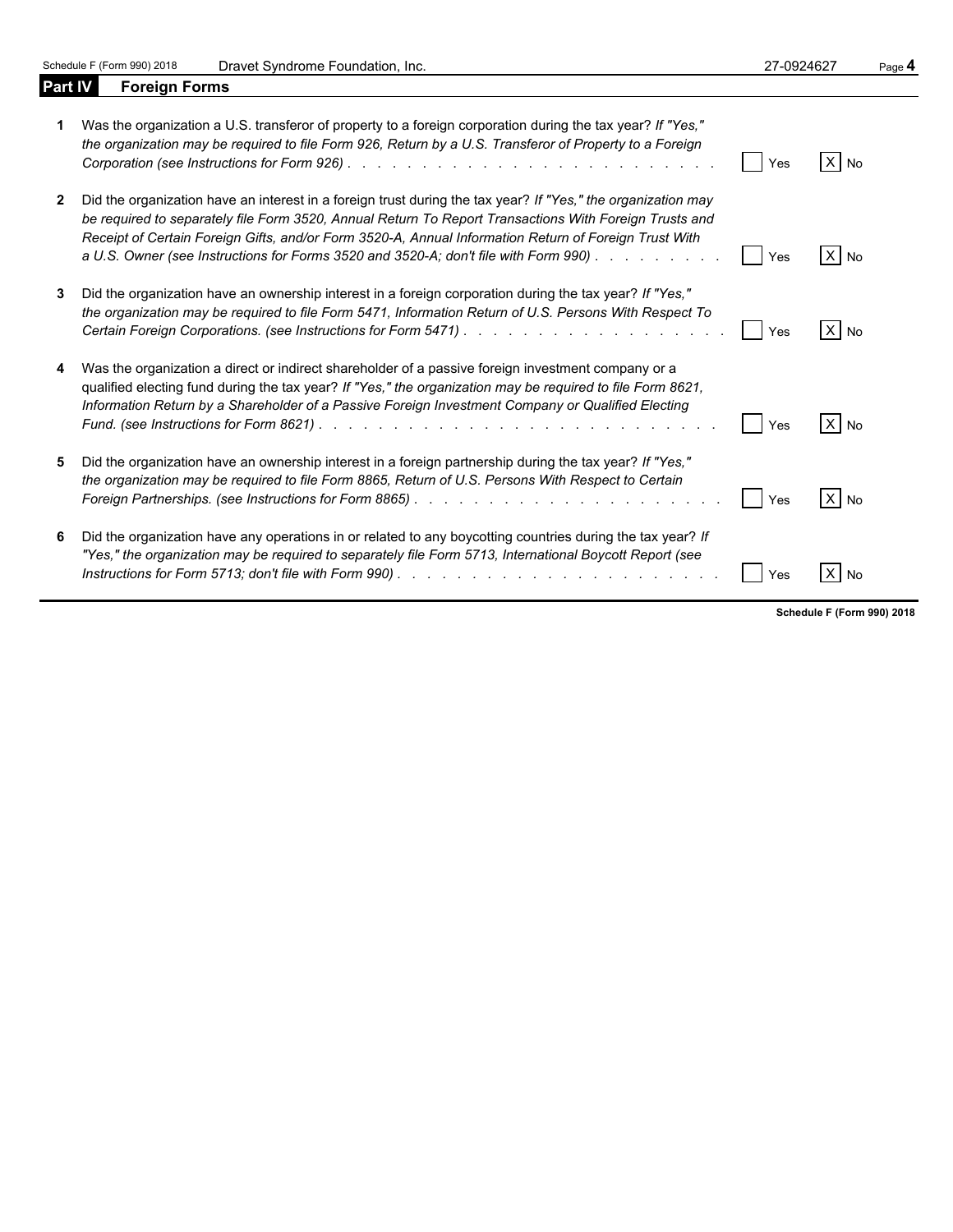Schedule F (Form 990) 2018 Dravet Syndrome Foundation, Inc. 27-0924627 Page 5

| <b>Part V</b> | <b>Supplemental Information</b><br>Provide the information required by Part I, line 2 (monitoring of funds); Part I, line 3, column (f) (accounting method;<br>amounts of investments vs. expenditures per region); Part II, line 1 (accounting method); Part III (accounting method);<br>and Part III, column (c) (estimated number of recipients), as applicable. Also complete this part to provide any<br>additional information. See instructions. |
|---------------|---------------------------------------------------------------------------------------------------------------------------------------------------------------------------------------------------------------------------------------------------------------------------------------------------------------------------------------------------------------------------------------------------------------------------------------------------------|
|               | Part I Line 2 DSF provides funds for research. The organizations receiving this assistance                                                                                                                                                                                                                                                                                                                                                              |
|               | are required to provide written progress reports on their research into finding a cure for                                                                                                                                                                                                                                                                                                                                                              |
|               | Dravet syndrome and related epilepsies. The Scientific Director of DSF reviews the                                                                                                                                                                                                                                                                                                                                                                      |
|               | progress reports and discusses the research projects and progress with the awarded                                                                                                                                                                                                                                                                                                                                                                      |
|               | organization. DSF also provides funding to patients with Dravet syndrome and related                                                                                                                                                                                                                                                                                                                                                                    |
|               | epilepsies for necessary medical equipment, therapy devices, and education aids associated                                                                                                                                                                                                                                                                                                                                                              |
|               | with these conditions that are not covered through private insurance or other assistance                                                                                                                                                                                                                                                                                                                                                                |
|               | programs. Applicants are required to submit an application that includes a recent letter                                                                                                                                                                                                                                                                                                                                                                |
|               | from the child's health care provider explaining the medical necessity of the request and                                                                                                                                                                                                                                                                                                                                                               |
|               | when possible, a letter of denial from the insurance provider.                                                                                                                                                                                                                                                                                                                                                                                          |
|               |                                                                                                                                                                                                                                                                                                                                                                                                                                                         |
|               |                                                                                                                                                                                                                                                                                                                                                                                                                                                         |
|               |                                                                                                                                                                                                                                                                                                                                                                                                                                                         |
|               |                                                                                                                                                                                                                                                                                                                                                                                                                                                         |
|               |                                                                                                                                                                                                                                                                                                                                                                                                                                                         |
|               |                                                                                                                                                                                                                                                                                                                                                                                                                                                         |
|               |                                                                                                                                                                                                                                                                                                                                                                                                                                                         |
|               |                                                                                                                                                                                                                                                                                                                                                                                                                                                         |
|               |                                                                                                                                                                                                                                                                                                                                                                                                                                                         |
|               |                                                                                                                                                                                                                                                                                                                                                                                                                                                         |
|               |                                                                                                                                                                                                                                                                                                                                                                                                                                                         |
|               |                                                                                                                                                                                                                                                                                                                                                                                                                                                         |
|               |                                                                                                                                                                                                                                                                                                                                                                                                                                                         |
|               |                                                                                                                                                                                                                                                                                                                                                                                                                                                         |
|               |                                                                                                                                                                                                                                                                                                                                                                                                                                                         |
|               |                                                                                                                                                                                                                                                                                                                                                                                                                                                         |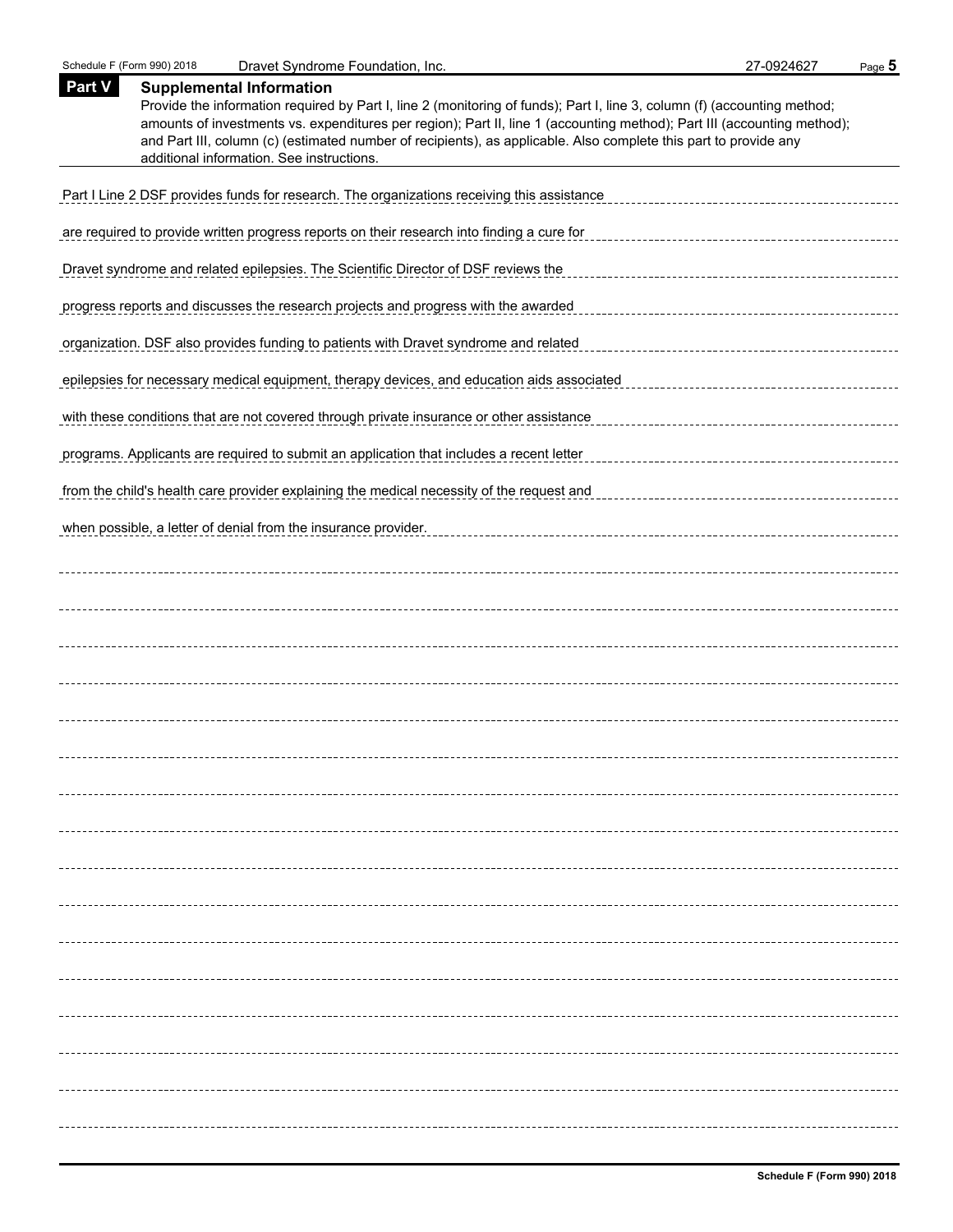| <b>SCHEDULE G</b><br>Complete if the organization answered "Yes" on Form 990, Part IV, line 17, 18, or 19, or if the<br>(Form 990 or 990-EZ)<br>organization entered more than \$15,000 on Form 990-EZ, line 6a.<br>Open to Public<br>Attach to Form 990 or Form 990-EZ.<br>Department of the Treasury<br>Internal Revenue Service<br>Inspection<br>Go to www.irs.gov/Form990 for instructions and the latest information.<br><b>Employer identification number</b><br>Dravet Syndrome Foundation, Inc.<br>27-0924627<br>Fundraising Activities. Complete if the organization answered "Yes" on Form 990, Part IV, line 17.<br>Part I<br>Form 990-EZ filers are not required to complete this part.<br>Indicate whether the organization raised funds through any of the following activities. Check all that apply.<br>1<br>Mail solicitations<br>Solicitation of non-government grants<br>e<br>а<br>Solicitation of government grants<br>Internet and email solicitations<br>f<br>b<br>Phone solicitations<br>Special fundraising events<br>g<br>C<br>In-person solicitations<br>d<br>Did the organization have a written or oral agreement with any individual (including officers, directors, trustees,<br>2a<br>key employees listed in Form 990, Part VII) or entity in connection with professional fundraising services?<br>Yes<br>If "Yes," list the 10 highest paid individuals or entities (fundraisers) pursuant to agreements under which the fundraiser is to be<br>b<br>compensated at least \$5,000 by the organization.<br>(v) Amount paid to<br>(iii) Did fundraiser have<br>(iv) Gross receipts<br>(i) Name and address of individual<br>(or retained by)<br>(ii) Activity<br>custody or control of<br>(or retained by)<br>or entity (fundraiser)<br>from activity<br>fundraiser listed in<br>contributions?<br>organization<br>col. (i)<br>Yes<br>No<br>0<br>0<br>$\mathbf{2}$<br>0<br>0<br>3<br>0<br>0<br>4<br>0<br>0<br>5<br>0<br>0<br>6<br>0<br>0<br>7<br>O<br>0<br>0<br>$\Box$<br>9<br>0<br>10<br>Total.<br>List all states in which the organization is registered or licensed to solicit contributions or has been notified it is exempt from<br>3<br>registration or licensing. |  |  |  | Supplemental Information Regarding Fundraising or Gaming Activities | OMB No. 1545-0047   |
|------------------------------------------------------------------------------------------------------------------------------------------------------------------------------------------------------------------------------------------------------------------------------------------------------------------------------------------------------------------------------------------------------------------------------------------------------------------------------------------------------------------------------------------------------------------------------------------------------------------------------------------------------------------------------------------------------------------------------------------------------------------------------------------------------------------------------------------------------------------------------------------------------------------------------------------------------------------------------------------------------------------------------------------------------------------------------------------------------------------------------------------------------------------------------------------------------------------------------------------------------------------------------------------------------------------------------------------------------------------------------------------------------------------------------------------------------------------------------------------------------------------------------------------------------------------------------------------------------------------------------------------------------------------------------------------------------------------------------------------------------------------------------------------------------------------------------------------------------------------------------------------------------------------------------------------------------------------------------------------------------------------------------------------------------------------------------------------------------------------------------------------------------------------------------------------------------------|--|--|--|---------------------------------------------------------------------|---------------------|
| Name of the organization                                                                                                                                                                                                                                                                                                                                                                                                                                                                                                                                                                                                                                                                                                                                                                                                                                                                                                                                                                                                                                                                                                                                                                                                                                                                                                                                                                                                                                                                                                                                                                                                                                                                                                                                                                                                                                                                                                                                                                                                                                                                                                                                                                                   |  |  |  |                                                                     |                     |
|                                                                                                                                                                                                                                                                                                                                                                                                                                                                                                                                                                                                                                                                                                                                                                                                                                                                                                                                                                                                                                                                                                                                                                                                                                                                                                                                                                                                                                                                                                                                                                                                                                                                                                                                                                                                                                                                                                                                                                                                                                                                                                                                                                                                            |  |  |  |                                                                     |                     |
|                                                                                                                                                                                                                                                                                                                                                                                                                                                                                                                                                                                                                                                                                                                                                                                                                                                                                                                                                                                                                                                                                                                                                                                                                                                                                                                                                                                                                                                                                                                                                                                                                                                                                                                                                                                                                                                                                                                                                                                                                                                                                                                                                                                                            |  |  |  |                                                                     |                     |
|                                                                                                                                                                                                                                                                                                                                                                                                                                                                                                                                                                                                                                                                                                                                                                                                                                                                                                                                                                                                                                                                                                                                                                                                                                                                                                                                                                                                                                                                                                                                                                                                                                                                                                                                                                                                                                                                                                                                                                                                                                                                                                                                                                                                            |  |  |  |                                                                     |                     |
|                                                                                                                                                                                                                                                                                                                                                                                                                                                                                                                                                                                                                                                                                                                                                                                                                                                                                                                                                                                                                                                                                                                                                                                                                                                                                                                                                                                                                                                                                                                                                                                                                                                                                                                                                                                                                                                                                                                                                                                                                                                                                                                                                                                                            |  |  |  |                                                                     |                     |
|                                                                                                                                                                                                                                                                                                                                                                                                                                                                                                                                                                                                                                                                                                                                                                                                                                                                                                                                                                                                                                                                                                                                                                                                                                                                                                                                                                                                                                                                                                                                                                                                                                                                                                                                                                                                                                                                                                                                                                                                                                                                                                                                                                                                            |  |  |  |                                                                     |                     |
|                                                                                                                                                                                                                                                                                                                                                                                                                                                                                                                                                                                                                                                                                                                                                                                                                                                                                                                                                                                                                                                                                                                                                                                                                                                                                                                                                                                                                                                                                                                                                                                                                                                                                                                                                                                                                                                                                                                                                                                                                                                                                                                                                                                                            |  |  |  |                                                                     |                     |
|                                                                                                                                                                                                                                                                                                                                                                                                                                                                                                                                                                                                                                                                                                                                                                                                                                                                                                                                                                                                                                                                                                                                                                                                                                                                                                                                                                                                                                                                                                                                                                                                                                                                                                                                                                                                                                                                                                                                                                                                                                                                                                                                                                                                            |  |  |  |                                                                     |                     |
|                                                                                                                                                                                                                                                                                                                                                                                                                                                                                                                                                                                                                                                                                                                                                                                                                                                                                                                                                                                                                                                                                                                                                                                                                                                                                                                                                                                                                                                                                                                                                                                                                                                                                                                                                                                                                                                                                                                                                                                                                                                                                                                                                                                                            |  |  |  |                                                                     |                     |
|                                                                                                                                                                                                                                                                                                                                                                                                                                                                                                                                                                                                                                                                                                                                                                                                                                                                                                                                                                                                                                                                                                                                                                                                                                                                                                                                                                                                                                                                                                                                                                                                                                                                                                                                                                                                                                                                                                                                                                                                                                                                                                                                                                                                            |  |  |  |                                                                     |                     |
|                                                                                                                                                                                                                                                                                                                                                                                                                                                                                                                                                                                                                                                                                                                                                                                                                                                                                                                                                                                                                                                                                                                                                                                                                                                                                                                                                                                                                                                                                                                                                                                                                                                                                                                                                                                                                                                                                                                                                                                                                                                                                                                                                                                                            |  |  |  |                                                                     |                     |
|                                                                                                                                                                                                                                                                                                                                                                                                                                                                                                                                                                                                                                                                                                                                                                                                                                                                                                                                                                                                                                                                                                                                                                                                                                                                                                                                                                                                                                                                                                                                                                                                                                                                                                                                                                                                                                                                                                                                                                                                                                                                                                                                                                                                            |  |  |  |                                                                     | No                  |
|                                                                                                                                                                                                                                                                                                                                                                                                                                                                                                                                                                                                                                                                                                                                                                                                                                                                                                                                                                                                                                                                                                                                                                                                                                                                                                                                                                                                                                                                                                                                                                                                                                                                                                                                                                                                                                                                                                                                                                                                                                                                                                                                                                                                            |  |  |  |                                                                     |                     |
|                                                                                                                                                                                                                                                                                                                                                                                                                                                                                                                                                                                                                                                                                                                                                                                                                                                                                                                                                                                                                                                                                                                                                                                                                                                                                                                                                                                                                                                                                                                                                                                                                                                                                                                                                                                                                                                                                                                                                                                                                                                                                                                                                                                                            |  |  |  |                                                                     | (vi) Amount paid to |
|                                                                                                                                                                                                                                                                                                                                                                                                                                                                                                                                                                                                                                                                                                                                                                                                                                                                                                                                                                                                                                                                                                                                                                                                                                                                                                                                                                                                                                                                                                                                                                                                                                                                                                                                                                                                                                                                                                                                                                                                                                                                                                                                                                                                            |  |  |  |                                                                     |                     |
|                                                                                                                                                                                                                                                                                                                                                                                                                                                                                                                                                                                                                                                                                                                                                                                                                                                                                                                                                                                                                                                                                                                                                                                                                                                                                                                                                                                                                                                                                                                                                                                                                                                                                                                                                                                                                                                                                                                                                                                                                                                                                                                                                                                                            |  |  |  |                                                                     |                     |
|                                                                                                                                                                                                                                                                                                                                                                                                                                                                                                                                                                                                                                                                                                                                                                                                                                                                                                                                                                                                                                                                                                                                                                                                                                                                                                                                                                                                                                                                                                                                                                                                                                                                                                                                                                                                                                                                                                                                                                                                                                                                                                                                                                                                            |  |  |  |                                                                     | 0                   |
|                                                                                                                                                                                                                                                                                                                                                                                                                                                                                                                                                                                                                                                                                                                                                                                                                                                                                                                                                                                                                                                                                                                                                                                                                                                                                                                                                                                                                                                                                                                                                                                                                                                                                                                                                                                                                                                                                                                                                                                                                                                                                                                                                                                                            |  |  |  |                                                                     | 0                   |
|                                                                                                                                                                                                                                                                                                                                                                                                                                                                                                                                                                                                                                                                                                                                                                                                                                                                                                                                                                                                                                                                                                                                                                                                                                                                                                                                                                                                                                                                                                                                                                                                                                                                                                                                                                                                                                                                                                                                                                                                                                                                                                                                                                                                            |  |  |  |                                                                     |                     |
|                                                                                                                                                                                                                                                                                                                                                                                                                                                                                                                                                                                                                                                                                                                                                                                                                                                                                                                                                                                                                                                                                                                                                                                                                                                                                                                                                                                                                                                                                                                                                                                                                                                                                                                                                                                                                                                                                                                                                                                                                                                                                                                                                                                                            |  |  |  |                                                                     | 0                   |
|                                                                                                                                                                                                                                                                                                                                                                                                                                                                                                                                                                                                                                                                                                                                                                                                                                                                                                                                                                                                                                                                                                                                                                                                                                                                                                                                                                                                                                                                                                                                                                                                                                                                                                                                                                                                                                                                                                                                                                                                                                                                                                                                                                                                            |  |  |  |                                                                     | 0                   |
|                                                                                                                                                                                                                                                                                                                                                                                                                                                                                                                                                                                                                                                                                                                                                                                                                                                                                                                                                                                                                                                                                                                                                                                                                                                                                                                                                                                                                                                                                                                                                                                                                                                                                                                                                                                                                                                                                                                                                                                                                                                                                                                                                                                                            |  |  |  |                                                                     |                     |
|                                                                                                                                                                                                                                                                                                                                                                                                                                                                                                                                                                                                                                                                                                                                                                                                                                                                                                                                                                                                                                                                                                                                                                                                                                                                                                                                                                                                                                                                                                                                                                                                                                                                                                                                                                                                                                                                                                                                                                                                                                                                                                                                                                                                            |  |  |  |                                                                     | 0                   |
|                                                                                                                                                                                                                                                                                                                                                                                                                                                                                                                                                                                                                                                                                                                                                                                                                                                                                                                                                                                                                                                                                                                                                                                                                                                                                                                                                                                                                                                                                                                                                                                                                                                                                                                                                                                                                                                                                                                                                                                                                                                                                                                                                                                                            |  |  |  |                                                                     | 0                   |
|                                                                                                                                                                                                                                                                                                                                                                                                                                                                                                                                                                                                                                                                                                                                                                                                                                                                                                                                                                                                                                                                                                                                                                                                                                                                                                                                                                                                                                                                                                                                                                                                                                                                                                                                                                                                                                                                                                                                                                                                                                                                                                                                                                                                            |  |  |  |                                                                     |                     |
|                                                                                                                                                                                                                                                                                                                                                                                                                                                                                                                                                                                                                                                                                                                                                                                                                                                                                                                                                                                                                                                                                                                                                                                                                                                                                                                                                                                                                                                                                                                                                                                                                                                                                                                                                                                                                                                                                                                                                                                                                                                                                                                                                                                                            |  |  |  |                                                                     | $^{(1)}$            |
|                                                                                                                                                                                                                                                                                                                                                                                                                                                                                                                                                                                                                                                                                                                                                                                                                                                                                                                                                                                                                                                                                                                                                                                                                                                                                                                                                                                                                                                                                                                                                                                                                                                                                                                                                                                                                                                                                                                                                                                                                                                                                                                                                                                                            |  |  |  |                                                                     | 0                   |
|                                                                                                                                                                                                                                                                                                                                                                                                                                                                                                                                                                                                                                                                                                                                                                                                                                                                                                                                                                                                                                                                                                                                                                                                                                                                                                                                                                                                                                                                                                                                                                                                                                                                                                                                                                                                                                                                                                                                                                                                                                                                                                                                                                                                            |  |  |  |                                                                     |                     |
|                                                                                                                                                                                                                                                                                                                                                                                                                                                                                                                                                                                                                                                                                                                                                                                                                                                                                                                                                                                                                                                                                                                                                                                                                                                                                                                                                                                                                                                                                                                                                                                                                                                                                                                                                                                                                                                                                                                                                                                                                                                                                                                                                                                                            |  |  |  |                                                                     |                     |
|                                                                                                                                                                                                                                                                                                                                                                                                                                                                                                                                                                                                                                                                                                                                                                                                                                                                                                                                                                                                                                                                                                                                                                                                                                                                                                                                                                                                                                                                                                                                                                                                                                                                                                                                                                                                                                                                                                                                                                                                                                                                                                                                                                                                            |  |  |  |                                                                     |                     |
|                                                                                                                                                                                                                                                                                                                                                                                                                                                                                                                                                                                                                                                                                                                                                                                                                                                                                                                                                                                                                                                                                                                                                                                                                                                                                                                                                                                                                                                                                                                                                                                                                                                                                                                                                                                                                                                                                                                                                                                                                                                                                                                                                                                                            |  |  |  |                                                                     |                     |
|                                                                                                                                                                                                                                                                                                                                                                                                                                                                                                                                                                                                                                                                                                                                                                                                                                                                                                                                                                                                                                                                                                                                                                                                                                                                                                                                                                                                                                                                                                                                                                                                                                                                                                                                                                                                                                                                                                                                                                                                                                                                                                                                                                                                            |  |  |  |                                                                     | 0                   |
|                                                                                                                                                                                                                                                                                                                                                                                                                                                                                                                                                                                                                                                                                                                                                                                                                                                                                                                                                                                                                                                                                                                                                                                                                                                                                                                                                                                                                                                                                                                                                                                                                                                                                                                                                                                                                                                                                                                                                                                                                                                                                                                                                                                                            |  |  |  |                                                                     |                     |
|                                                                                                                                                                                                                                                                                                                                                                                                                                                                                                                                                                                                                                                                                                                                                                                                                                                                                                                                                                                                                                                                                                                                                                                                                                                                                                                                                                                                                                                                                                                                                                                                                                                                                                                                                                                                                                                                                                                                                                                                                                                                                                                                                                                                            |  |  |  |                                                                     |                     |
|                                                                                                                                                                                                                                                                                                                                                                                                                                                                                                                                                                                                                                                                                                                                                                                                                                                                                                                                                                                                                                                                                                                                                                                                                                                                                                                                                                                                                                                                                                                                                                                                                                                                                                                                                                                                                                                                                                                                                                                                                                                                                                                                                                                                            |  |  |  |                                                                     |                     |
|                                                                                                                                                                                                                                                                                                                                                                                                                                                                                                                                                                                                                                                                                                                                                                                                                                                                                                                                                                                                                                                                                                                                                                                                                                                                                                                                                                                                                                                                                                                                                                                                                                                                                                                                                                                                                                                                                                                                                                                                                                                                                                                                                                                                            |  |  |  |                                                                     |                     |
|                                                                                                                                                                                                                                                                                                                                                                                                                                                                                                                                                                                                                                                                                                                                                                                                                                                                                                                                                                                                                                                                                                                                                                                                                                                                                                                                                                                                                                                                                                                                                                                                                                                                                                                                                                                                                                                                                                                                                                                                                                                                                                                                                                                                            |  |  |  |                                                                     |                     |
|                                                                                                                                                                                                                                                                                                                                                                                                                                                                                                                                                                                                                                                                                                                                                                                                                                                                                                                                                                                                                                                                                                                                                                                                                                                                                                                                                                                                                                                                                                                                                                                                                                                                                                                                                                                                                                                                                                                                                                                                                                                                                                                                                                                                            |  |  |  |                                                                     |                     |
|                                                                                                                                                                                                                                                                                                                                                                                                                                                                                                                                                                                                                                                                                                                                                                                                                                                                                                                                                                                                                                                                                                                                                                                                                                                                                                                                                                                                                                                                                                                                                                                                                                                                                                                                                                                                                                                                                                                                                                                                                                                                                                                                                                                                            |  |  |  |                                                                     |                     |
|                                                                                                                                                                                                                                                                                                                                                                                                                                                                                                                                                                                                                                                                                                                                                                                                                                                                                                                                                                                                                                                                                                                                                                                                                                                                                                                                                                                                                                                                                                                                                                                                                                                                                                                                                                                                                                                                                                                                                                                                                                                                                                                                                                                                            |  |  |  |                                                                     |                     |
|                                                                                                                                                                                                                                                                                                                                                                                                                                                                                                                                                                                                                                                                                                                                                                                                                                                                                                                                                                                                                                                                                                                                                                                                                                                                                                                                                                                                                                                                                                                                                                                                                                                                                                                                                                                                                                                                                                                                                                                                                                                                                                                                                                                                            |  |  |  |                                                                     |                     |
|                                                                                                                                                                                                                                                                                                                                                                                                                                                                                                                                                                                                                                                                                                                                                                                                                                                                                                                                                                                                                                                                                                                                                                                                                                                                                                                                                                                                                                                                                                                                                                                                                                                                                                                                                                                                                                                                                                                                                                                                                                                                                                                                                                                                            |  |  |  |                                                                     |                     |
|                                                                                                                                                                                                                                                                                                                                                                                                                                                                                                                                                                                                                                                                                                                                                                                                                                                                                                                                                                                                                                                                                                                                                                                                                                                                                                                                                                                                                                                                                                                                                                                                                                                                                                                                                                                                                                                                                                                                                                                                                                                                                                                                                                                                            |  |  |  |                                                                     |                     |
|                                                                                                                                                                                                                                                                                                                                                                                                                                                                                                                                                                                                                                                                                                                                                                                                                                                                                                                                                                                                                                                                                                                                                                                                                                                                                                                                                                                                                                                                                                                                                                                                                                                                                                                                                                                                                                                                                                                                                                                                                                                                                                                                                                                                            |  |  |  |                                                                     |                     |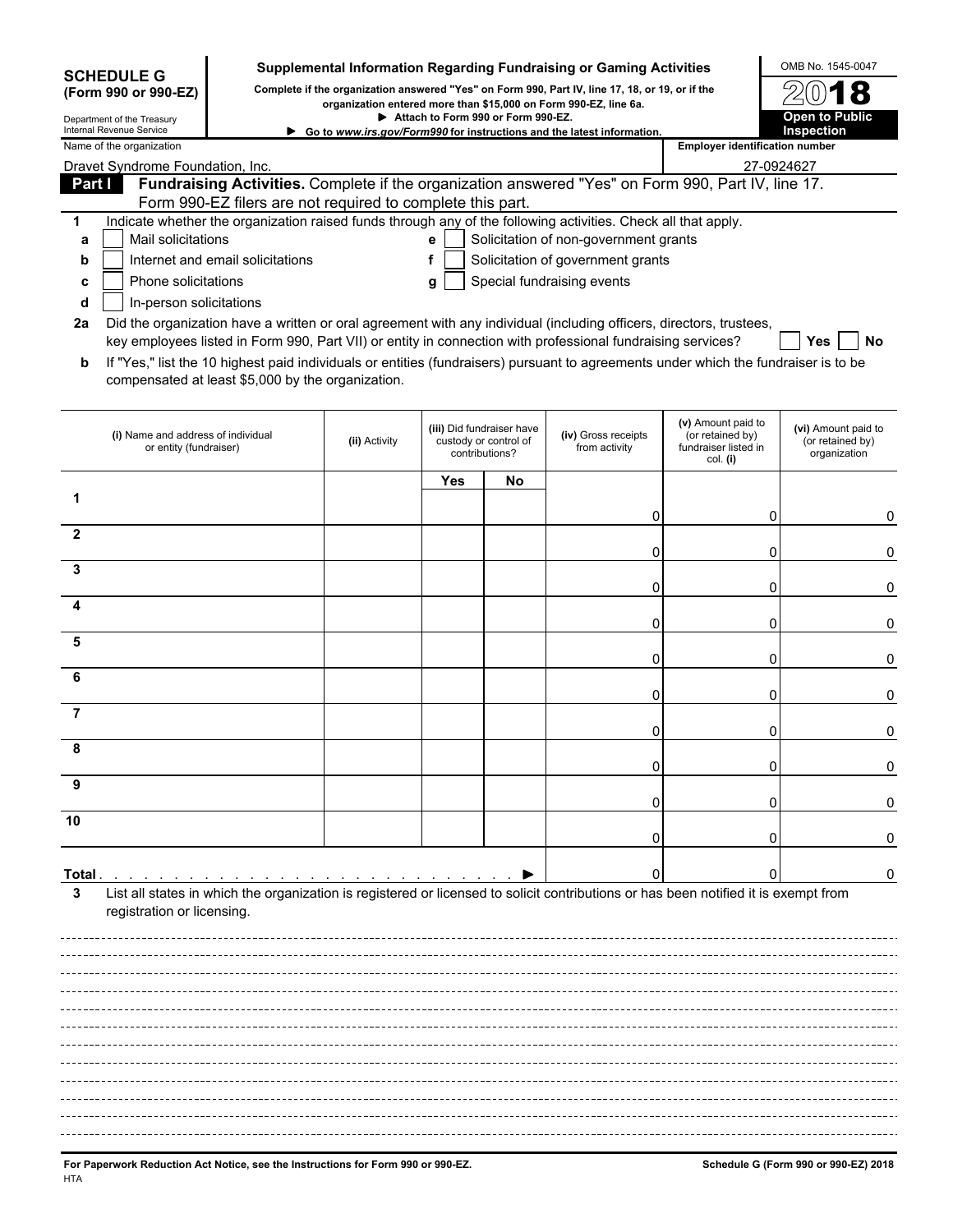**Part II Fundraising Events.** Complete if the organization answered "Yes" on Form 990, Part IV, line 18, or reported more than \$15,000 of fundraising event contributions and gross income on Form 990-EZ, lines 1 and 6b. List events with gross receipts greater than \$5,000.

| (c) Other events<br>(a) Event $#1$<br>(b) Event $#2$<br>(d) Total events<br>City Bash Gala<br>buble Down For Drav<br>18<br>(add col. (a) through<br>col. (c)<br>(total number)<br>(event type)<br>(event type)<br>Revenue<br>546,280<br>234,830<br>124,843<br>Gross receipts<br>$\mathbf 1$<br>87,702<br>Less: Contributions<br>168,725<br>529,134<br>2<br>Gross income (line 1 minus<br>66,105<br>37,141<br>17,146<br>$line 2)$ .<br>120,392<br>$\Omega$<br>Cash prizes<br>4<br>Noncash prizes<br>$\Omega$<br>5<br>Direct Expenses<br>6 Rent/facility costs<br>12,780<br>5,794<br>7 Food and beverages<br>3,524<br>Entertainment<br>2,200<br>650<br>8<br>26,029<br>12,455<br>13,903<br>Other direct expenses<br>9<br>Direct expense summary. Add lines 4 through 9 in column (d) ▶<br>10<br>Net income summary. Subtract line 10 from line 3, column (d)<br>11<br>Gaming. Complete if the organization answered "Yes" on Form 990, Part IV, line 19, or reported more<br>Part III<br>than \$15,000 on Form 990-EZ, line 6a.<br>Revenue<br>(d) Total gaming (add<br>(b) Pull tabs/instant<br>(a) Bingo<br>(c) Other gaming<br>col. (a) through col. (c))<br>bingo/progressive bingo<br>Gross revenue<br>Direct Expenses<br>$\mathbf{2}$<br>Cash prizes<br>3<br>Noncash prizes<br>ŋ<br>Rent/facility costs<br>4<br>5<br>Other direct expenses<br>$\sqrt{1 + \gamma}$<br>$\sqrt{Y}$ es<br>$\Box$ Yes<br>$\%$<br>$rac{9}{1}$<br>Volunteer labor<br>No<br>No<br>6<br>No<br>7<br>▶<br>8<br>Enter the state(s) in which the organization conducts gaming activities:<br>9<br><b>No</b><br>а<br>$\mathbf b$<br>Were any of the organization's gaming licenses revoked, suspended, or terminated during the tax year? $\ldots$ $\Box$ Yes $\Box$ No<br>10a<br>$\mathbf b$ | 905,953<br>785,561 |
|-------------------------------------------------------------------------------------------------------------------------------------------------------------------------------------------------------------------------------------------------------------------------------------------------------------------------------------------------------------------------------------------------------------------------------------------------------------------------------------------------------------------------------------------------------------------------------------------------------------------------------------------------------------------------------------------------------------------------------------------------------------------------------------------------------------------------------------------------------------------------------------------------------------------------------------------------------------------------------------------------------------------------------------------------------------------------------------------------------------------------------------------------------------------------------------------------------------------------------------------------------------------------------------------------------------------------------------------------------------------------------------------------------------------------------------------------------------------------------------------------------------------------------------------------------------------------------------------------------------------------------------------------------------------------------------------------------------------------------------------------------------------|--------------------|
|                                                                                                                                                                                                                                                                                                                                                                                                                                                                                                                                                                                                                                                                                                                                                                                                                                                                                                                                                                                                                                                                                                                                                                                                                                                                                                                                                                                                                                                                                                                                                                                                                                                                                                                                                                   |                    |
|                                                                                                                                                                                                                                                                                                                                                                                                                                                                                                                                                                                                                                                                                                                                                                                                                                                                                                                                                                                                                                                                                                                                                                                                                                                                                                                                                                                                                                                                                                                                                                                                                                                                                                                                                                   |                    |
|                                                                                                                                                                                                                                                                                                                                                                                                                                                                                                                                                                                                                                                                                                                                                                                                                                                                                                                                                                                                                                                                                                                                                                                                                                                                                                                                                                                                                                                                                                                                                                                                                                                                                                                                                                   |                    |
|                                                                                                                                                                                                                                                                                                                                                                                                                                                                                                                                                                                                                                                                                                                                                                                                                                                                                                                                                                                                                                                                                                                                                                                                                                                                                                                                                                                                                                                                                                                                                                                                                                                                                                                                                                   |                    |
|                                                                                                                                                                                                                                                                                                                                                                                                                                                                                                                                                                                                                                                                                                                                                                                                                                                                                                                                                                                                                                                                                                                                                                                                                                                                                                                                                                                                                                                                                                                                                                                                                                                                                                                                                                   |                    |
|                                                                                                                                                                                                                                                                                                                                                                                                                                                                                                                                                                                                                                                                                                                                                                                                                                                                                                                                                                                                                                                                                                                                                                                                                                                                                                                                                                                                                                                                                                                                                                                                                                                                                                                                                                   |                    |
|                                                                                                                                                                                                                                                                                                                                                                                                                                                                                                                                                                                                                                                                                                                                                                                                                                                                                                                                                                                                                                                                                                                                                                                                                                                                                                                                                                                                                                                                                                                                                                                                                                                                                                                                                                   | 0                  |
|                                                                                                                                                                                                                                                                                                                                                                                                                                                                                                                                                                                                                                                                                                                                                                                                                                                                                                                                                                                                                                                                                                                                                                                                                                                                                                                                                                                                                                                                                                                                                                                                                                                                                                                                                                   | $\Omega$           |
|                                                                                                                                                                                                                                                                                                                                                                                                                                                                                                                                                                                                                                                                                                                                                                                                                                                                                                                                                                                                                                                                                                                                                                                                                                                                                                                                                                                                                                                                                                                                                                                                                                                                                                                                                                   | 18,574             |
|                                                                                                                                                                                                                                                                                                                                                                                                                                                                                                                                                                                                                                                                                                                                                                                                                                                                                                                                                                                                                                                                                                                                                                                                                                                                                                                                                                                                                                                                                                                                                                                                                                                                                                                                                                   | 3,524              |
|                                                                                                                                                                                                                                                                                                                                                                                                                                                                                                                                                                                                                                                                                                                                                                                                                                                                                                                                                                                                                                                                                                                                                                                                                                                                                                                                                                                                                                                                                                                                                                                                                                                                                                                                                                   | 2,850              |
|                                                                                                                                                                                                                                                                                                                                                                                                                                                                                                                                                                                                                                                                                                                                                                                                                                                                                                                                                                                                                                                                                                                                                                                                                                                                                                                                                                                                                                                                                                                                                                                                                                                                                                                                                                   | 52,387             |
|                                                                                                                                                                                                                                                                                                                                                                                                                                                                                                                                                                                                                                                                                                                                                                                                                                                                                                                                                                                                                                                                                                                                                                                                                                                                                                                                                                                                                                                                                                                                                                                                                                                                                                                                                                   | 77,335)<br>43,057  |
|                                                                                                                                                                                                                                                                                                                                                                                                                                                                                                                                                                                                                                                                                                                                                                                                                                                                                                                                                                                                                                                                                                                                                                                                                                                                                                                                                                                                                                                                                                                                                                                                                                                                                                                                                                   |                    |
|                                                                                                                                                                                                                                                                                                                                                                                                                                                                                                                                                                                                                                                                                                                                                                                                                                                                                                                                                                                                                                                                                                                                                                                                                                                                                                                                                                                                                                                                                                                                                                                                                                                                                                                                                                   |                    |
|                                                                                                                                                                                                                                                                                                                                                                                                                                                                                                                                                                                                                                                                                                                                                                                                                                                                                                                                                                                                                                                                                                                                                                                                                                                                                                                                                                                                                                                                                                                                                                                                                                                                                                                                                                   |                    |
|                                                                                                                                                                                                                                                                                                                                                                                                                                                                                                                                                                                                                                                                                                                                                                                                                                                                                                                                                                                                                                                                                                                                                                                                                                                                                                                                                                                                                                                                                                                                                                                                                                                                                                                                                                   |                    |
|                                                                                                                                                                                                                                                                                                                                                                                                                                                                                                                                                                                                                                                                                                                                                                                                                                                                                                                                                                                                                                                                                                                                                                                                                                                                                                                                                                                                                                                                                                                                                                                                                                                                                                                                                                   |                    |
|                                                                                                                                                                                                                                                                                                                                                                                                                                                                                                                                                                                                                                                                                                                                                                                                                                                                                                                                                                                                                                                                                                                                                                                                                                                                                                                                                                                                                                                                                                                                                                                                                                                                                                                                                                   |                    |
|                                                                                                                                                                                                                                                                                                                                                                                                                                                                                                                                                                                                                                                                                                                                                                                                                                                                                                                                                                                                                                                                                                                                                                                                                                                                                                                                                                                                                                                                                                                                                                                                                                                                                                                                                                   |                    |
|                                                                                                                                                                                                                                                                                                                                                                                                                                                                                                                                                                                                                                                                                                                                                                                                                                                                                                                                                                                                                                                                                                                                                                                                                                                                                                                                                                                                                                                                                                                                                                                                                                                                                                                                                                   | O                  |
|                                                                                                                                                                                                                                                                                                                                                                                                                                                                                                                                                                                                                                                                                                                                                                                                                                                                                                                                                                                                                                                                                                                                                                                                                                                                                                                                                                                                                                                                                                                                                                                                                                                                                                                                                                   | O                  |
|                                                                                                                                                                                                                                                                                                                                                                                                                                                                                                                                                                                                                                                                                                                                                                                                                                                                                                                                                                                                                                                                                                                                                                                                                                                                                                                                                                                                                                                                                                                                                                                                                                                                                                                                                                   |                    |
|                                                                                                                                                                                                                                                                                                                                                                                                                                                                                                                                                                                                                                                                                                                                                                                                                                                                                                                                                                                                                                                                                                                                                                                                                                                                                                                                                                                                                                                                                                                                                                                                                                                                                                                                                                   | O)                 |
|                                                                                                                                                                                                                                                                                                                                                                                                                                                                                                                                                                                                                                                                                                                                                                                                                                                                                                                                                                                                                                                                                                                                                                                                                                                                                                                                                                                                                                                                                                                                                                                                                                                                                                                                                                   | 0                  |
|                                                                                                                                                                                                                                                                                                                                                                                                                                                                                                                                                                                                                                                                                                                                                                                                                                                                                                                                                                                                                                                                                                                                                                                                                                                                                                                                                                                                                                                                                                                                                                                                                                                                                                                                                                   |                    |
|                                                                                                                                                                                                                                                                                                                                                                                                                                                                                                                                                                                                                                                                                                                                                                                                                                                                                                                                                                                                                                                                                                                                                                                                                                                                                                                                                                                                                                                                                                                                                                                                                                                                                                                                                                   |                    |
|                                                                                                                                                                                                                                                                                                                                                                                                                                                                                                                                                                                                                                                                                                                                                                                                                                                                                                                                                                                                                                                                                                                                                                                                                                                                                                                                                                                                                                                                                                                                                                                                                                                                                                                                                                   |                    |
|                                                                                                                                                                                                                                                                                                                                                                                                                                                                                                                                                                                                                                                                                                                                                                                                                                                                                                                                                                                                                                                                                                                                                                                                                                                                                                                                                                                                                                                                                                                                                                                                                                                                                                                                                                   |                    |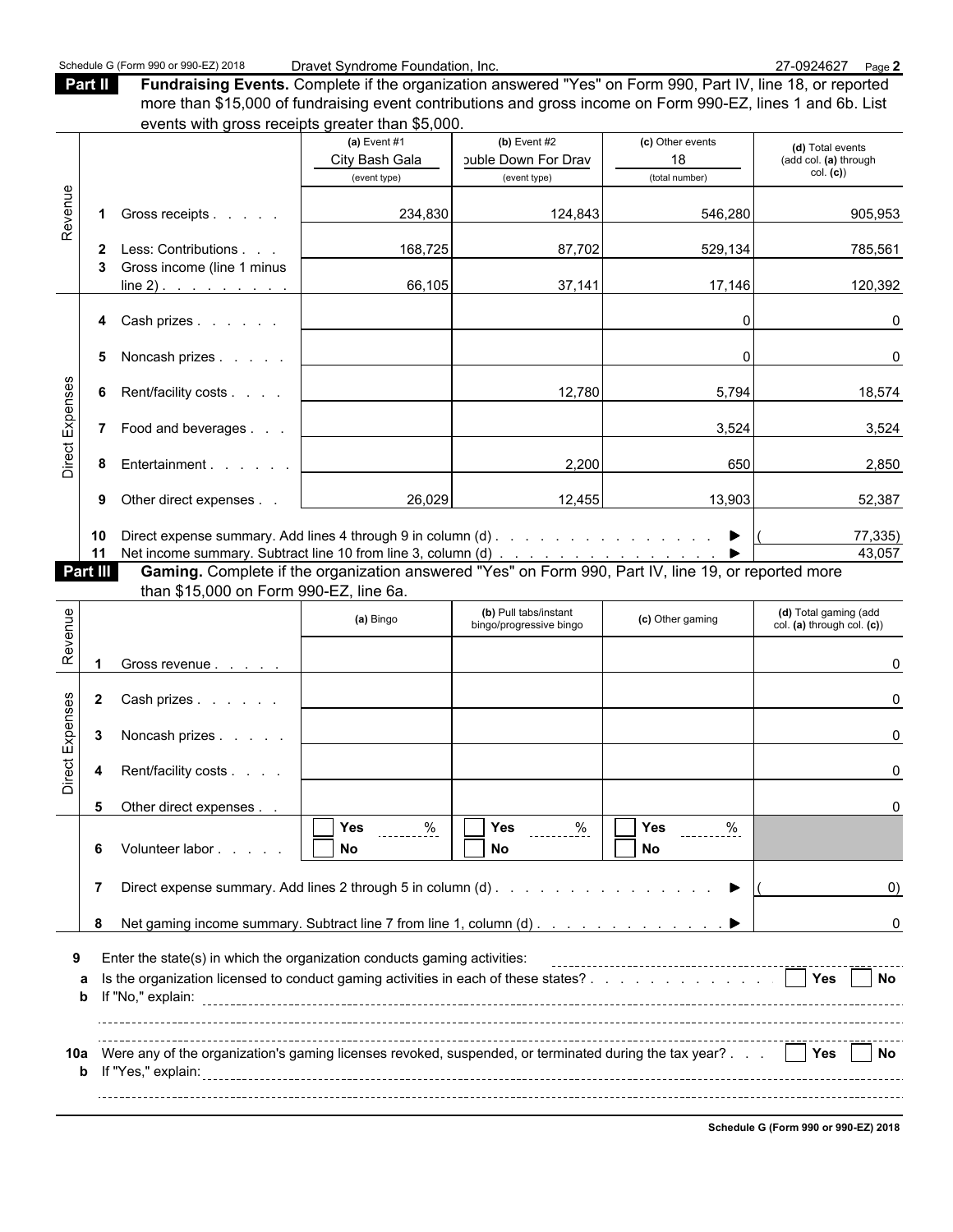|                | Schedule G (Form 990 or 990-EZ) 2018  Dravet Syndrome Foundation, Inc.                                                                                                                                                                        | 27-0924627                           | Page 3 |
|----------------|-----------------------------------------------------------------------------------------------------------------------------------------------------------------------------------------------------------------------------------------------|--------------------------------------|--------|
| 11             |                                                                                                                                                                                                                                               |                                      |        |
| 12             | Is the organization a grantor, beneficiary or trustee of a trust, or a member of a partnership or other entity                                                                                                                                |                                      |        |
| 13<br>a        | Indicate the percentage of gaming activity conducted in:                                                                                                                                                                                      |                                      | %      |
| $\mathbf b$    |                                                                                                                                                                                                                                               |                                      | $\%$   |
| 14             | Enter the name and address of the person who prepares the organization's gaming/special events books and<br>records:                                                                                                                          |                                      |        |
|                |                                                                                                                                                                                                                                               |                                      |        |
|                |                                                                                                                                                                                                                                               |                                      |        |
| 15а            | Does the organization have a contract with a third party from whom the organization receives gaming                                                                                                                                           |                                      |        |
|                | <b>b</b> If "Yes," enter the amount of gaming revenue received by the organization $\triangleright$ \$ $\frac{1}{2}$ = $\frac{0}{2}$ and the                                                                                                  |                                      |        |
|                | amount of gaming revenue retained by the third party $\triangleright$ \$ $\frac{1}{2}$                                                                                                                                                        |                                      |        |
|                | c If "Yes," enter name and address of the third party:                                                                                                                                                                                        |                                      |        |
|                |                                                                                                                                                                                                                                               |                                      |        |
|                |                                                                                                                                                                                                                                               |                                      |        |
| 16             | Gaming manager information:                                                                                                                                                                                                                   |                                      |        |
|                |                                                                                                                                                                                                                                               |                                      |        |
|                |                                                                                                                                                                                                                                               |                                      |        |
|                | Description of services provided                                                                                                                                                                                                              |                                      |        |
|                | Director/officer<br>Employee<br>Independent contractor                                                                                                                                                                                        |                                      |        |
| 17             | Mandatory distributions:                                                                                                                                                                                                                      |                                      |        |
|                | a Is the organization required under state law to make charitable distributions from the gaming proceeds to                                                                                                                                   |                                      |        |
|                | Enter the amount of distributions required under state law to be distributed to other exempt organizations or                                                                                                                                 | <b>Yes</b>                           | No     |
|                | spent in the organization's own exempt activities during the tax year ▶ \$                                                                                                                                                                    |                                      | 0      |
| <b>Part IV</b> | Supplemental Information. Provide the explanations required by Part I, line 2b, columns (iii) and (v); and<br>Part III, lines 9, 9b, 10b, 15b, 15c, 16, and 17b, as applicable. Also provide any additional information.<br>See instructions. |                                      |        |
|                |                                                                                                                                                                                                                                               |                                      |        |
|                |                                                                                                                                                                                                                                               |                                      |        |
|                |                                                                                                                                                                                                                                               |                                      |        |
|                |                                                                                                                                                                                                                                               |                                      |        |
|                |                                                                                                                                                                                                                                               |                                      |        |
|                |                                                                                                                                                                                                                                               |                                      |        |
|                |                                                                                                                                                                                                                                               |                                      |        |
|                |                                                                                                                                                                                                                                               |                                      |        |
|                |                                                                                                                                                                                                                                               |                                      |        |
|                |                                                                                                                                                                                                                                               |                                      |        |
|                |                                                                                                                                                                                                                                               | Schodule C (Form 000 or 000 F7) 2019 |        |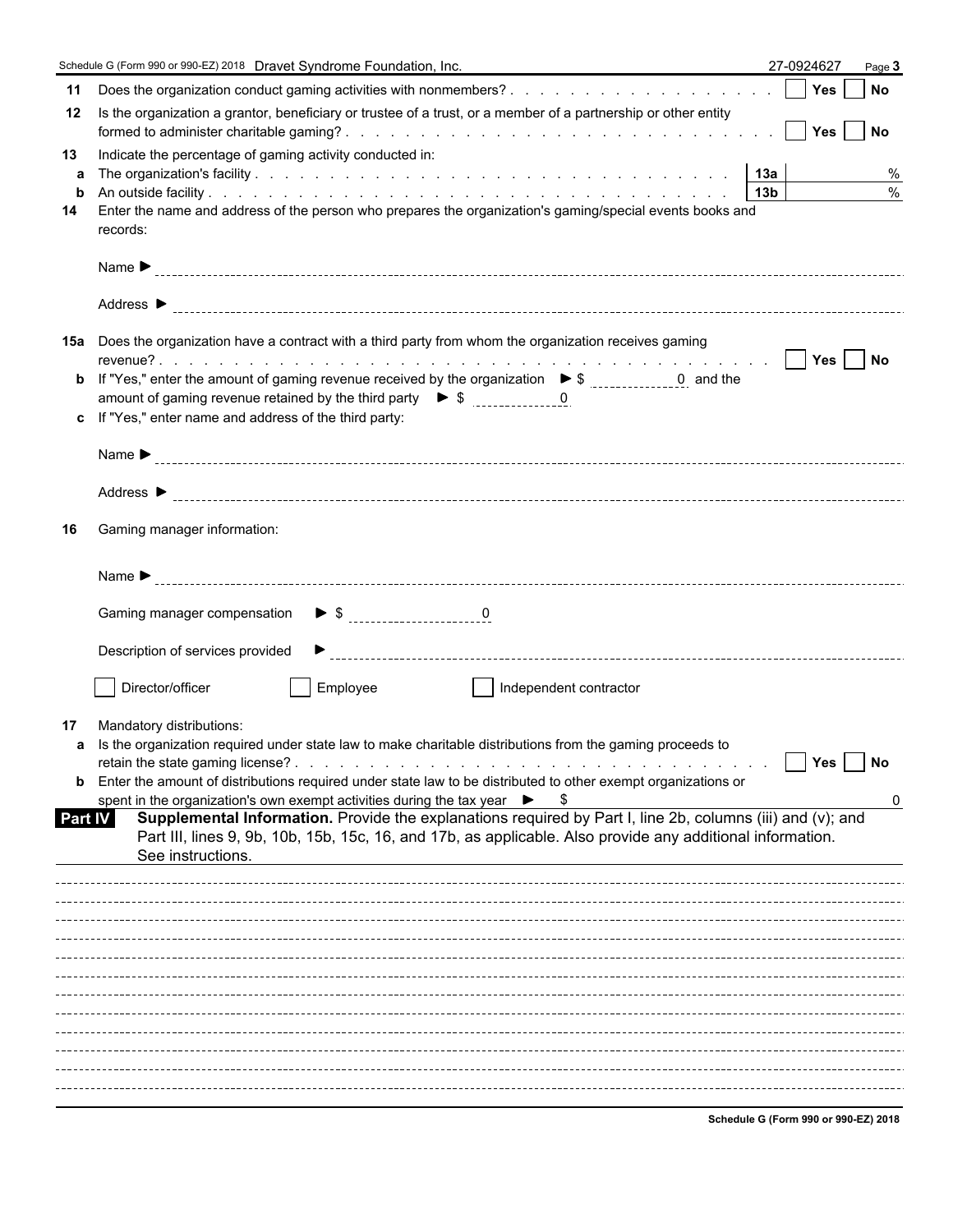| <b>SCHEDULE I</b><br>(Form 990)                                                                                                                                                                                                                                                                            |            |                                    | <b>Grants and Other Assistance to Organizations,</b><br>Governments, and Individuals in the United States                                                                                                                                                                 |                                       |                                                             |                                          | OMB No. 1545-0047<br>$20$ 18             |
|------------------------------------------------------------------------------------------------------------------------------------------------------------------------------------------------------------------------------------------------------------------------------------------------------------|------------|------------------------------------|---------------------------------------------------------------------------------------------------------------------------------------------------------------------------------------------------------------------------------------------------------------------------|---------------------------------------|-------------------------------------------------------------|------------------------------------------|------------------------------------------|
|                                                                                                                                                                                                                                                                                                            |            |                                    | Complete if the organization answered "Yes" on Form 990, Part IV, line 21 or 22.<br>Attach to Form 990.                                                                                                                                                                   |                                       |                                                             |                                          | <b>Open to Public</b>                    |
| Department of the Treasury<br>Internal Revenue Service                                                                                                                                                                                                                                                     |            |                                    | Go to www.irs.gov/Form990 for the latest information.                                                                                                                                                                                                                     |                                       |                                                             |                                          | Inspection                               |
| Name of the organization                                                                                                                                                                                                                                                                                   |            |                                    |                                                                                                                                                                                                                                                                           |                                       |                                                             |                                          | <b>Employer identification number</b>    |
| Dravet Syndrome Foundation, Inc.                                                                                                                                                                                                                                                                           |            |                                    |                                                                                                                                                                                                                                                                           |                                       |                                                             |                                          | 27-0924627                               |
| <b>General Information on Grants and Assistance</b><br>Part I                                                                                                                                                                                                                                              |            |                                    |                                                                                                                                                                                                                                                                           |                                       |                                                             |                                          |                                          |
| Does the organization maintain records to substantiate the amount of the grants or assistance, the grantees' eligibility for the grants or assistance, and<br>$\mathbf 1$<br>Describe in Part IV the organization's procedures for monitoring the use of grant funds in the United States.<br>$\mathbf{2}$ |            |                                    |                                                                                                                                                                                                                                                                           |                                       |                                                             |                                          | $\boxed{X}$ Yes $\boxed{\phantom{1}}$ No |
| Part II                                                                                                                                                                                                                                                                                                    |            |                                    | Grants and Other Assistance to Domestic Organizations and Domestic Governments. Complete if the organization answered "Yes" on Form<br>990, Part IV, line 21, for any recipient that received more than \$5,000. Part II can be duplicated if additional space is needed. |                                       |                                                             |                                          |                                          |
| 1 (a) Name and address of organization<br>or government                                                                                                                                                                                                                                                    | $(b)$ EIN  | (c) IRC section<br>(if applicable) | (d) Amount of cash<br>grant                                                                                                                                                                                                                                               | (e) Amount of non-<br>cash assistance | (f) Method of valuation<br>(book, FMV, appraisal,<br>other) | (g) Description of<br>noncash assistance | (h) Purpose of grant<br>or assistance    |
| (1) Regents Of The University Of Mich<br>3003 S. State, Room 1082 Ann Arbor,                                                                                                                                                                                                                               | 38-6006309 | 501(c)(3)                          | 50,000                                                                                                                                                                                                                                                                    |                                       |                                                             |                                          | <b>Research Grant</b>                    |
| (2) University of Connecticut<br>438 Whitney Road Ext, Unit 1133 Stori                                                                                                                                                                                                                                     | 06-0772160 | Other                              | 150,000                                                                                                                                                                                                                                                                   |                                       |                                                             |                                          | <b>Research Grant</b>                    |
| (3) Regents Of The University Of Mich<br>3003 S. State, Room 1082 Ann Arbor,                                                                                                                                                                                                                               | 38-6006309 | 501(c)(3)                          | 8,000                                                                                                                                                                                                                                                                     |                                       |                                                             |                                          | <b>Patient Registry</b>                  |
| (4)                                                                                                                                                                                                                                                                                                        |            |                                    |                                                                                                                                                                                                                                                                           |                                       |                                                             |                                          |                                          |
| (5)<br>---------------------------                                                                                                                                                                                                                                                                         |            |                                    |                                                                                                                                                                                                                                                                           |                                       |                                                             |                                          |                                          |
| (6)                                                                                                                                                                                                                                                                                                        |            |                                    |                                                                                                                                                                                                                                                                           |                                       |                                                             |                                          |                                          |
| (7)                                                                                                                                                                                                                                                                                                        |            |                                    |                                                                                                                                                                                                                                                                           |                                       |                                                             |                                          |                                          |
| (8)                                                                                                                                                                                                                                                                                                        |            |                                    |                                                                                                                                                                                                                                                                           |                                       |                                                             |                                          |                                          |
| (9)<br>-------------------------------                                                                                                                                                                                                                                                                     |            |                                    |                                                                                                                                                                                                                                                                           |                                       |                                                             |                                          |                                          |
| (10)                                                                                                                                                                                                                                                                                                       |            |                                    |                                                                                                                                                                                                                                                                           |                                       |                                                             |                                          |                                          |
| (11)                                                                                                                                                                                                                                                                                                       |            |                                    |                                                                                                                                                                                                                                                                           |                                       |                                                             |                                          |                                          |
| (12)                                                                                                                                                                                                                                                                                                       |            |                                    |                                                                                                                                                                                                                                                                           |                                       |                                                             |                                          |                                          |

For Paperwork Reduction Act Notice, see the Instructions for Form 990. *Schedule I (Form 990)* (2018) **Schedule I (Form 990)** (2018)

HTA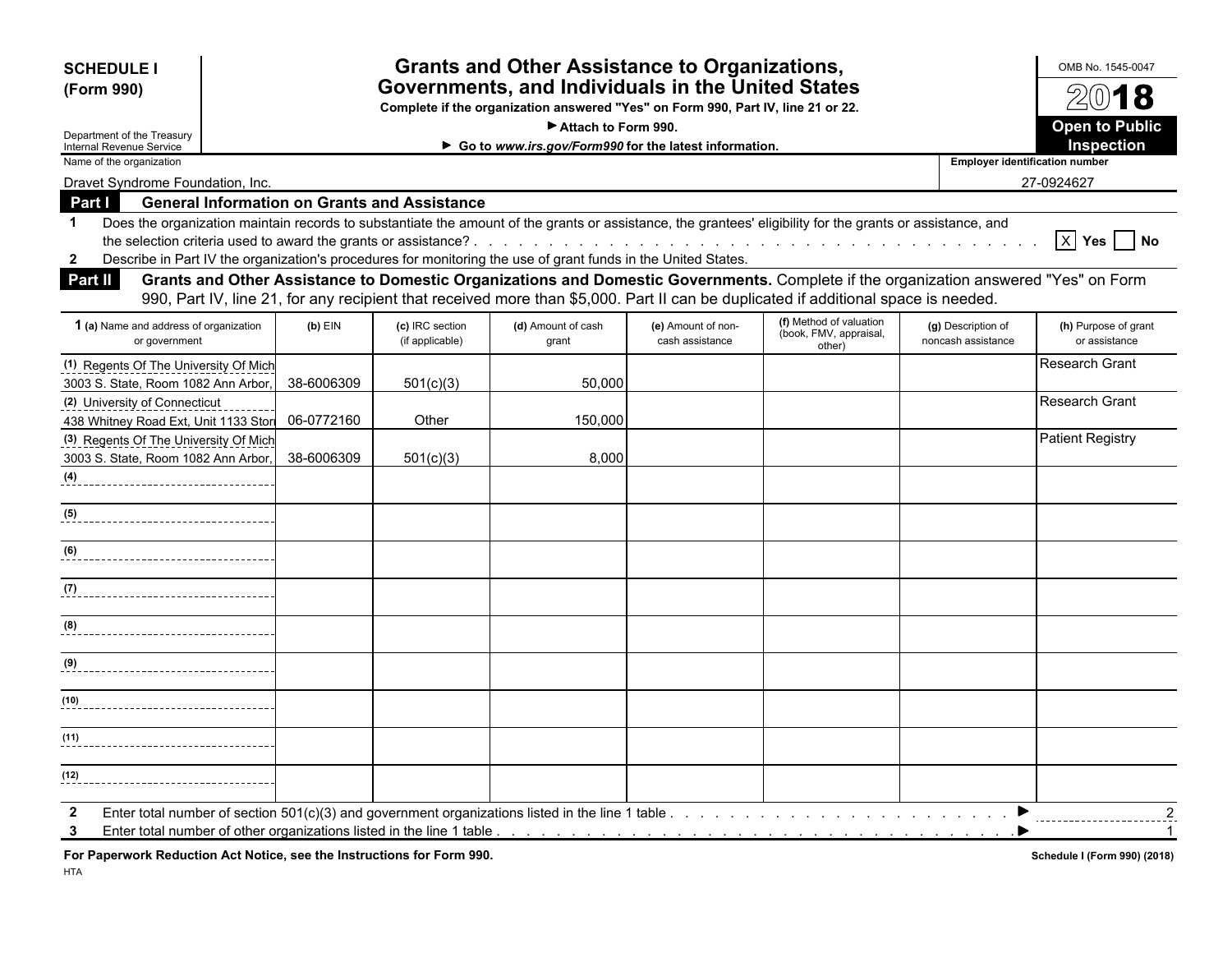Schedule I (Form 990) (2018) Page **2**

|                                                                                                                                                      | recipients | (c) Amount of<br>cash grant | (d) Amount of<br>noncash assistance | (e) Method of valuation (book,<br>FMV, appraisal, other) | (f) Description of noncash assistance |
|------------------------------------------------------------------------------------------------------------------------------------------------------|------------|-----------------------------|-------------------------------------|----------------------------------------------------------|---------------------------------------|
| <b>Patient Assistance Grants</b>                                                                                                                     |            |                             |                                     |                                                          | <b>Medical Equipment</b>              |
|                                                                                                                                                      | 16         | 2,531                       | 7,065                               | <b>FMV</b>                                               |                                       |
|                                                                                                                                                      |            |                             |                                     |                                                          |                                       |
|                                                                                                                                                      |            |                             |                                     |                                                          |                                       |
|                                                                                                                                                      |            |                             |                                     |                                                          |                                       |
|                                                                                                                                                      |            |                             |                                     |                                                          |                                       |
|                                                                                                                                                      |            |                             |                                     |                                                          |                                       |
|                                                                                                                                                      |            |                             |                                     |                                                          |                                       |
| Part IV<br>Supplemental Information. Provide the information required in Part I, line 2; Part III, column (b); and any other additional information. |            |                             |                                     |                                                          |                                       |
| Part I Line 2 DSF provides funds for research. The organizations receiving this assistance are required to provide written progress                  |            |                             |                                     |                                                          |                                       |
| reports on their research into finding a cure for Dravet syndrome and related epilepsies. The Scientific Director of DSF reviews the                 |            |                             |                                     |                                                          |                                       |
| progress reports and discusses the research projects and progress with the awarded organizations. DSF also provides funds to patients                |            |                             |                                     |                                                          |                                       |
| with Dravet syndrome and related epilepsies for necessary medical equipment, therapy devices, and education aids associated with these               |            |                             |                                     |                                                          |                                       |
| conditions that are not covered through private insurance or other assistance programs. Applicants are required to submit an                         |            |                             |                                     |                                                          |                                       |
| application that includes a recent letter from the child's health care provider explaining the medical necessity of the request and                  |            |                             |                                     |                                                          |                                       |
| when possible, a letter of denial from the insurance provider.                                                                                       |            |                             |                                     |                                                          |                                       |
|                                                                                                                                                      |            |                             |                                     |                                                          |                                       |
|                                                                                                                                                      |            |                             |                                     |                                                          |                                       |
|                                                                                                                                                      |            |                             |                                     |                                                          |                                       |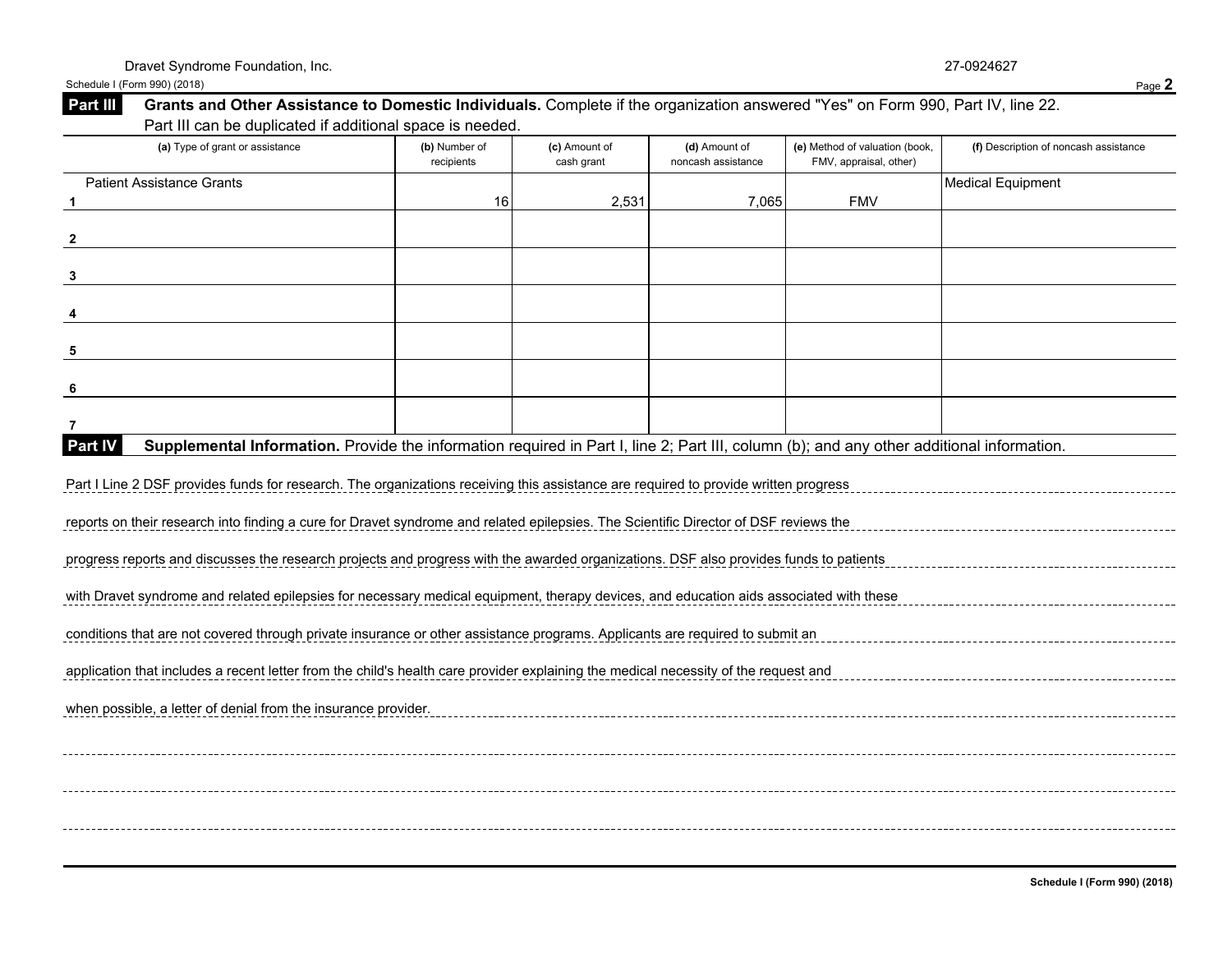## **(Form 990)**

# **SCHEDULE M Noncash Contributions**<br>(Form 990) **Report Form and Part IV** lines 29 or 30

**Complete if the organizations answered "Yes" on Form 990, Part IV, lines 29 or 30.**

Department of the Treasury Internal Revenue Service



| Bopartmont of the ribabary<br>Internal Revenue Service | Go to www.irs.gov/Form990 for instructions and the latest information. |                                       | Ins |
|--------------------------------------------------------|------------------------------------------------------------------------|---------------------------------------|-----|
| Name of the organization                               |                                                                        | <b>Employer identification number</b> |     |

| Dravet Svndrome Foundation. Inc. | 27-0924627 |
|----------------------------------|------------|
| Part I<br>Tvpes of Propertv      |            |

|              |                                                                                                                                                                                                                                          | (a)<br>Check if<br>applicable | (b)<br>Number of contributions or<br>items contributed | (c)<br>Noncash contribution<br>amounts reported on<br>Form 990, Part VIII, line 1g | (d)<br>Method of determining<br>noncash contribution amounts |
|--------------|------------------------------------------------------------------------------------------------------------------------------------------------------------------------------------------------------------------------------------------|-------------------------------|--------------------------------------------------------|------------------------------------------------------------------------------------|--------------------------------------------------------------|
| 1            | Art—Works of art                                                                                                                                                                                                                         | $\mathsf{X}$                  | 5                                                      |                                                                                    |                                                              |
| $\mathbf{2}$ | Art-Historical treasures                                                                                                                                                                                                                 |                               |                                                        |                                                                                    |                                                              |
| 3            | Art-Fractional interests                                                                                                                                                                                                                 |                               |                                                        |                                                                                    |                                                              |
| 4            | Books and publications                                                                                                                                                                                                                   |                               |                                                        |                                                                                    |                                                              |
| 5            | Clothing and household                                                                                                                                                                                                                   |                               |                                                        |                                                                                    |                                                              |
|              | $\texttt{goods}$                                                                                                                                                                                                                         |                               |                                                        |                                                                                    |                                                              |
| 6            | Cars and other vehicles                                                                                                                                                                                                                  |                               |                                                        |                                                                                    |                                                              |
| 7            | Boats and planes                                                                                                                                                                                                                         |                               |                                                        |                                                                                    |                                                              |
| 8            | Intellectual property                                                                                                                                                                                                                    |                               |                                                        |                                                                                    |                                                              |
| 9            | Securities-Publicly traded                                                                                                                                                                                                               |                               |                                                        |                                                                                    |                                                              |
| 10           | Securities-Closely held stock                                                                                                                                                                                                            |                               |                                                        |                                                                                    |                                                              |
| 11           | Securities-Partnership, LLC,                                                                                                                                                                                                             |                               |                                                        |                                                                                    |                                                              |
|              | or trust interests                                                                                                                                                                                                                       |                               |                                                        |                                                                                    |                                                              |
| 12           | Securities-Miscellaneous                                                                                                                                                                                                                 |                               |                                                        |                                                                                    |                                                              |
| 13           | Qualified conservation                                                                                                                                                                                                                   |                               |                                                        |                                                                                    |                                                              |
|              | contribution-Historic                                                                                                                                                                                                                    |                               |                                                        |                                                                                    |                                                              |
|              | structures                                                                                                                                                                                                                               |                               |                                                        |                                                                                    |                                                              |
| 14           | Qualified conservation                                                                                                                                                                                                                   |                               |                                                        |                                                                                    |                                                              |
|              | contribution-Other                                                                                                                                                                                                                       |                               |                                                        |                                                                                    |                                                              |
| 15           | Real estate-Residential                                                                                                                                                                                                                  |                               |                                                        |                                                                                    |                                                              |
| 16           | Real estate-Commercial                                                                                                                                                                                                                   |                               |                                                        |                                                                                    |                                                              |
| 17           | Real estate-Other                                                                                                                                                                                                                        |                               |                                                        |                                                                                    |                                                              |
| 18           | Collectibles                                                                                                                                                                                                                             |                               |                                                        |                                                                                    |                                                              |
| 19           | Food inventory                                                                                                                                                                                                                           |                               |                                                        |                                                                                    |                                                              |
| 20           | Drugs and medical supplies                                                                                                                                                                                                               |                               |                                                        |                                                                                    |                                                              |
| 21           | Taxidermy                                                                                                                                                                                                                                |                               |                                                        |                                                                                    |                                                              |
| 22           | Historical artifacts                                                                                                                                                                                                                     |                               |                                                        |                                                                                    |                                                              |
| 23           | Scientific specimens                                                                                                                                                                                                                     |                               |                                                        |                                                                                    |                                                              |
| 24           | Archeological artifacts                                                                                                                                                                                                                  |                               |                                                        |                                                                                    |                                                              |
| 25           | Other ▶ (Dining/Trave/Gift C)                                                                                                                                                                                                            | $\mathsf{X}$                  | 132                                                    |                                                                                    |                                                              |
|              |                                                                                                                                                                                                                                          |                               |                                                        |                                                                                    |                                                              |
| 26           | Other $\triangleright$ ( $\frac{1}{1}$                                                                                                                                                                                                   |                               |                                                        |                                                                                    |                                                              |
| 27           | Other ▶ ( ____________________)                                                                                                                                                                                                          |                               |                                                        |                                                                                    |                                                              |
| 28<br>29     | Other $\blacktriangleright$<br>Number of Forms 8283 received by the organization during the tax year for contributions for                                                                                                               |                               |                                                        |                                                                                    |                                                              |
|              | which the organization completed Form 8283, Part IV, Donee Acknowledgement                                                                                                                                                               |                               |                                                        |                                                                                    | 29                                                           |
|              |                                                                                                                                                                                                                                          |                               |                                                        |                                                                                    | Yes<br><b>No</b>                                             |
|              | 30a During the year, did the organization receive by contribution any property reported in Part I, lines 1 through<br>28, that it must hold for at least three years from the date of the initial contribution, and which isn't required |                               |                                                        |                                                                                    |                                                              |
|              |                                                                                                                                                                                                                                          |                               |                                                        |                                                                                    | X<br>30a                                                     |
|              | <b>b</b> If "Yes," describe the arrangement in Part II.                                                                                                                                                                                  |                               |                                                        |                                                                                    |                                                              |
|              |                                                                                                                                                                                                                                          |                               |                                                        |                                                                                    |                                                              |
| 31           | Does the organization have a gift acceptance policy that requires the review of any nonstandard                                                                                                                                          |                               |                                                        |                                                                                    |                                                              |
|              |                                                                                                                                                                                                                                          |                               |                                                        |                                                                                    | X<br>31                                                      |
|              | 32a Does the organization hire or use third parties or related organizations to solicit, process, or sell                                                                                                                                |                               |                                                        |                                                                                    |                                                              |
|              |                                                                                                                                                                                                                                          |                               |                                                        |                                                                                    | X<br>32a                                                     |
|              | <b>b</b> If "Yes," describe in Part II.                                                                                                                                                                                                  |                               |                                                        |                                                                                    |                                                              |
| 33           | If the organization didn't report an amount in column (c) for a type of property for which column (a) is<br>checked, describe in Part II.                                                                                                |                               |                                                        |                                                                                    |                                                              |

**For Paperwork Reduction Act Notice, see the Instructions for Form 990. Schedule M (Form 990) 2018** HTA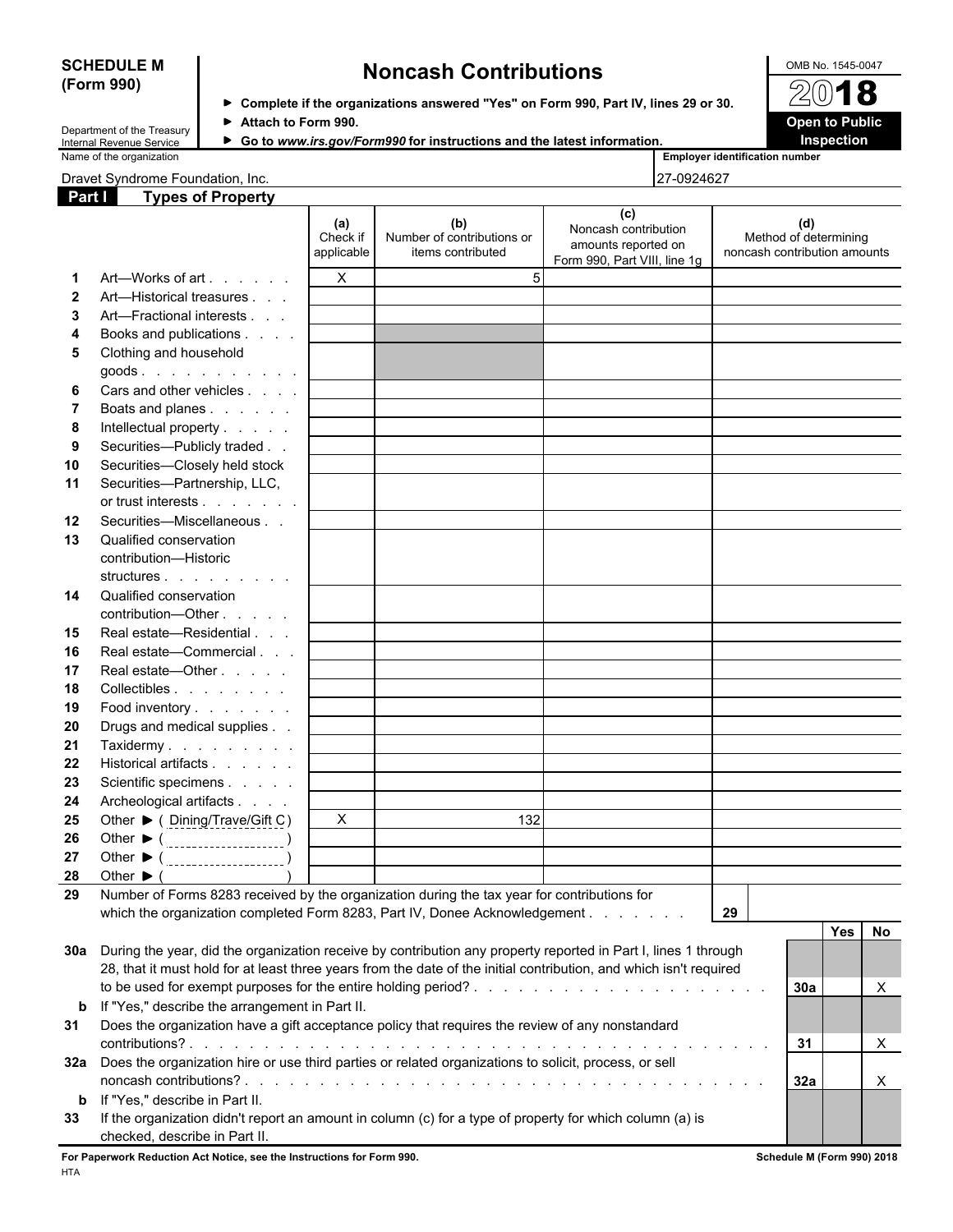| Schedule M (Form 990) 2018<br>Dravet Syndrome Foundation, Inc.<br>Supplemental Information. Provide the information required by Part I, lines 30b, 32b, and 33, and whether<br>Part II               | 27-0924627<br>Page 2 |
|------------------------------------------------------------------------------------------------------------------------------------------------------------------------------------------------------|----------------------|
| the organization is reporting in Part I, column (b), the number of contributions, the number of items received,<br>or a combination of both. Also complete this part for any additional information. |                      |
| Part I Line 33 DSF receives various items from donors to be sold as auction items at                                                                                                                 |                      |
| various special events held throughout the year.                                                                                                                                                     |                      |
|                                                                                                                                                                                                      |                      |
|                                                                                                                                                                                                      |                      |
|                                                                                                                                                                                                      |                      |
|                                                                                                                                                                                                      |                      |
|                                                                                                                                                                                                      |                      |
|                                                                                                                                                                                                      |                      |
|                                                                                                                                                                                                      |                      |
|                                                                                                                                                                                                      |                      |
|                                                                                                                                                                                                      |                      |
|                                                                                                                                                                                                      |                      |
|                                                                                                                                                                                                      |                      |
|                                                                                                                                                                                                      |                      |
|                                                                                                                                                                                                      |                      |
|                                                                                                                                                                                                      |                      |
|                                                                                                                                                                                                      |                      |
|                                                                                                                                                                                                      |                      |
|                                                                                                                                                                                                      |                      |
|                                                                                                                                                                                                      |                      |
|                                                                                                                                                                                                      |                      |
|                                                                                                                                                                                                      |                      |
|                                                                                                                                                                                                      |                      |
|                                                                                                                                                                                                      |                      |
|                                                                                                                                                                                                      |                      |
|                                                                                                                                                                                                      |                      |
|                                                                                                                                                                                                      |                      |
|                                                                                                                                                                                                      |                      |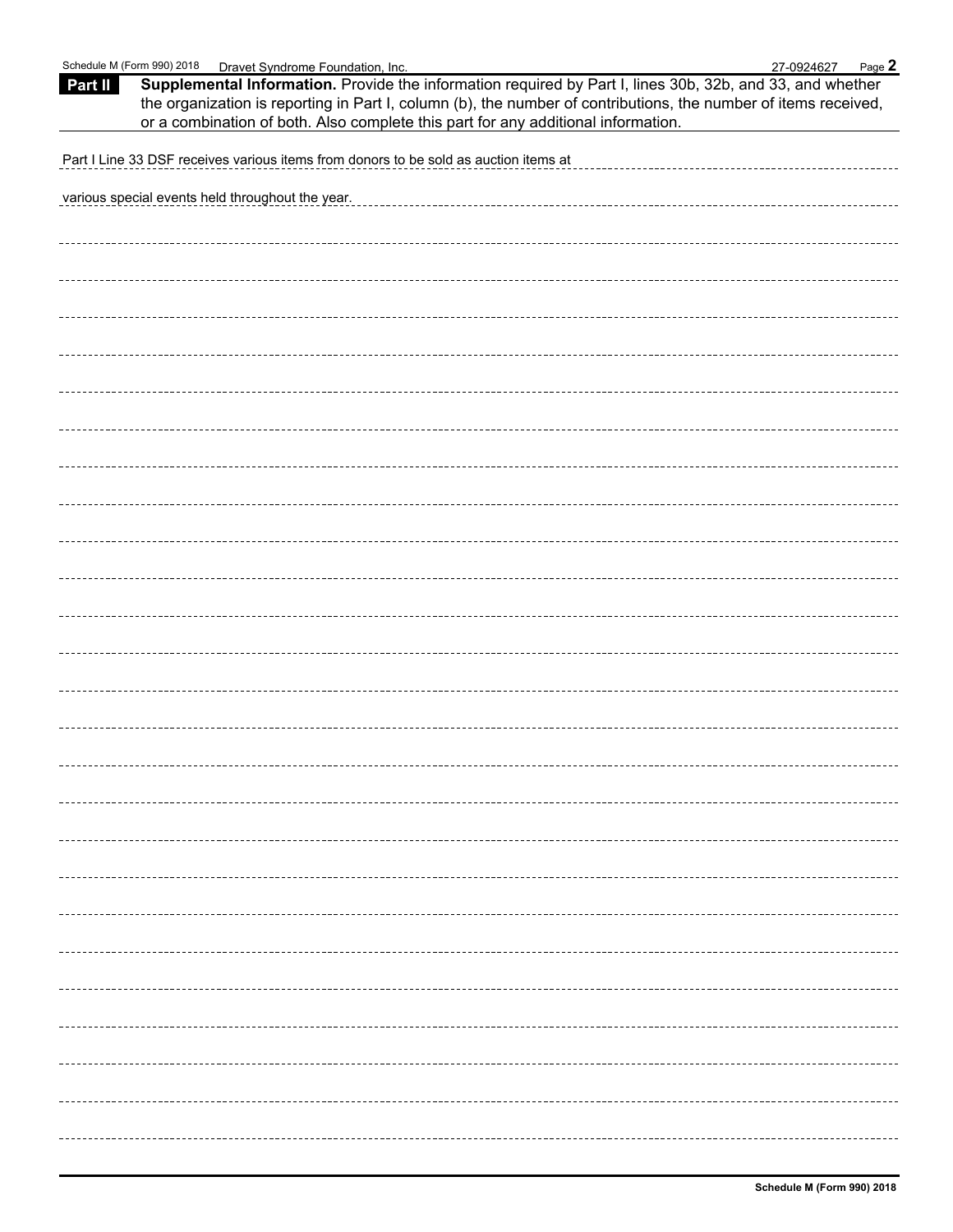| <b>SCHEDULE O</b><br>(Form 990 or 990-EZ)                                                   | Supplemental Information to Form 990 or 990-EZ<br>Complete to provide information for responses to specific questions on<br>Form 990 or 990-EZ or to provide any additional information. |            | OMB No. 1545-0047<br>18               |  |  |  |  |
|---------------------------------------------------------------------------------------------|------------------------------------------------------------------------------------------------------------------------------------------------------------------------------------------|------------|---------------------------------------|--|--|--|--|
| Department of the Treasury<br>Internal Revenue Service                                      | Attach to Form 990 or 990-EZ.<br>Go to www.irs.gov/Form990 for the latest information.                                                                                                   |            | Open to Public<br>Inspection          |  |  |  |  |
| Name of the organization<br>Dravet Syndrome Foundation, Inc.                                |                                                                                                                                                                                          | 27-0924627 | <b>Employer identification number</b> |  |  |  |  |
|                                                                                             | Form 990, Part III, Line 1: to make an impact specifically in the fields of Dravet syndrome                                                                                              |            |                                       |  |  |  |  |
|                                                                                             | and related epilepsies; the importance of transparency and accountability of not only our                                                                                                |            |                                       |  |  |  |  |
|                                                                                             | organization but the research that we fund; the need for global collaboration in order to find                                                                                           |            |                                       |  |  |  |  |
| a cure.                                                                                     |                                                                                                                                                                                          |            |                                       |  |  |  |  |
| Form 990, Part VI, Section B, Line 11B: A copy of the Form 990 and all related schedules is |                                                                                                                                                                                          |            |                                       |  |  |  |  |
|                                                                                             | provided to the executive committee of the board of directors for review prior to filing with                                                                                            |            |                                       |  |  |  |  |
| the Internal Revenue Service.                                                               |                                                                                                                                                                                          |            |                                       |  |  |  |  |
| Form 990, Part VI, Section B, Line 12C: A conflict of interest disclosure statement is      |                                                                                                                                                                                          |            |                                       |  |  |  |  |
|                                                                                             | distributed and signed by each board member annually. Conflicts are dealth with on a                                                                                                     |            |                                       |  |  |  |  |
| case-by-case basis.                                                                         |                                                                                                                                                                                          |            |                                       |  |  |  |  |
|                                                                                             | Form 990, Part VI, Section C, Line 19: DSF makes its governing documents and conflict of                                                                                                 |            |                                       |  |  |  |  |
|                                                                                             | interest policy available to the public upon prior written request to the president. Financial                                                                                           |            |                                       |  |  |  |  |
|                                                                                             | statements are available for public view on the organization's website.                                                                                                                  |            |                                       |  |  |  |  |
|                                                                                             |                                                                                                                                                                                          |            |                                       |  |  |  |  |
|                                                                                             |                                                                                                                                                                                          |            |                                       |  |  |  |  |
|                                                                                             |                                                                                                                                                                                          |            |                                       |  |  |  |  |
|                                                                                             |                                                                                                                                                                                          |            |                                       |  |  |  |  |
|                                                                                             |                                                                                                                                                                                          |            |                                       |  |  |  |  |
|                                                                                             |                                                                                                                                                                                          |            |                                       |  |  |  |  |
|                                                                                             |                                                                                                                                                                                          |            |                                       |  |  |  |  |
|                                                                                             |                                                                                                                                                                                          |            |                                       |  |  |  |  |
|                                                                                             |                                                                                                                                                                                          |            |                                       |  |  |  |  |
|                                                                                             |                                                                                                                                                                                          |            |                                       |  |  |  |  |
|                                                                                             |                                                                                                                                                                                          |            |                                       |  |  |  |  |
|                                                                                             |                                                                                                                                                                                          |            |                                       |  |  |  |  |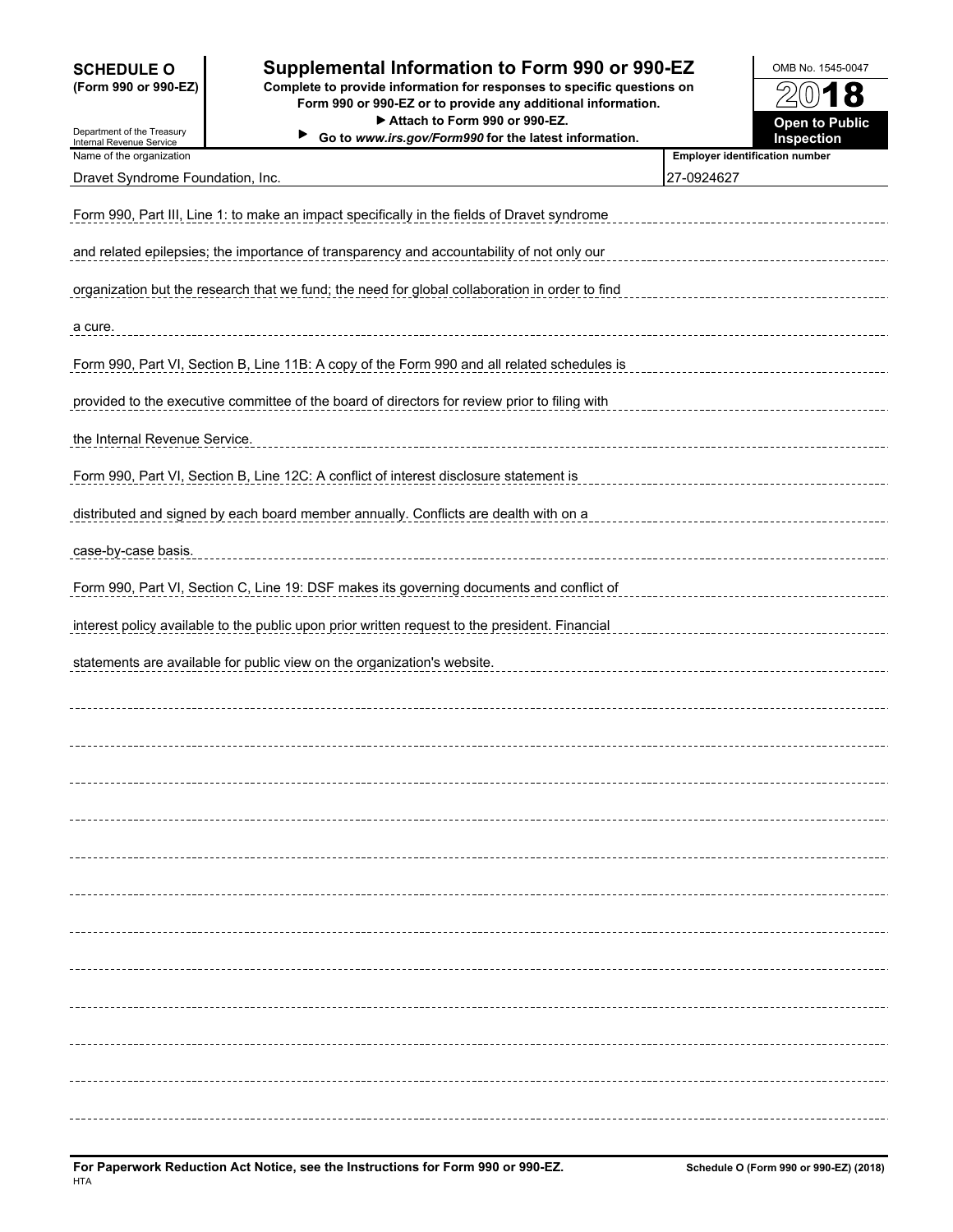| Schedule O (Form 990 or 990-EZ) (2018) | $\overline{2}$<br>Page               |
|----------------------------------------|--------------------------------------|
| Name of the organization               | Employer identification number       |
| Dravet Syndrome Foundation, Inc.       | 27-0924627                           |
|                                        |                                      |
|                                        |                                      |
|                                        |                                      |
|                                        |                                      |
|                                        |                                      |
|                                        |                                      |
|                                        |                                      |
|                                        |                                      |
|                                        |                                      |
|                                        |                                      |
|                                        |                                      |
|                                        |                                      |
|                                        |                                      |
|                                        |                                      |
|                                        |                                      |
|                                        |                                      |
|                                        |                                      |
|                                        |                                      |
|                                        |                                      |
|                                        |                                      |
|                                        |                                      |
|                                        |                                      |
|                                        |                                      |
|                                        |                                      |
|                                        |                                      |
|                                        |                                      |
|                                        |                                      |
|                                        |                                      |
|                                        |                                      |
|                                        |                                      |
|                                        |                                      |
|                                        |                                      |
|                                        |                                      |
|                                        |                                      |
|                                        |                                      |
|                                        |                                      |
|                                        | ---------                            |
|                                        |                                      |
|                                        |                                      |
|                                        |                                      |
|                                        |                                      |
|                                        |                                      |
|                                        |                                      |
|                                        |                                      |
|                                        |                                      |
|                                        |                                      |
|                                        |                                      |
|                                        | ------------------------------------ |
|                                        |                                      |
|                                        |                                      |
|                                        |                                      |
|                                        |                                      |